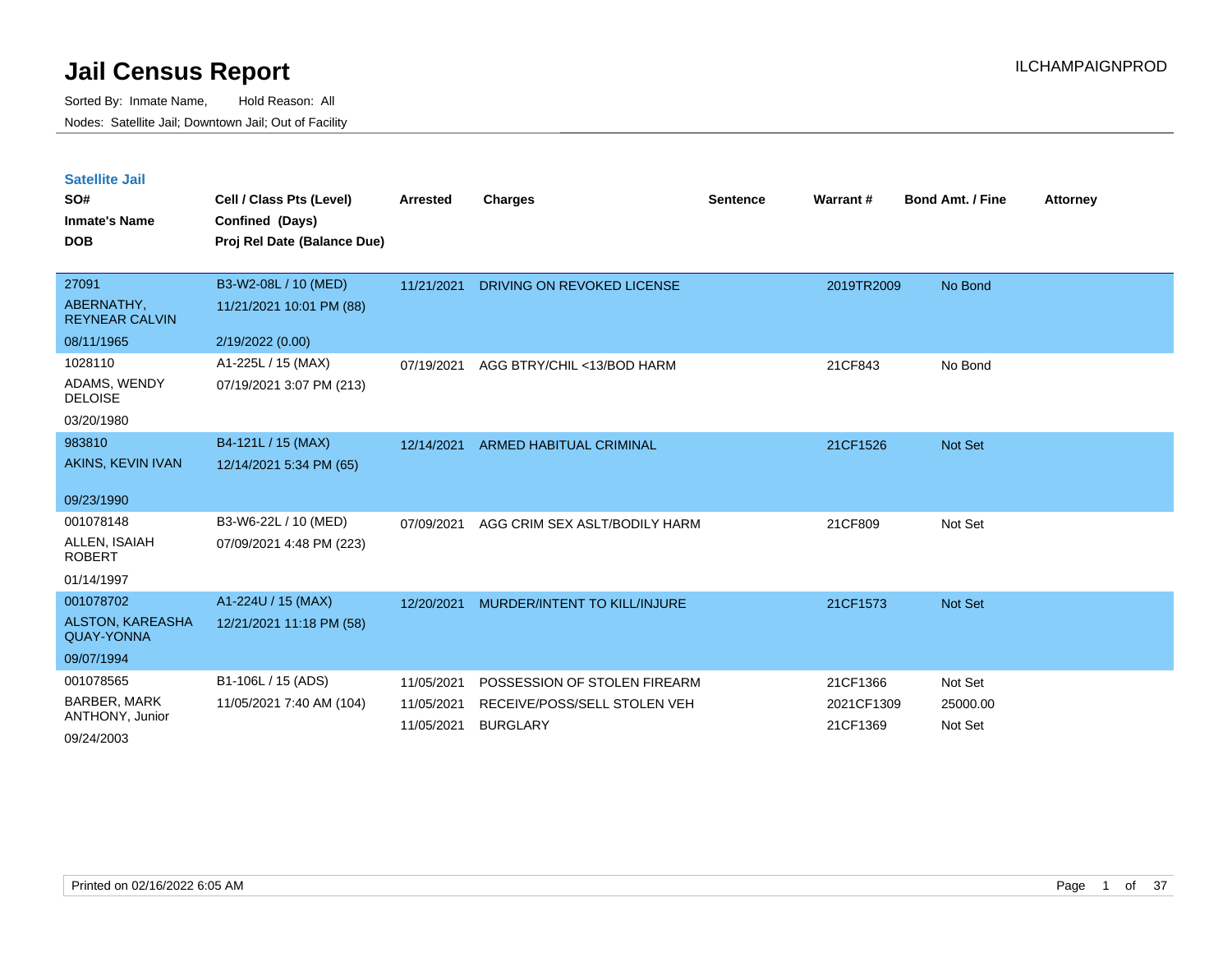| SO#                                      | Cell / Class Pts (Level)                    | <b>Arrested</b> | <b>Charges</b>                              | <b>Sentence</b> | Warrant#    | <b>Bond Amt. / Fine</b> | <b>Attorney</b> |
|------------------------------------------|---------------------------------------------|-----------------|---------------------------------------------|-----------------|-------------|-------------------------|-----------------|
| <b>Inmate's Name</b>                     |                                             |                 |                                             |                 |             |                         |                 |
|                                          | Confined (Days)                             |                 |                                             |                 |             |                         |                 |
| <b>DOB</b>                               | Proj Rel Date (Balance Due)                 |                 |                                             |                 |             |                         |                 |
| 518851                                   | B1-105U / 10 (MED)                          | 01/11/2022      | FELON POSS/USE WEAPON/FIREARM               |                 | 20CF361     | 15000.00                |                 |
| BARKER, ALEXANDER                        | 01/11/2022 2:37 PM (37)                     |                 |                                             |                 |             |                         |                 |
| <b>MASSIE</b>                            |                                             | 01/11/2022      | POSS AMT CON SUB EXCEPT(A)/(D)              |                 | 2020CF863   | 15000.00                |                 |
| 09/24/1986                               |                                             |                 | 01/11/2022 BAD CHK/OBTAIN CON PROP/>150     |                 | 20CF192     | 15000.00                |                 |
|                                          |                                             | 01/11/2022      | <b>BAD CHK/OBTAIN CON PROP/&gt;150</b>      |                 | 19CF1686    | 15000.00                |                 |
|                                          |                                             |                 | 01/11/2022 METH DELIVERY/15<100 GRAMS       |                 | 20CF1383    | No Bond                 |                 |
|                                          |                                             | 01/11/2022      | DRIVING ON REVOKED LICENSE                  |                 | 2020TR16539 | 1500.00                 |                 |
|                                          |                                             | 01/11/2022      | OBSTRUCTING IDENTIFICATION                  |                 | 2020CM222   | 1500.00                 |                 |
| 1073281                                  | A2-222U / 5 (MIN)                           | 11/15/2021      | DOM BTRY/CONTACT/1-2 PRECONV                |                 | 2021CF206   | 5000.00                 |                 |
| BASLER, MONET<br><b>MARISA</b>           | 11/15/2021 11:08 PM (94)                    |                 |                                             |                 |             |                         |                 |
| 08/17/1994                               |                                             |                 |                                             |                 |             |                         |                 |
| 1072477                                  | A4-104U / 15 (ADS)                          |                 | 01/13/2022 FELON POSS/USE WEAPON/FIREARM    |                 | 22CF74      | Not Set                 |                 |
|                                          | BEASLEY, KEVIN CORY 01/13/2022 8:47 PM (35) |                 |                                             |                 |             |                         |                 |
| 06/16/2000                               |                                             |                 |                                             |                 |             |                         |                 |
|                                          |                                             |                 |                                             |                 |             |                         |                 |
| 47897                                    | A3-214U / 15 (ADS)                          | 01/19/2022      | VIOLATE ORDER PROTECTION                    |                 | 22CF85      | Not Set                 |                 |
| BRANAMAN,<br><b>CLIFFORD EARL</b>        | 01/19/2022 9:21 PM (29)                     | 01/19/2022      | DRVG REVOKED/2+/PERS INJ/DEATH              |                 | 22CF84      | Not Set                 |                 |
| 03/09/1975                               |                                             | 02/08/2022      | DRIVE REVOKED/RECK HOMIC/3                  |                 | 21CF1280    | Not Set                 |                 |
|                                          |                                             | 02/08/2022      | DRIVING ON REVOKED LICENSE                  |                 | 21TR8305    | Not Set                 |                 |
| 923208                                   | A4-107L / 10 (ADS)                          | 01/22/2022      | <b>CRIM TRES TO RES/PERS PRESENT</b>        |                 | 22CF92      | <b>Not Set</b>          |                 |
| <b>BREADY, ANDREW</b><br><b>NICHOLAS</b> | 01/22/2022 7:43 PM (26)                     |                 |                                             |                 |             |                         |                 |
| 06/08/1988                               |                                             |                 |                                             |                 |             |                         |                 |
| 990633                                   | BOOKH-8                                     | 02/15/2022      | POSS AMT CON SUB EXCEPT(A)/(D)              | 5y (DOC)        | 17CF598     | No Bond                 |                 |
| <b>BRIFFORD, WILLIE</b><br>Junior        | 02/15/2022 8:56 AM (2)                      |                 | 02/15/2022 CIVIL FTA WARRANT                |                 | 2019F154    | 2500.00                 |                 |
| 09/13/1987                               |                                             |                 |                                             |                 |             |                         |                 |
| 61675                                    | A3-217L / 10 (ADS)                          |                 | 02/10/2022 AGG DISCHARGE FIREARM/OCC BLDG   |                 | 20CF374     | 100000.00               |                 |
| <b>BROWN, ANTONIO</b><br><b>BURNETT</b>  | 02/10/2022 3:28 PM (7)                      |                 | 02/11/2022 POSSESSING A CONTROLLED SUBSTANG |                 | 22CF168     | <b>Not Set</b>          |                 |
| 03/04/1983                               |                                             |                 |                                             |                 |             |                         |                 |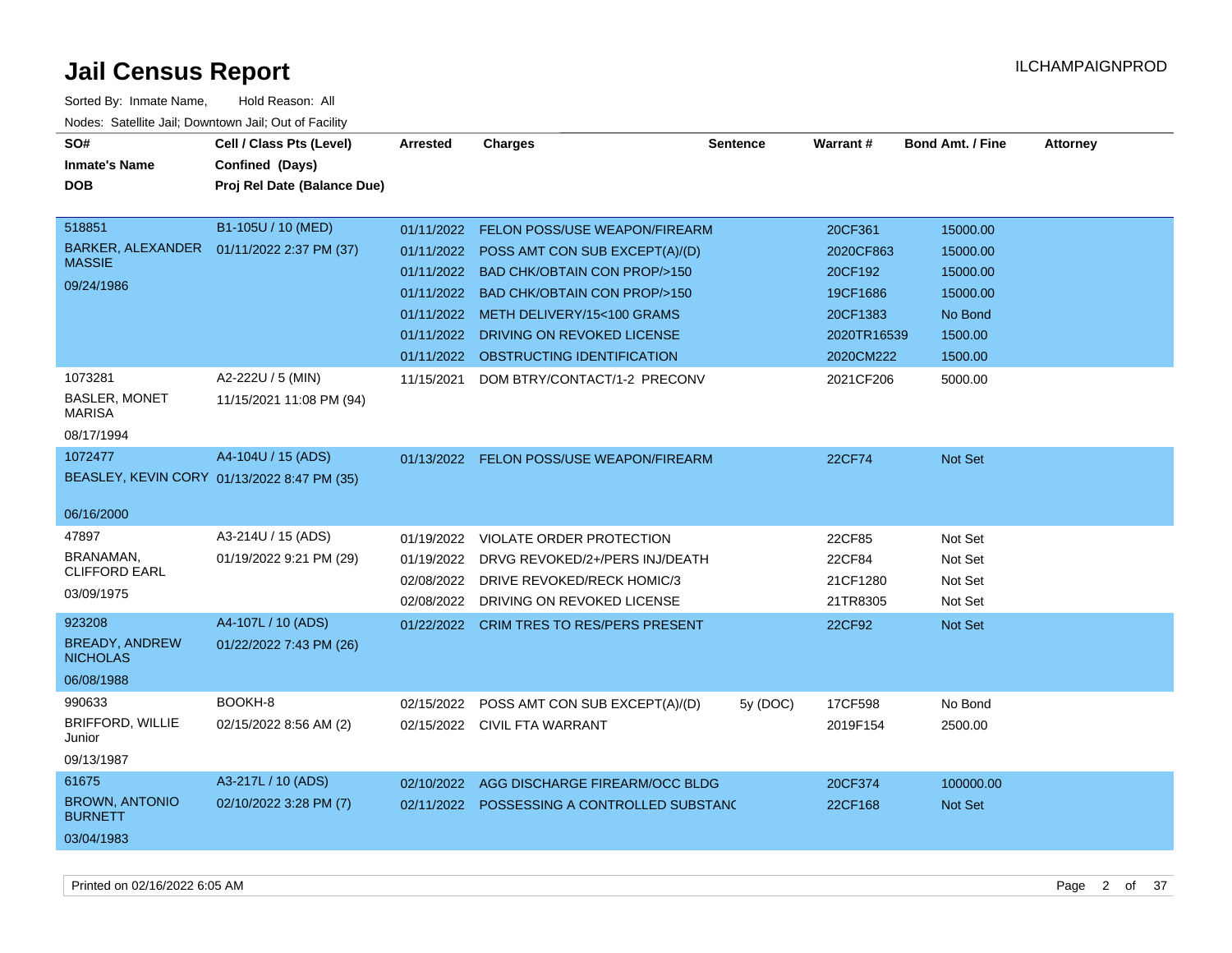| rouco. Calcinic Jan, Downtown Jan, Out of Facility |                                             |                   |                                          |                 |                 |                         |                 |
|----------------------------------------------------|---------------------------------------------|-------------------|------------------------------------------|-----------------|-----------------|-------------------------|-----------------|
| SO#                                                | Cell / Class Pts (Level)                    | <b>Arrested</b>   | <b>Charges</b>                           | <b>Sentence</b> | <b>Warrant#</b> | <b>Bond Amt. / Fine</b> | <b>Attorney</b> |
| Inmate's Name                                      | Confined (Days)                             |                   |                                          |                 |                 |                         |                 |
| DOB                                                | Proj Rel Date (Balance Due)                 |                   |                                          |                 |                 |                         |                 |
|                                                    |                                             |                   |                                          |                 |                 |                         |                 |
| 001078008                                          | BOOKH-8                                     |                   | 02/15/2022 AGG BATTERY/DISCHARGE FIREARM |                 | 21CF1090        | 500000.00               |                 |
| <b>BROWN, CODY</b><br><b>RUSSELL</b>               | 02/15/2022 9:17 AM (2)                      |                   |                                          |                 |                 |                         |                 |
| 02/15/2004                                         |                                             |                   |                                          |                 |                 |                         |                 |
| 51247                                              | B1-202U / 10 (MED)                          | 04/15/2021        | FELON POSS/USE WEAPON/FIREARM            |                 | 21CF411         | Not Set                 |                 |
| <b>BROWN, DANTE</b><br>MAURICE                     | 04/15/2021 6:24 PM (308)                    |                   |                                          |                 |                 |                         |                 |
| 04/19/1979                                         |                                             |                   |                                          |                 |                 |                         |                 |
| 990921                                             | A3-117U / 15 (ADS)                          | 01/20/2022        | MFG/DEL 1<15 GR COCAINE/ANLG             |                 | 19CF369         | 25000.00                |                 |
| <b>BROWN, QUINTIN</b><br><b>MARSHAUN</b>           | 01/20/2022 7:19 PM (28)                     |                   | 01/20/2022 ARMED HABITUAL CRIMINAL       |                 | 21CF935         | 750000.00               |                 |
| 09/26/1991                                         |                                             |                   |                                          |                 |                 |                         |                 |
| 29957                                              | B4-222L / 15 (MAX)                          | 11/13/2021        | FELON POSS/USE WEAPON/FIREARM            |                 | 21CF1390        | Not Set                 |                 |
| BROWN, RODNEY<br>LOUIS                             | 11/13/2021 8:57 PM (96)                     | 11/13/2021        | AGG CRIM SX AB/>5 YR OLDER VIC           |                 | 2019CF0718      | 250000.00               |                 |
| 01/07/1968                                         |                                             |                   |                                          |                 |                 |                         |                 |
| 981645                                             | A3-117L / 15 (MAX)                          | 01/27/2022 MURDER |                                          |                 | 22CF114         | 1000000.00              |                 |
| <b>BRUMFIELD,</b><br><b>JONATHAN EZEKEIL</b>       | 01/27/2022 8:15 PM (21)                     |                   |                                          |                 |                 |                         |                 |
| 08/03/1989                                         |                                             |                   |                                          |                 |                 |                         |                 |
| 001078739                                          | A2-122L / 5 (ADS)                           | 01/05/2022        | CRIMINAL TRESPASS BUILDING               |                 | 2020CM392       | 1000.00                 |                 |
| BRYANT, JUDITH ANN                                 | 01/05/2022 6:36 PM (43)                     |                   |                                          |                 |                 |                         |                 |
| 10/22/1957                                         |                                             |                   |                                          |                 |                 |                         |                 |
| 001077954                                          | B3-W7-28L / 10 (MED)                        | 12/21/2021        | <b>RESIDENTIAL BURGLARY</b>              |                 | 21CF1570        | Not Set                 |                 |
|                                                    | CALKINS, STEVEN RAY 12/21/2021 6:35 AM (58) |                   |                                          |                 |                 |                         |                 |
| 01/01/1992                                         |                                             |                   |                                          |                 |                 |                         |                 |
| 39474                                              | B1-101U / 10 (ADS)                          | 07/06/2021        | MFG/DEL 15<100 GR HEROIN/ANLG            |                 | 21CF792         | Not Set                 |                 |
| CAMPBELL, AARON<br>JACOB                           | 07/06/2021 11:56 PM (226)                   |                   |                                          |                 |                 |                         |                 |
| 07/18/1974                                         |                                             |                   |                                          |                 |                 |                         |                 |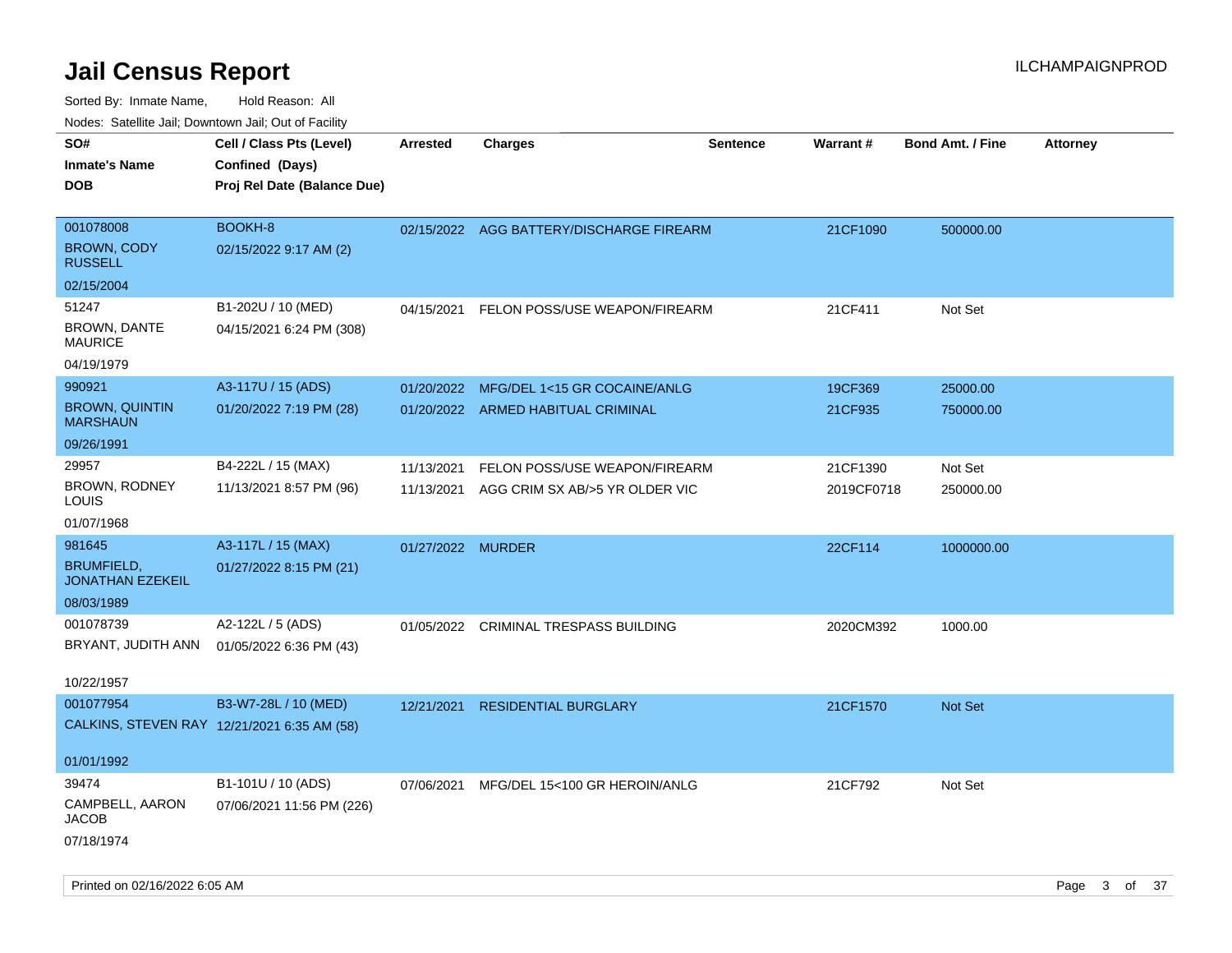Sorted By: Inmate Name, Hold Reason: All

|                                           | Nodes: Satellite Jail; Downtown Jail; Out of Facility |                 |                                           |                 |                 |                         |                 |
|-------------------------------------------|-------------------------------------------------------|-----------------|-------------------------------------------|-----------------|-----------------|-------------------------|-----------------|
| SO#                                       | Cell / Class Pts (Level)                              | <b>Arrested</b> | <b>Charges</b>                            | <b>Sentence</b> | <b>Warrant#</b> | <b>Bond Amt. / Fine</b> | <b>Attorney</b> |
| <b>Inmate's Name</b>                      | Confined (Days)                                       |                 |                                           |                 |                 |                         |                 |
| <b>DOB</b>                                | Proj Rel Date (Balance Due)                           |                 |                                           |                 |                 |                         |                 |
|                                           |                                                       |                 |                                           |                 |                 |                         |                 |
| 1060436                                   | B1-106U / 10 (ADS)                                    | 01/06/2022      | AGGRAVATED UNLAWFUL RESTRAINT             |                 | 22CF29          | Not Set                 |                 |
| <b>CARTER, DERESHEO</b><br><b>DEWAYNE</b> | 01/06/2022 8:43 PM (42)                               |                 | 01/06/2022 FELON ESCAPE/PEACE OFFICER     |                 | <b>22CF28</b>   | Not Set                 |                 |
| 09/10/1991                                |                                                       |                 |                                           |                 |                 |                         |                 |
| 001077353                                 | A3-211L / 15 (MAX)                                    | 02/12/2022      | ALCOHOL SALES - MINOR 19-20               |                 | 2020OV127       | 1000.00                 |                 |
| CARTER, JAMES<br><b>IVORY</b>             | 02/13/2022 1:19 AM (4)                                |                 | 02/12/2022 FELON POSS/USE WEAPON/FIREARM  |                 | 22CF173         | No Bond                 |                 |
| 08/12/2000                                |                                                       |                 |                                           |                 |                 |                         |                 |
| 958898                                    | A3-213L / 15 (ADS)                                    |                 | 02/08/2022 AGGRAVATED DOMESTIC BATTERY    |                 | 2021 CF 1409    | 100000.00               |                 |
| <b>CHAMBERS, GARY</b><br><b>DANTE</b>     | 02/08/2022 2:27 PM (9)                                |                 |                                           |                 |                 |                         |                 |
| 05/24/1973                                | 3/2/2022 (0.00)                                       |                 |                                           |                 |                 |                         |                 |
| 1029088                                   | B1-201U / 10 (MED)                                    | 12/21/2021      | FELON POSS/USE FIREARM PRIOR              |                 | 21CF1338        | 250000.00               |                 |
| CHAPPLE, MALIK<br><b>BIANCO</b>           | 12/22/2021 10:02 AM (57)                              |                 |                                           |                 |                 |                         |                 |
| 10/25/1994                                |                                                       |                 |                                           |                 |                 |                         |                 |
| 001078838                                 | A3-116L / 15 (MAX)                                    |                 | 02/12/2022 PRED CRIM SEX ASLT/BODILY HARM |                 | 21CF30          | 150000.00               |                 |
| <b>CLAYTON, KAREEM</b><br><b>JAMAL</b>    | 02/12/2022 8:55 AM (5)                                |                 |                                           |                 |                 |                         |                 |
| 02/03/1974                                |                                                       |                 |                                           |                 |                 |                         |                 |
| 001078812                                 | A3-112U / 15 (ADS)                                    |                 | 02/01/2022 ARMED ROBBERY/ARMED W/FIREARM  |                 | 22CF145         | Not Set                 |                 |
| COBB, SINTRAE<br>SANCHEZ                  | 02/01/2022 8:33 PM (16)                               |                 |                                           |                 |                 |                         |                 |
| 07/05/2002                                |                                                       |                 |                                           |                 |                 |                         |                 |
| 001077485                                 | A2-222L / 15 (MAX)                                    |                 | 12/21/2021 MURDER/INTENT TO KILL/INJURE   |                 | 2021CF1282      | 1000000.00              |                 |
| <b>COLBERT, ARIEANA</b><br><b>FELICIA</b> | 12/21/2021 2:08 PM (58)                               |                 |                                           |                 |                 |                         |                 |
| 12/13/2000                                |                                                       |                 |                                           |                 |                 |                         |                 |
| 001078853                                 | BOOKH-5                                               | 02/15/2022      | RESIDENTIAL BURGLARY                      |                 | 2022CFAWOW      | Not Set                 |                 |
| COLEGROVE,<br>NICHOLAS CHARLES            | 02/15/2022 1:25 PM (2)                                | 02/15/2022      | CRIMINAL TRESPASS RESIDENCE               |                 | 2022CFAWOW      | Not Set                 |                 |
| 06/26/2001                                |                                                       |                 | 02/15/2022 CRIMINAL DAMAGE TO PROPERTY    |                 | 2022CFAWOW      | Not Set                 |                 |

Printed on 02/16/2022 6:05 AM **Page 4 of 37**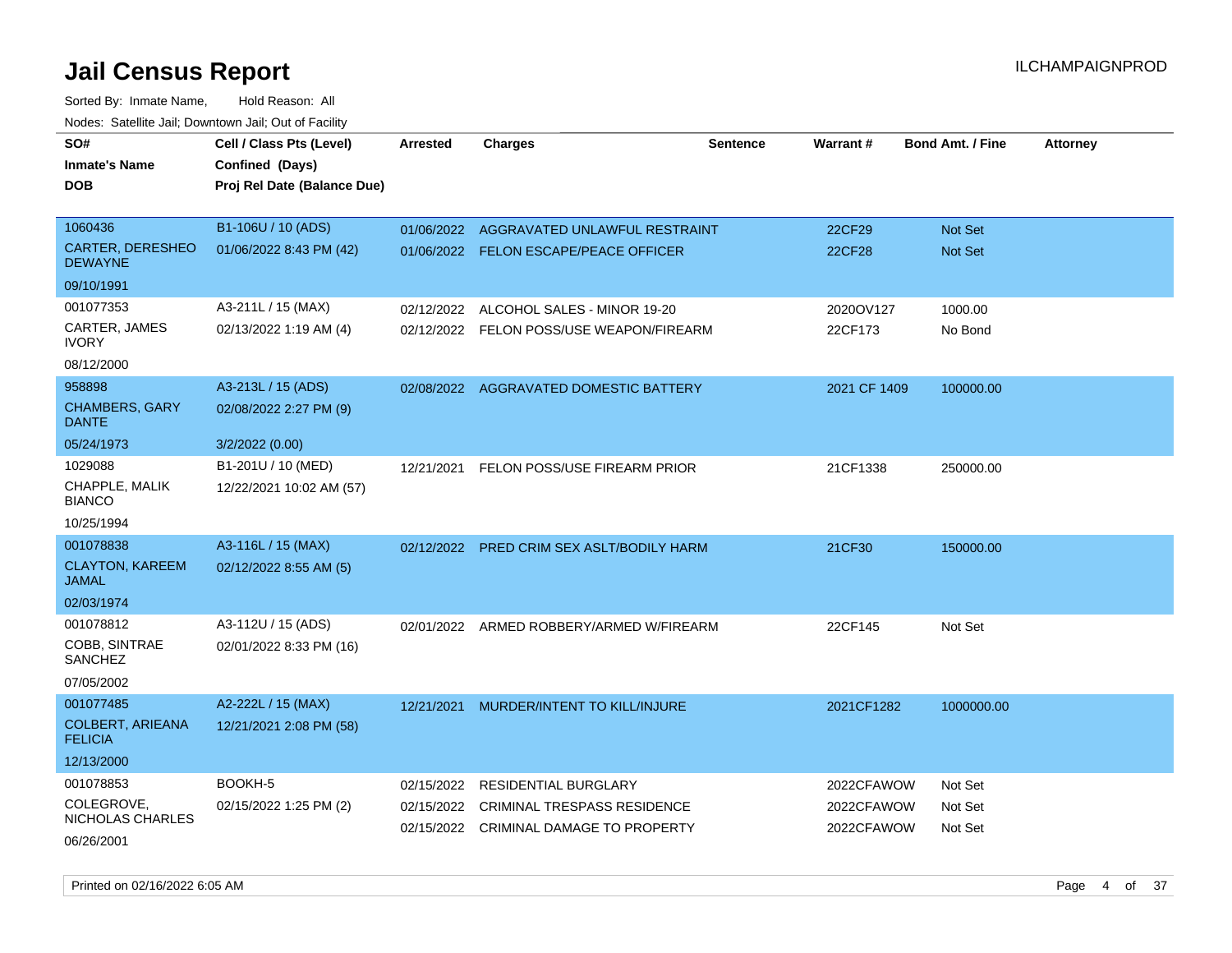| SO#                                        | Cell / Class Pts (Level)                     | <b>Arrested</b> | <b>Charges</b>                           | <b>Sentence</b> | Warrant#   | <b>Bond Amt. / Fine</b> | <b>Attorney</b> |
|--------------------------------------------|----------------------------------------------|-----------------|------------------------------------------|-----------------|------------|-------------------------|-----------------|
| <b>Inmate's Name</b>                       | Confined (Days)                              |                 |                                          |                 |            |                         |                 |
| <b>DOB</b>                                 | Proj Rel Date (Balance Due)                  |                 |                                          |                 |            |                         |                 |
|                                            |                                              |                 |                                          |                 |            |                         |                 |
| 34805                                      | B4-227U / 15 (MAX)                           | 10/01/2021      | <b>DOMESTIC BATTERY</b>                  |                 | 21CF1183   | <b>Not Set</b>          |                 |
|                                            | CONERLY, KIN JOSEPH 10/01/2021 1:53 AM (139) | 10/01/2021      | ARMED HABITUAL CRIMINAL                  |                 | 21CF1184   | <b>Not Set</b>          |                 |
|                                            |                                              | 10/06/2021      | POSS STOLEN VEHICLE > \$25,000           |                 | 19CF1786   | Not Set                 |                 |
| 11/16/1971                                 |                                              |                 |                                          |                 |            |                         |                 |
| 1074319                                    | B1-104L / 15 (MAX)                           | 10/12/2021      | AGGRAVATED CRUELTY TO ANIMALS            |                 | 21CF1238   | Not Set                 |                 |
| <b>CRAIG, DAVUCCI</b><br><b>DAVION</b>     | 10/12/2021 11:36 AM (128)                    | 10/14/2021      | <b>MURDER</b>                            |                 | 21CF1239   | Not Set                 |                 |
| 08/02/2001                                 |                                              |                 |                                          |                 |            |                         |                 |
| 001078832                                  | A3-217U / 10 (MED)                           |                 | 02/10/2022 FELON POSS/USE WEAPON/FIREARM | 3y (DOC)        | 21CF350    | No Bond                 |                 |
| <b>CRAWFORD,</b><br><b>LAMARKUS LAVELL</b> | 02/10/2022 2:32 PM (7)                       |                 |                                          |                 |            |                         |                 |
| 07/04/1989                                 |                                              |                 |                                          |                 |            |                         |                 |
| 001077549                                  | B2-T3-10L / 10 (SPH)                         | 12/22/2020      | PRED CRIM SEX ASLT/VICTIM <13            |                 | 2020CF1469 | Not Set                 |                 |
| CRISTOBAL-MATEO,<br><b>CRISTOBAL</b>       | 12/22/2020 1:17 PM (422)                     |                 |                                          |                 |            |                         |                 |
| 12/02/1988                                 |                                              |                 |                                          |                 |            |                         |                 |
| 1076848                                    | A4-103L / 15 (ADS)                           |                 | 01/18/2022 AGG BATTERY/PUBLIC PLACE      |                 | 20CF1491   | No Bond                 |                 |
| <b>CROSS, STEED</b><br><b>GATHON</b>       | 01/18/2022 4:02 PM (30)                      |                 |                                          |                 |            |                         |                 |
| 10/11/1974                                 |                                              |                 |                                          |                 |            |                         |                 |
| 988538                                     | A4-202L / 10 (MED)                           | 12/21/2021      | AGGRAVATED DOMESTIC BATTERY              |                 | 21CF1564   | Not Set                 |                 |
| DAVIDSON, HARLEY<br><b>KYLE SCOTT</b>      | 12/21/2021 5:45 AM (58)                      |                 |                                          |                 |            |                         |                 |
| 08/05/1990                                 |                                              |                 |                                          |                 |            |                         |                 |
| 1023587                                    | B1-203U / 15 (MAX)                           | 09/24/2021      | MFG/DEL CANNABIS/2.5-10 GRAMS            |                 | 21CF1155   | Not Set                 |                 |
| DAVIS, MARTIN<br><b>DENNIS</b>             | 09/24/2021 9:38 PM (146)                     | 09/24/2021      | ARMED HABITUAL CRIMINAL                  |                 | 2021-CF681 | 500000.00               |                 |
| 12/02/1994                                 |                                              |                 |                                          |                 |            |                         |                 |
| 001078538                                  | B1-205L / 10 (MED)                           | 10/26/2021      | <b>CRIM SEX ASSAULT/FORCE</b>            |                 | 21CF1301   | Not Set                 |                 |
| DAWKINS, LEN                               | 10/26/2021 8:18 PM (114)                     |                 |                                          |                 |            |                         |                 |
| 03/23/1987                                 |                                              |                 |                                          |                 |            |                         |                 |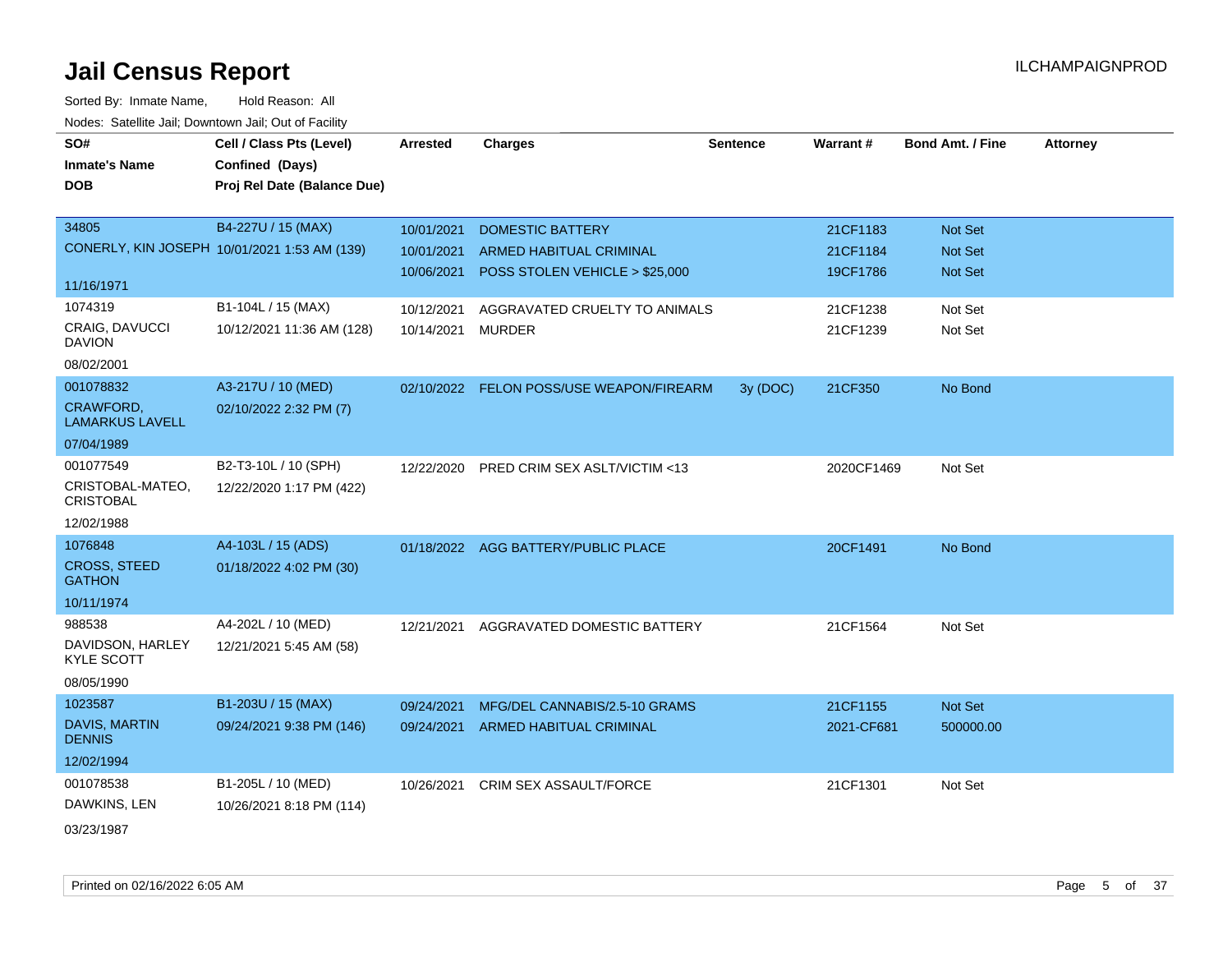| SO#                                          | Cell / Class Pts (Level)    | <b>Arrested</b> | <b>Charges</b>                          | <b>Sentence</b> | Warrant#   | <b>Bond Amt. / Fine</b> | <b>Attorney</b> |
|----------------------------------------------|-----------------------------|-----------------|-----------------------------------------|-----------------|------------|-------------------------|-----------------|
| <b>Inmate's Name</b>                         | Confined (Days)             |                 |                                         |                 |            |                         |                 |
| <b>DOB</b>                                   | Proj Rel Date (Balance Due) |                 |                                         |                 |            |                         |                 |
|                                              |                             |                 |                                         |                 |            |                         |                 |
| 56972                                        | B3-W8-32L / 10 (MED)        | 08/30/2021      | POSS STOLEN VEHICLE > \$25,000          |                 | 21CF1044   | <b>Not Set</b>          |                 |
| DAY, DANIEL JOSEPH                           | 08/30/2021 3:07 PM (171)    | 09/04/2021      | <b>BURGLARY</b>                         |                 | 21CF1054   | <b>Not Set</b>          |                 |
| 10/16/1982                                   |                             |                 |                                         |                 |            |                         |                 |
| 1074063                                      | BOOKF-2 / 5 (MIN)           | 02/10/2022      | RET THEFT/DISP MERCH/>\$300             |                 | 21CF327    | 2000.00                 |                 |
| DEITZ, TILLIE SHENISE 02/10/2022 4:43 AM (7) |                             | 02/10/2022      | RET THEFT/DISP MERCH/>\$300             |                 | 21CF105    | 2000.00                 |                 |
|                                              |                             | 02/10/2022      | RET THEFT/DISP MERCH/>\$300             |                 | 21CF228    | 2000.00                 |                 |
| 12/02/1990                                   |                             | 02/10/2022      | USE FORGED CR/DEBIT CARD/<\$300         |                 | 21CF106    | 2000.00                 |                 |
| 64463                                        | A3-212L / 15 (MAX)          | 02/11/2022      | AGG DUI/3/BAC 0.16+                     | 14m (DOC)       | 21CF676    | No Bond                 |                 |
| DOOLEY, CALVIN<br><b>DARWOOD</b>             | 02/11/2022 11:24 AM (6)     |                 | 02/11/2022 AGG DUI/3/BAC 0.16+          | 18m (DOC)       | 20CF1326   | No Bond                 |                 |
| 05/13/1982                                   |                             |                 |                                         |                 |            |                         |                 |
| 25659                                        | B4-125L / 15 (MAX)          | 06/15/2021      | RESIDENTIAL BURGLARY                    |                 | 2020CF1218 | 50000.00                |                 |
| DORRIS, LORENZO                              | 06/15/2021 6:17 AM (247)    | 06/15/2021      | <b>BURGLARY</b>                         |                 | 21CF689    | Not Set                 |                 |
| 07/19/1966                                   |                             |                 |                                         |                 |            |                         |                 |
| 1074720                                      | B2-T4-13U / 15 (SPH)        | 01/19/2022      | <b>PRED CRIM SEX ASLT/VICTIM &lt;13</b> |                 | 21CF1414   | 500000.00               |                 |
| ELVIR-REYES, JORGE<br><b>LEONARDO</b>        | 01/19/2022 1:43 PM (29)     |                 |                                         |                 |            |                         |                 |
| 06/03/1988                                   |                             |                 |                                         |                 |            |                         |                 |
| 43977                                        | B2-T1-02L / 5 (SPH)         | 12/20/2021      | AGG FLEEING POLICE/21 MPH OVER          |                 | 21CF1566   | Not Set                 |                 |
| <b>EMKES, DOUGLAS</b><br>ALAN                | 12/20/2021 9:59 AM (59)     | 12/20/2021      | PAROLE REVOCATION                       |                 |            | No Bond                 |                 |
| 06/08/1959                                   |                             |                 |                                         |                 |            |                         |                 |
| 987328                                       | A2-121L / 10 (MED)          | 12/11/2021      | AGG ASLT PEACE OFF/FIRE/ER WRK          |                 | 21CF1515   | Not Set                 |                 |
| ERVIN, DEIDRA ANN<br><b>RUTH</b>             | 12/11/2021 8:48 PM (68)     |                 |                                         |                 |            |                         |                 |
| 04/15/1991                                   |                             |                 |                                         |                 |            |                         |                 |
| 1026175                                      | A3-112L / 10 (MED)          | 02/06/2022      | FELON FAIL/RETURN FRM FURLOUGH          |                 | 21CF1554   | No Bond                 |                 |
| FALCONER, AVERY                              | 02/06/2022 4:49 AM (11)     | 02/06/2022      | <b>CITY OV ARREST</b>                   |                 | 2021-OV-65 | 1000.00                 |                 |
| FOX<br>04/07/1989                            |                             |                 | 02/07/2022 MFG/DEL 1<15 GR COCAINE/ANLG | 6y (DOC)        | 2019CF1617 | No Bond                 |                 |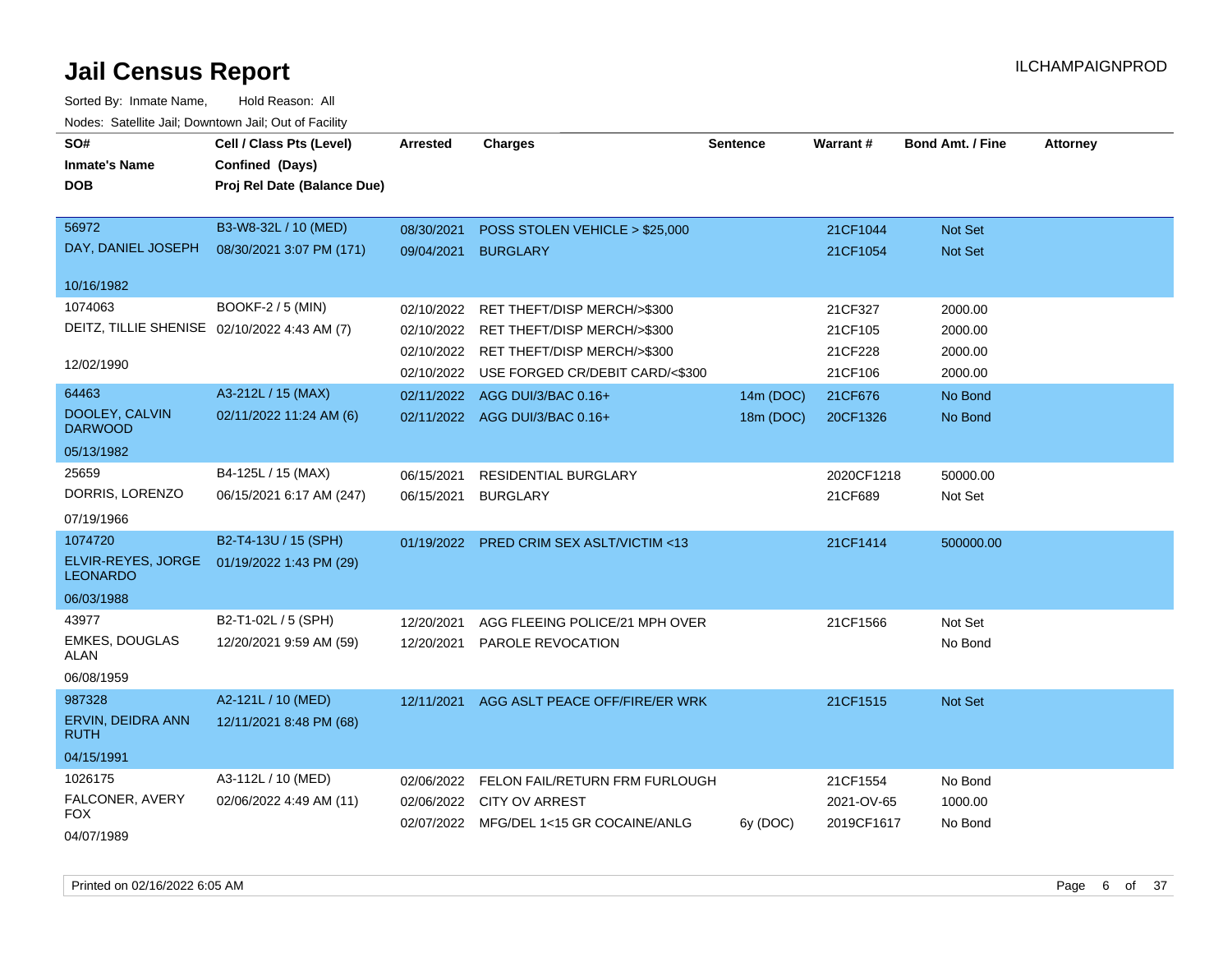Sorted By: Inmate Name, Hold Reason: All Nodes: Satellite Jail; Downtown Jail; Out of Facility

| 10000. Catolino can, Domntonn can, Cat or I doint<br>SO# | Cell / Class Pts (Level)                    | <b>Arrested</b> | Charges                                  | <b>Sentence</b> | <b>Warrant#</b> | <b>Bond Amt. / Fine</b> | <b>Attorney</b> |
|----------------------------------------------------------|---------------------------------------------|-----------------|------------------------------------------|-----------------|-----------------|-------------------------|-----------------|
| Inmate's Name                                            | Confined (Days)                             |                 |                                          |                 |                 |                         |                 |
| DOB                                                      | Proj Rel Date (Balance Due)                 |                 |                                          |                 |                 |                         |                 |
|                                                          |                                             |                 |                                          |                 |                 |                         |                 |
| 527081                                                   | B3-W5-20L / 10 (MED)                        | 09/06/2021      | ARSON/REAL/PERSONAL PROP>\$150           |                 | 2021 CF 797     | 25000.00                |                 |
| <b>FERGUSON,</b><br>CHRISTOPHER                          | 09/06/2021 1:18 PM (164)                    |                 |                                          |                 |                 |                         |                 |
| 12/21/1981                                               |                                             |                 |                                          |                 |                 |                         |                 |
| 1039744                                                  | B4-224U / 15 (MAX)                          | 12/06/2021      | MURDER                                   |                 | 20CF959         | 1000000.00              |                 |
| FONVILLE, TREVOY<br>JERMAINE                             | 12/06/2021 10:52 AM (73)                    |                 |                                          |                 |                 |                         |                 |
| 01/13/1996                                               |                                             |                 |                                          |                 |                 |                         |                 |
| 518395                                                   | B2-T3-12L / 15 (SPH)                        | 07/07/2020      | <b>CRIMINAL SEXUAL ASSAULT</b>           |                 | 2020-CF735      | 250000.00               |                 |
|                                                          | FRANDLE, MARK RYAN 07/07/2020 3:42 PM (590) |                 |                                          |                 |                 |                         |                 |
|                                                          |                                             |                 |                                          |                 |                 |                         |                 |
| 09/10/1985                                               |                                             |                 |                                          |                 |                 |                         |                 |
| 001077934                                                | A1-125L / 10 (MED)                          | 08/22/2021      | <b>DOMESTIC BATTERY</b>                  |                 | 21 CM 172       | 10000.00                |                 |
| FREED, LOGAN<br>SUZANNE                                  | 08/22/2021 11:45 PM (179)                   | 08/22/2021      | AGG DUI/ACCIDENT/DEATH                   |                 | 21CF1024        | Not Set                 |                 |
| 08/18/1996                                               |                                             |                 |                                          |                 |                 |                         |                 |
| 001078290                                                | A1-125U / 10 (ADS)                          | 08/19/2021      | MACHINE GUN/AUTO WEAPON/VEH              |                 | 21CF1012        | <b>Not Set</b>          |                 |
| FREEMAN, ANGEL<br>JANILA KAY                             | 08/19/2021 1:26 AM (182)                    |                 |                                          |                 |                 |                         |                 |
| 12/25/1995                                               |                                             |                 |                                          |                 |                 |                         |                 |
| 1068917                                                  | <b>BOOKH-1 / 5 (MIN)</b>                    | 08/11/2021      | VIO ORDER/PRIOR VIO OF ORDER             |                 | 21CF965         | Not Set                 |                 |
| GARCIA, JUAN<br>CARLOS                                   | 08/11/2021 9:24 PM (190)                    |                 |                                          |                 |                 |                         |                 |
| 10/21/1997                                               |                                             |                 |                                          |                 |                 |                         |                 |
| 001078154                                                | B4-121U / 10 (MED)                          | 01/09/2022      | DRVG UNDER INFLU OF ALCOHOL              |                 | 2021 DT 182     | 5000.00                 |                 |
| <b>GENTRY, DAMON</b><br><b>LIONEL</b>                    | 01/09/2022 4:41 PM (39)                     |                 | 01/09/2022 AGG DOMESTIC BATTERY/STRANGLE |                 | 2021 CF 1396    | 50000.00                |                 |
| 12/25/1971                                               |                                             |                 |                                          |                 |                 |                         |                 |
| 519433                                                   | BOOKH-3                                     | 02/15/2022      | FELON POSS/USE FIREARM PRIOR             |                 | 22CFAWOW        | Not Set                 |                 |
| GILL, MARTINES                                           | 02/15/2022 4:05 PM (2)                      | 02/15/2022      | DELIVERY OF OR POSSESSION OF W/INT       |                 | 22CFAWOW        | Not Set                 |                 |
| ALFREDO                                                  |                                             | 02/15/2022      | ARMED VIOLENCE/CATEGORY I                |                 | 22CFAWOW        | Not Set                 |                 |
| 12/06/1985                                               |                                             | 02/15/2022      | FELON POSS/USE WEAPON/FIREARM            |                 | 2022CF56        | 15000.00                |                 |
|                                                          |                                             |                 |                                          |                 |                 |                         |                 |

Printed on 02/16/2022 6:05 AM Page 7 of 37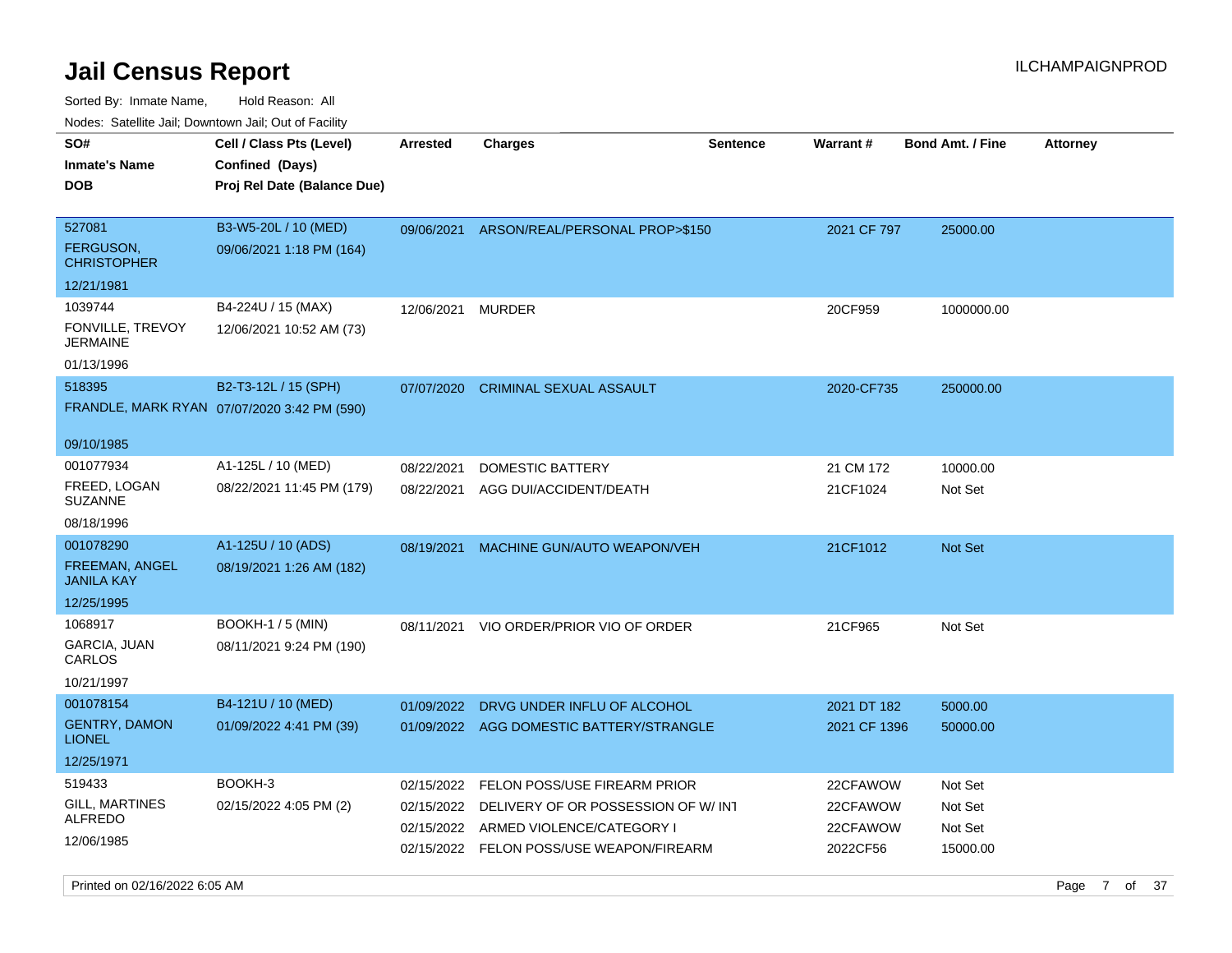| SO#<br><b>Inmate's Name</b>                              | Cell / Class Pts (Level)<br>Confined (Days)      | <b>Arrested</b> | <b>Charges</b>                          | <b>Sentence</b> | Warrant#  | <b>Bond Amt. / Fine</b> | <b>Attorney</b> |
|----------------------------------------------------------|--------------------------------------------------|-----------------|-----------------------------------------|-----------------|-----------|-------------------------|-----------------|
| <b>DOB</b>                                               | Proj Rel Date (Balance Due)                      |                 |                                         |                 |           |                         |                 |
|                                                          |                                                  |                 |                                         |                 |           |                         |                 |
| 001078633<br>GONZALEZ-GUILLEN,<br><b>EDWARD</b>          | B2-T4-15U / 25 (SPH)<br>12/01/2021 12:08 PM (78) | 12/01/2021      | <b>PRED CRIM SEX ASLT/VICTIM &lt;13</b> |                 | 21CF1416  | 250000.00               |                 |
| 08/25/2002                                               |                                                  |                 |                                         |                 |           |                         |                 |
| 001078607                                                | B4-221L / 15 (MAX)                               | 11/22/2021      | FELON POSS/USE FIREARM/PAROLE           |                 | 21CF1437  | Not Set                 |                 |
| GRAY, WILLIAM<br>DA'VON                                  | 11/22/2021 2:57 PM (87)                          | 11/22/2021      | ATTEMPT (FIRST DEGREE MURDER)           |                 | 21CF1435  | Not Set                 |                 |
| 04/18/1984                                               |                                                  |                 |                                         |                 |           |                         |                 |
| 56342                                                    | B1-206L / 10 (MED)                               | 10/21/2021      | THEFT CONTROL INTENT <\$500             |                 | 17CF1451  | 10000.00                |                 |
| <b>GRIFFIN, NATHAN</b>                                   | 10/21/2021 4:20 PM (119)                         | 10/21/2021      | DRIVING ON REVOKED LICENSE              |                 | 20TR1979  | 3000.00                 |                 |
| <b>EUGENE</b>                                            |                                                  | 10/21/2021      | <b>ARMED HABITUAL CRIMINAL</b>          |                 | 21CF1279  | <b>Not Set</b>          |                 |
| 02/24/1969                                               |                                                  |                 |                                         |                 |           |                         |                 |
| 001078488                                                | B2-T3-09U / 15 (SPH)                             | 10/14/2021      | PRED CRIM SEX ASLT/VICTIM <13           |                 | 21CF1232  | 500000.00               |                 |
| HERNANDEZ-LOPEZ,<br><b>ERNESTO</b>                       | 10/14/2021 3:15 PM (126)                         | 10/14/2021      | <b>FUGITIVE FROM JUSTICE</b>            |                 | 21CF1246  | Not Set                 |                 |
| 11/28/1975                                               |                                                  |                 |                                         |                 |           |                         |                 |
| 975293                                                   | B2-T4-14L / 10 (SPH)                             | 07/21/2021      | <b>STALKING</b>                         |                 | 2021CF863 | Not Set                 |                 |
| <b>HILL, JACOB MILES</b>                                 | 07/21/2021 8:43 PM (211)                         | 07/21/2021      | VIO ORDER/PRIOR VIO OF ORDER            |                 | 21CF914   | No Bond                 |                 |
|                                                          |                                                  | 07/25/2021      | PAROLE REVOCATION                       |                 | CH2104646 | <b>Not Set</b>          |                 |
| 02/06/1988                                               |                                                  | 08/18/2021      | <b>HARASS WITNESS/FAMILY MBR/REP</b>    |                 | 21CF992   | <b>Not Set</b>          |                 |
|                                                          |                                                  | 09/09/2021      | AGG STALKING/BODILY HARM                |                 | 21CF1073  | Not Set                 |                 |
| 48471                                                    | B1-207L / 15 (MAX)                               | 08/08/2021      | AGG BATTERY/DISCHARGE FIREARM           |                 | 21CF946   | Not Set                 |                 |
| HILL, RAMESH<br><b>JERMAINE</b>                          | 08/08/2021 4:45 AM (193)                         |                 |                                         |                 |           |                         |                 |
| 12/11/1978                                               |                                                  |                 |                                         |                 |           |                         |                 |
| 1072876                                                  | A2-220U / 5 (MIN)                                | 02/10/2022      | METH DELIVERY/5<15 GRAMS                | 4y (DOC)        | 21CF143   | No Bond                 |                 |
| HOUTCHINS, SAVANNA 02/10/2022 5:10 PM (7)<br><b>BELL</b> |                                                  |                 | 02/10/2022 DRIVING ON REVOKED LICENSE   |                 | 20TR3920  | No Bond                 |                 |
| 07/10/1996                                               | 2/17/2022 (0.00)                                 |                 |                                         |                 |           |                         |                 |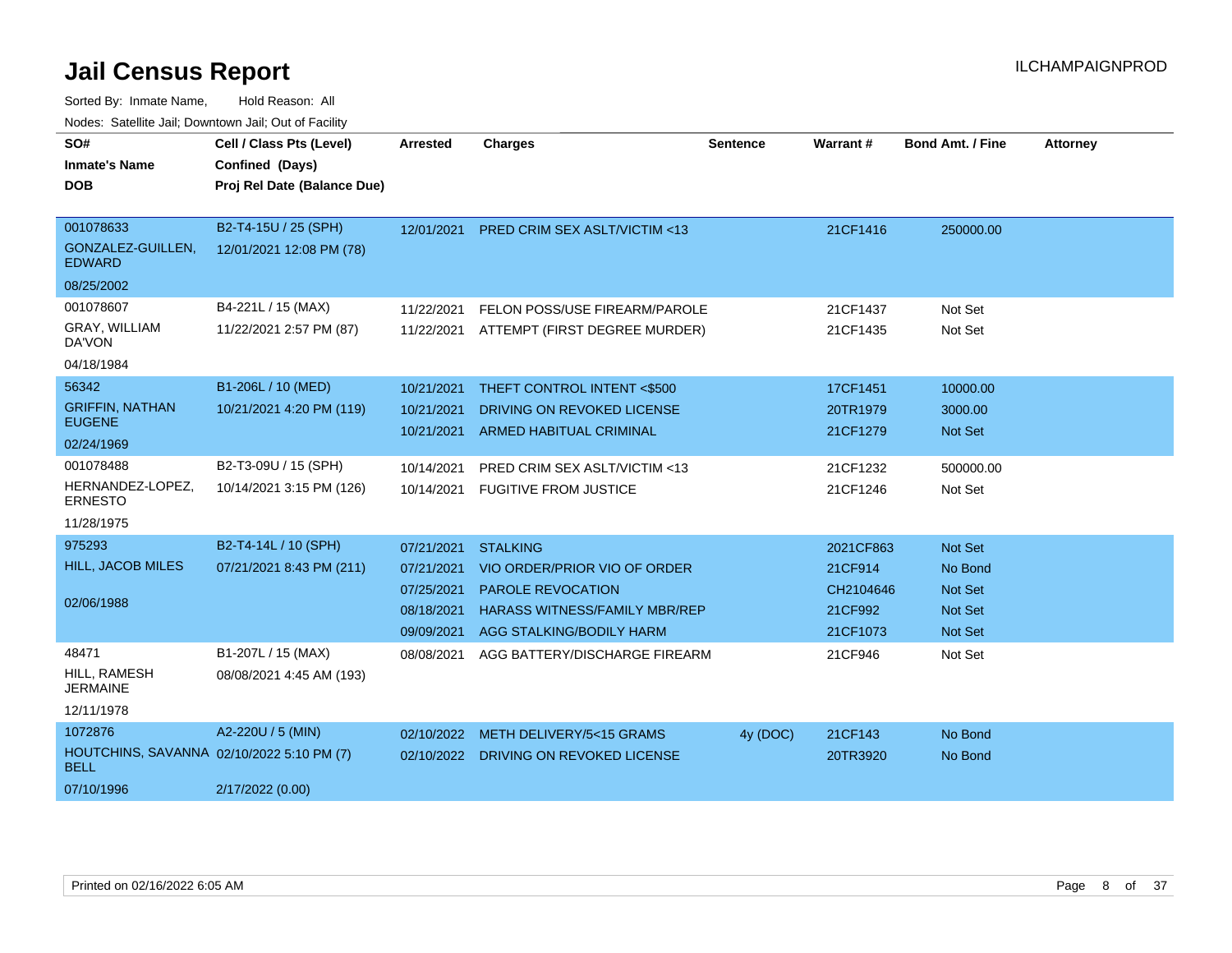Sorted By: Inmate Name, Hold Reason: All Nodes: Satellite Jail; Downtown Jail; Out of Facility

| Noues. Salemie Jan, Downtown Jan, Out of Facility |                                            |                 |                                          |                 |             |                         |                 |
|---------------------------------------------------|--------------------------------------------|-----------------|------------------------------------------|-----------------|-------------|-------------------------|-----------------|
| SO#                                               | Cell / Class Pts (Level)                   | <b>Arrested</b> | <b>Charges</b>                           | <b>Sentence</b> | Warrant#    | <b>Bond Amt. / Fine</b> | <b>Attorney</b> |
| <b>Inmate's Name</b>                              | Confined (Days)                            |                 |                                          |                 |             |                         |                 |
| <b>DOB</b>                                        | Proj Rel Date (Balance Due)                |                 |                                          |                 |             |                         |                 |
|                                                   |                                            |                 |                                          |                 |             |                         |                 |
| 999198                                            | B4-226L / 15 (MAX)                         | 11/30/2021      | FELON POSS/USE FIREARM PRIOR             |                 | 21CF1377    | 500000.00               |                 |
| <b>HOWARD, BRION LIN</b>                          | 11/30/2021 10:41 AM (79)                   |                 |                                          |                 |             |                         |                 |
|                                                   |                                            |                 |                                          |                 |             |                         |                 |
| 06/10/1992                                        |                                            |                 |                                          |                 |             |                         |                 |
| 953555                                            | B4-122L / 15 (MAX)                         | 03/10/2021      | <b>CRIM TRESPASS TO RESIDENCE</b>        |                 | 21CF272     | Not Set                 |                 |
| HUNT, TAVARIS EARL                                | 03/10/2021 4:58 AM (344)                   | 04/14/2021      | AGG FLEEING POLICE/21 MPH OVER           | 3y (DOC)        | 2020CF94    | 10000.00                |                 |
|                                                   |                                            |                 |                                          |                 |             |                         |                 |
| 12/29/1987                                        |                                            |                 |                                          |                 |             |                         |                 |
| 38993                                             | B4-126L / 15 (MAX)                         |                 | 02/13/2021 ATTEMPT (FIRST DEGREE MURDER) |                 | 21CF181     | Not Set                 |                 |
| <b>JACKSON, LAMONT</b><br><b>JEREMIE</b>          | 02/13/2021 7:45 AM (369)                   |                 |                                          |                 |             |                         |                 |
| 07/31/1973                                        |                                            |                 |                                          |                 |             |                         |                 |
| 001078689                                         | B1-201L / 15 (MAX)                         | 12/17/2021      | POSS STOLEN VEHICLE > \$25,000           |                 | 21JD37      | Not Set                 |                 |
| JACKSON, PRENTISS<br><b>MANSION DEWAYNE</b>       | 12/18/2021 12:39 AM (61)                   | 12/17/2021      | FIREARM/FOID INVALID/NOT ELIG            |                 | 21CF1551    | No Bond                 |                 |
| 09/02/2003                                        | 1/30/2022 (0.00)                           |                 |                                          |                 |             |                         |                 |
| 001077487                                         | B3-W8-30L / 10 (MED)                       | 12/03/2020      | FELON POSS/USE WEAPON/FIREARM            |                 | 20CF1377    | Not Set                 |                 |
| <b>JACKSON, TERRELL</b><br><b>DANDRE</b>          | 12/03/2020 10:18 AM (441)                  |                 | 11/09/2021 AGG DISCHARGE FIREARM/OCC VEH |                 | 21CR0331401 | No Bond                 |                 |
| 08/11/1990                                        |                                            |                 |                                          |                 |             |                         |                 |
| 001077864                                         | B1-103L / 15 (MAX)                         | 04/18/2021      | FELON POSS/USE WEAPON/FIREARM            |                 | 21CF428     | Not Set                 |                 |
| D                                                 | JAMERSON, ANTHONY 04/18/2021 7:21 PM (305) |                 |                                          |                 |             |                         |                 |
| 01/26/1990                                        |                                            |                 |                                          |                 |             |                         |                 |
| 001078703                                         | A1-124L / 15 (ADS)                         | 12/20/2021      | MURDER/INTENT TO KILL/INJURE             |                 | 21CF1574    | Not Set                 |                 |
| JOHNS, SHANIQUH<br><b>THERESA</b>                 | 12/22/2021 6:41 AM (57)                    |                 |                                          |                 |             |                         |                 |
| 04/03/1992                                        |                                            |                 |                                          |                 |             |                         |                 |
| 001078788                                         | A4-207U / 5 (ADS)                          |                 | 01/21/2022 AGGRAVATED BATTERY            |                 | 22CF93      | Not Set                 |                 |
|                                                   | JOHNSON, BRENTON Z 01/21/2022 8:33 PM (27) |                 |                                          |                 |             |                         |                 |
|                                                   |                                            |                 |                                          |                 |             |                         |                 |

08/07/1987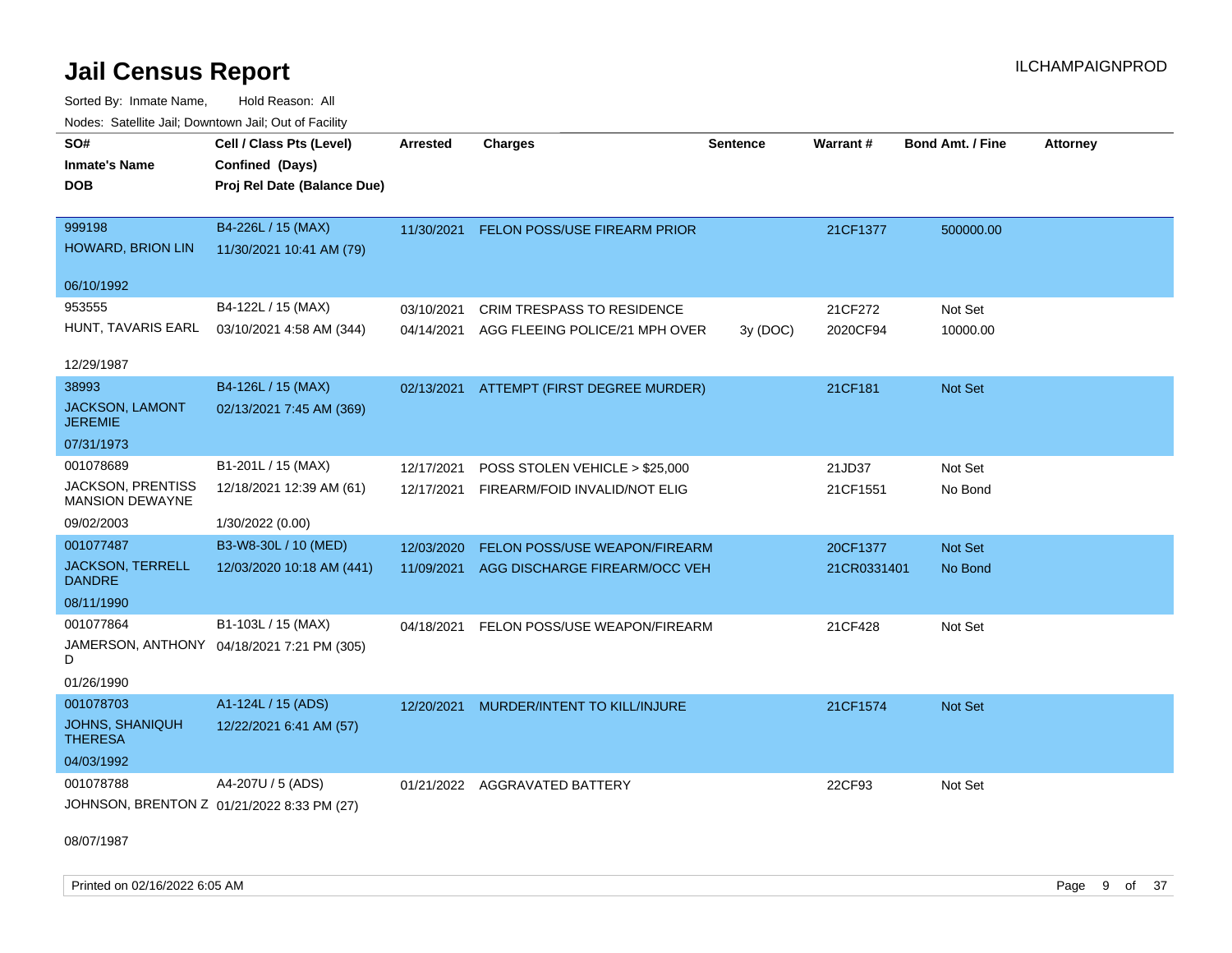| SO#<br><b>Inmate's Name</b><br><b>DOB</b> | Cell / Class Pts (Level)<br>Confined (Days)<br>Proj Rel Date (Balance Due) | <b>Arrested</b>     | <b>Charges</b>                            | <b>Sentence</b>        | Warrant#   | <b>Bond Amt. / Fine</b> | <b>Attorney</b> |
|-------------------------------------------|----------------------------------------------------------------------------|---------------------|-------------------------------------------|------------------------|------------|-------------------------|-----------------|
| 001078766                                 | A3-215L / 5 (ADS)                                                          | 02/08/2022          | <b>AGGRAVATED BATTERY</b>                 |                        | 22CF160    | Not Set                 |                 |
| <b>JOHNSON, IYONZI</b>                    | 02/08/2022 11:56 AM (9)                                                    | 02/08/2022 BURGLARY |                                           |                        | 22CF63     | 3000.00                 |                 |
| 07/16/1994                                |                                                                            |                     |                                           |                        |            |                         |                 |
| 001078645                                 | B4-222U / 10 (MED)                                                         | 12/02/2021          | AGG DISCHARGE FIREARM                     |                        | 21CF1478   | No Bond                 |                 |
| JONES, KELVIN<br><b>KHYRIC</b>            | 12/02/2021 6:56 PM (77)                                                    |                     |                                           |                        |            |                         |                 |
| 02/27/2001                                |                                                                            |                     |                                           |                        |            |                         |                 |
| 956822                                    | B1-205U / 15 (MAX)                                                         | 11/25/2021          | AGGRAVATED DOMESTIC BATTERY               |                        | 21CF1442   | Not Set                 |                 |
| JONES, MARIO<br><b>NATHANIEL</b>          | 11/25/2021 10:37 AM (84)                                                   | 11/25/2021          | <b>PAROLE REVOCATION</b>                  |                        | CH2106361  | No Bond                 |                 |
| 10/27/1987                                |                                                                            | 11/25/2021          | UNLAWFUL RESTRAINT                        |                        | 21CF1443   | Not Set                 |                 |
| 59668                                     | BOOKH-4 / 15 (MAX)                                                         |                     |                                           |                        |            |                         |                 |
| JONES, MARTELL                            |                                                                            | 02/11/2022          | FAIL TO RPT CHNG ADDRESS/EMPL             |                        | 20 CF 1241 | 75000.00                |                 |
| <b>DEANGELO</b>                           | 02/11/2022 3:19 PM (6)                                                     |                     | 02/11/2022 AGGRAVATED ARSON/BODILY HARM   |                        | 22 CF 169  | 75000.00                |                 |
| 07/11/1983                                |                                                                            |                     |                                           |                        |            |                         |                 |
| 1008468                                   | B4-226U / 10 (MED)                                                         | 12/01/2021          | FELON POSS/USE WEAPON/FIREARM             |                        | 21CF1472   | Not Set                 |                 |
| JONES, MARTEZ<br><b>LAMONTE</b>           | 12/01/2021 1:28 PM (78)                                                    | 12/02/2021          | <b>PROBATION VIOLATION</b>                |                        | 20CF1151   | Not Set                 |                 |
| 06/22/1993                                |                                                                            |                     |                                           |                        |            |                         |                 |
| 001078848                                 | A3-115L / 10 (MED)                                                         | 02/14/2022          | AGG DUI/NO VALID DL                       |                        | 22CF176    | Not Set                 |                 |
| JORDAN, BRIAN<br>RASHEED                  | 02/14/2022 2:29 AM (3)                                                     |                     |                                           |                        |            |                         |                 |
| 10/21/1990                                |                                                                            |                     |                                           |                        |            |                         |                 |
| 506244                                    | B1-204L / 15 (MAX)                                                         | 07/15/2021          | ARMED ROBBERY/ARMED W/FIREARM             | 19y/6m (DOC) 2021CF791 |            | 250000.00               |                 |
| <b>JOSLIN, JASON LEE</b>                  | 07/15/2021 4:38 AM (217)                                                   |                     |                                           |                        |            |                         |                 |
| 12/22/1985                                |                                                                            |                     |                                           |                        |            |                         |                 |
| 1068501                                   | A3-212U / 5 (ADS)                                                          |                     | 02/07/2022 VIO ORDER/NOTICE/PRIOR VIO O/P |                        | 22CF156    | No Bond                 |                 |
| KING, JULIUS<br><b>EMANUEL</b>            | 02/07/2022 7:06 PM (10)                                                    |                     |                                           |                        |            |                         |                 |
| 04/08/1985                                |                                                                            |                     |                                           |                        |            |                         |                 |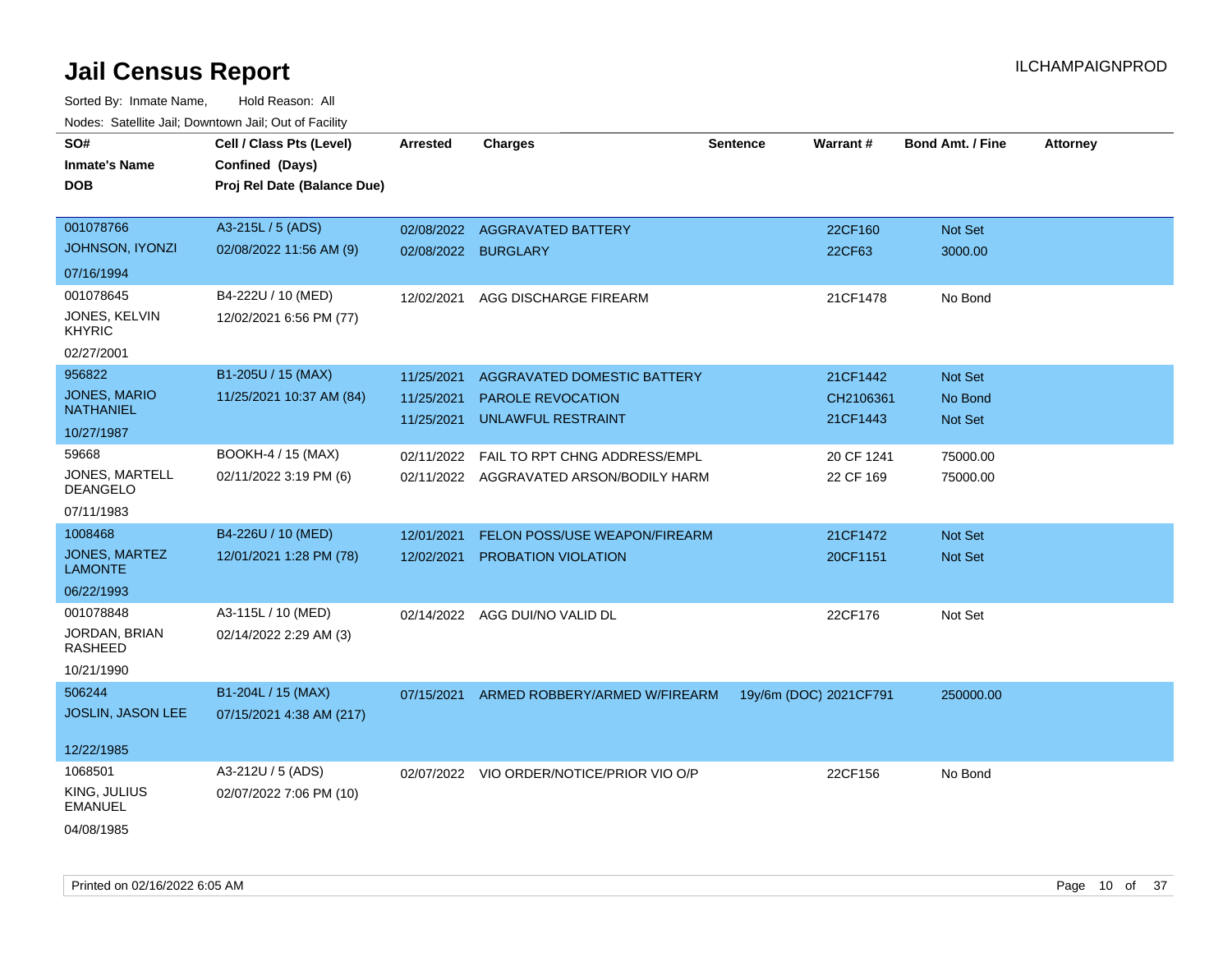| ivouss. Satellite Jali, Downtown Jali, Out of Facility |                                            |            |                                           |                 |                 |                         |                 |
|--------------------------------------------------------|--------------------------------------------|------------|-------------------------------------------|-----------------|-----------------|-------------------------|-----------------|
| SO#                                                    | Cell / Class Pts (Level)                   | Arrested   | <b>Charges</b>                            | <b>Sentence</b> | <b>Warrant#</b> | <b>Bond Amt. / Fine</b> | <b>Attorney</b> |
| Inmate's Name                                          | Confined (Days)                            |            |                                           |                 |                 |                         |                 |
| DOB                                                    | Proj Rel Date (Balance Due)                |            |                                           |                 |                 |                         |                 |
|                                                        |                                            |            |                                           |                 |                 |                         |                 |
| 001078818                                              | A3-114U / 10 (MED)                         |            | 02/04/2022 DOMESTIC BATTERY/OTHER PRIOR   |                 | 22CF148         | Not Set                 |                 |
| KINSEL, EVERAL<br><b>MICHAEL WILLIAM</b>               | 02/04/2022 7:37 PM (13)                    |            |                                           |                 |                 |                         |                 |
| 10/16/1985                                             |                                            |            |                                           |                 |                 |                         |                 |
| 1033676                                                | BOOKH-3                                    | 02/16/2022 | DOMESTIC BATTERY                          |                 | 2022CMAWOW      | No Bond                 |                 |
| LACY, KIRBY<br>ORLANDO                                 | 02/16/2022 4:48 AM (1)                     |            |                                           |                 |                 |                         |                 |
| 11/11/1991                                             |                                            |            |                                           |                 |                 |                         |                 |
| 001078693                                              | B3-W4-16L / 5 (MIN)                        | 12/19/2021 | RECEIVE/POSS/SELL STOLEN VEH              |                 | 21CF1555        | <b>Not Set</b>          |                 |
|                                                        | LARGE, JOSHUA DALE 12/19/2021 4:54 AM (60) | 12/19/2021 | <b>RETAIL THEFT</b>                       |                 | 2021CM216       | 5000.00                 |                 |
|                                                        |                                            | 12/19/2021 | <b>RETAIL THEFT</b>                       |                 | 20CF422         | 20000.00                |                 |
| 10/27/1985                                             |                                            |            |                                           |                 |                 |                         |                 |
| 1070011                                                | B4-124U / 15 (MAX)                         | 08/03/2021 | AGG DISCH FIREARM/1ST AID PERS            |                 | 21CF929         | Not Set                 |                 |
| LAWS, WILLIAM<br>ZARAK, Third                          | 08/03/2021 3:53 PM (198)                   |            |                                           |                 |                 |                         |                 |
| 07/06/1999                                             |                                            |            |                                           |                 |                 |                         |                 |
| 001078797                                              | <b>BOOKH-6 / 5 (ADS)</b>                   |            | 01/26/2022 VIO STALKING NO CONTACT ORDER  |                 | 22CM31          | Not Set                 |                 |
| LEVIN, DANIEL DAVID                                    | 01/26/2022 3:00 PM (22)                    |            |                                           |                 |                 |                         |                 |
|                                                        |                                            |            |                                           |                 |                 |                         |                 |
| 08/08/1984                                             |                                            |            |                                           |                 |                 |                         |                 |
| 548089                                                 | B1-204U / 15 (MAX)                         | 12/04/2020 | ATTEMPT (FIRST DEGREE MURDER)             |                 | 20CF1378        | Not Set                 |                 |
| LEWIS, LAWRENCE<br>PAUL, Third                         | 12/04/2020 4:42 AM (440)                   | 12/04/2020 | METH DELIVERY/100<400 GRAMS               |                 | 20CF1481        | Not Set                 |                 |
| 02/08/1993                                             |                                            | 12/04/2020 | AGG DOMESTIC BATTERY/STRANGLE             |                 | 18CF1507        | 10000.00                |                 |
|                                                        |                                            |            |                                           |                 |                 |                         |                 |
| 63639                                                  | A4-205L / 5 (ADS)                          |            | 01/31/2022 FELON POSS/USE WEAPON/FIREARM  | 5y (DOC)        | 22CF110         | No Bond                 |                 |
| LINDSEY, ANTHONY<br>MARTEZ                             | 01/28/2022 10:06 PM (20)                   |            |                                           |                 |                 |                         |                 |
| 03/18/1985                                             |                                            |            |                                           |                 |                 |                         |                 |
| 001078817                                              | A3-113U / 10 (ADS)                         |            | 02/03/2022 AGG UUW/PERSON/PREV CONVICTION |                 | 22CF143         | Not Set                 |                 |
| LIPSCOMB, LADAROL<br><b>ANTHONY</b>                    | 02/03/2022 11:33 PM (14)                   |            |                                           |                 |                 |                         |                 |
| 10/01/2000                                             |                                            |            |                                           |                 |                 |                         |                 |
|                                                        |                                            |            |                                           |                 |                 |                         |                 |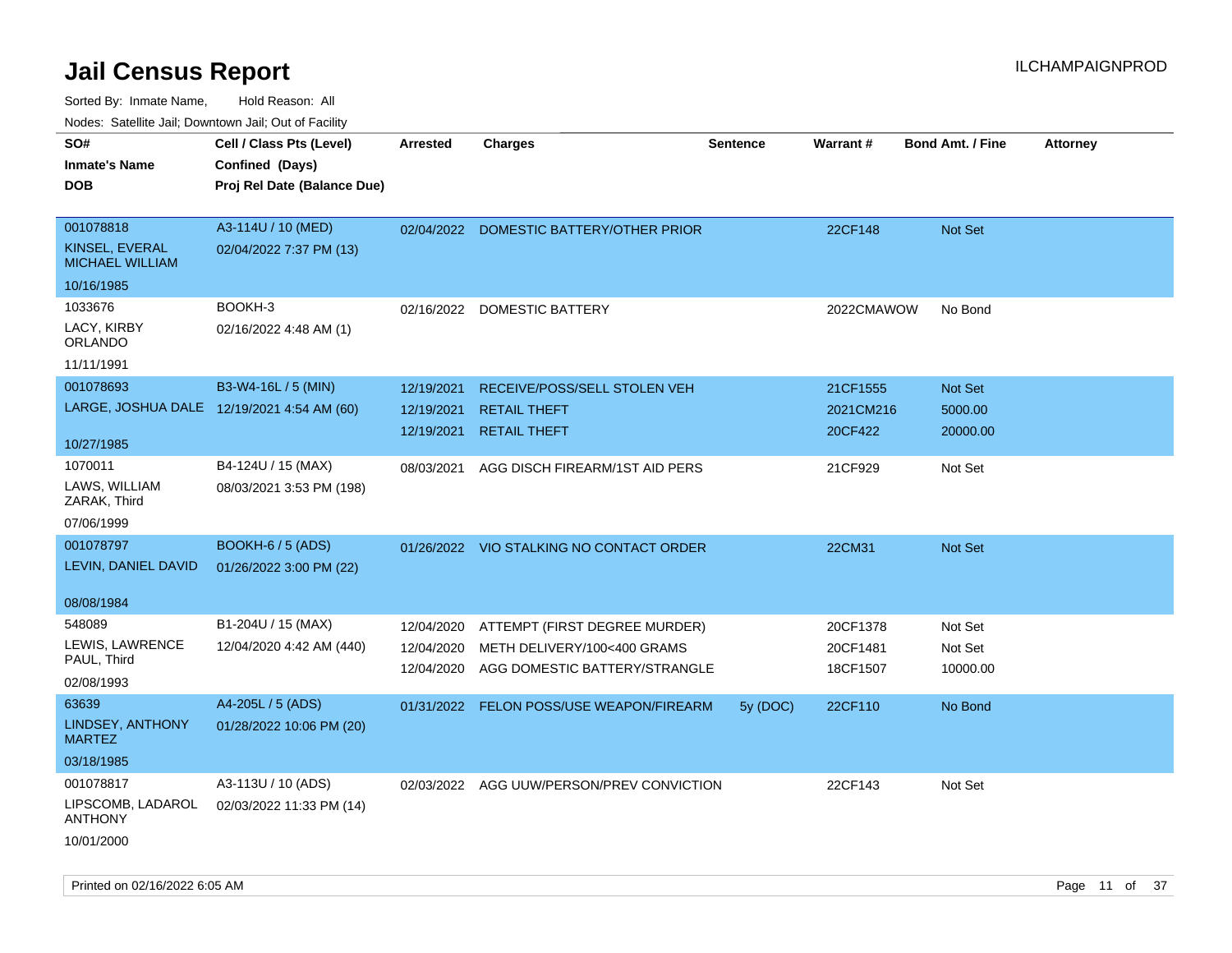Sorted By: Inmate Name, Hold Reason: All Nodes: Satellite Jail; Downtown Jail; Out of Facility

| roaco. Calcinio dan, Downtown dan, Cal or Fability |                                             |                 |                                          |                 |              |                         |                 |
|----------------------------------------------------|---------------------------------------------|-----------------|------------------------------------------|-----------------|--------------|-------------------------|-----------------|
| SO#<br>Inmate's Name                               | Cell / Class Pts (Level)<br>Confined (Days) | <b>Arrested</b> | <b>Charges</b>                           | <b>Sentence</b> | Warrant#     | <b>Bond Amt. / Fine</b> | <b>Attorney</b> |
| DOB                                                | Proj Rel Date (Balance Due)                 |                 |                                          |                 |              |                         |                 |
| 1065002                                            | B3-W7-26L / 10 (MED)                        | 11/16/2021      | DOMESTIC BTRY/CONTACT/VIO O/P            |                 | 2019CF001781 | 25000.00                |                 |
| LOVELESS, DUSTIN<br>DEE                            | 11/16/2021 11:41 AM (93)                    |                 |                                          |                 |              |                         |                 |
| 06/17/1982                                         |                                             |                 |                                          |                 |              |                         |                 |
| 001078320                                          | <b>BOOKH-3 / 5 (MIN)</b>                    | 02/14/2022      | <b>CRIMINAL TRESPASS BUILDING</b>        |                 | 22CM42       | Not Set                 |                 |
| MARSH, PAUL<br>OLUFUNMILAYO                        | 02/14/2022 6:56 PM (3)                      |                 |                                          |                 |              |                         |                 |
| 07/13/1994                                         |                                             |                 |                                          |                 |              |                         |                 |
| 48792                                              | B4-127L / 10 (MED)                          |                 | 11/19/2021 AGG BATTERY/DISCHARGE FIREARM |                 | 21CF1425     | <b>Not Set</b>          |                 |
| MCCLAIN, HURCHEL<br>JOSEPH                         | 11/20/2021 4:11 AM (89)                     |                 |                                          |                 |              |                         |                 |
| 05/01/1979                                         |                                             |                 |                                          |                 |              |                         |                 |
| 1004137                                            | BOOKH-8 / 15 (MAX)                          |                 | 02/14/2022 AGG CRIM SEX ABUSE/VIC 13-17  |                 | 22CF165      | 250000.00               |                 |
| MCDONALD, DAVON D 02/14/2022 4:21 PM (3)           |                                             |                 |                                          |                 |              |                         |                 |
| 11/08/1992                                         |                                             |                 |                                          |                 |              |                         |                 |
| 001077938                                          | <b>BOOKH-2 / 15 (ADS)</b>                   | 05/10/2021      | AGG KIDNAPING DISCH FIR/HARM             |                 | 21CF532      | <b>Not Set</b>          |                 |
| MCGAHA,                                            | 05/10/2021 7:02 PM (283)                    | 05/11/2021      | <b>MURDER</b>                            |                 | 2021-CF-215  | No Bond                 |                 |
| <b>CHRISTOPHER D</b>                               |                                             | 05/27/2021      | ESCAPE FROM DEPT OF CORRECTION           |                 | 21CF600      | <b>Not Set</b>          |                 |
| 07/27/1991                                         |                                             |                 |                                          |                 |              |                         |                 |
| 66710                                              | A4-101L / 15 (ADS)                          |                 | 01/19/2022 ARMED VIOLENCE/CATEGORY I     |                 | 22CF88       | Not Set                 |                 |
| MEEKS, CASSARIOUS<br>MONTE                         | 01/20/2022 11:40 AM (28)                    |                 |                                          |                 |              |                         |                 |
| 06/22/1984                                         |                                             |                 |                                          |                 |              |                         |                 |
| 1043071                                            | A2-120L / 10 (MED)                          | 11/08/2021      | CRIM DMG/GOVT PROP/<\$500                |                 | 21CF1378     | <b>Not Set</b>          |                 |
| <b>MERRELL-</b><br>SUTHERLAND, ALICIA              | 11/08/2021 2:22 AM (101)                    |                 |                                          |                 |              |                         |                 |
| 11/26/1972                                         |                                             |                 |                                          |                 |              |                         |                 |
| 41584                                              | B4-227L / 15 (MAX)                          | 12/01/2021      | ARMED HABITUAL CRIMINAL                  |                 | 21CF1467     | Not Set                 |                 |
|                                                    | MILLER, JOSE LOVELL 12/02/2021 1:04 AM (77) |                 |                                          |                 |              |                         |                 |

10/07/1975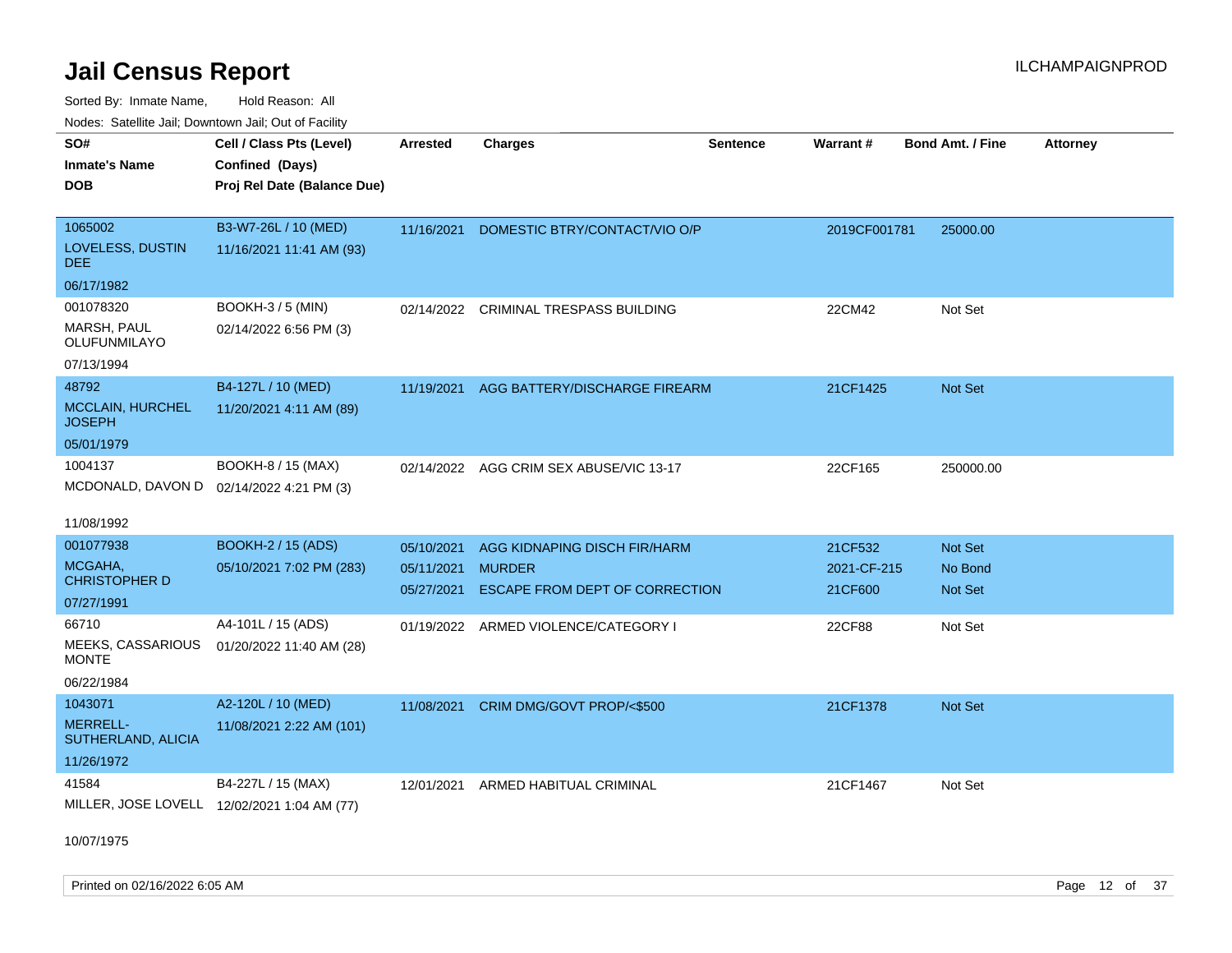Sorted By: Inmate Name, Hold Reason: All

Nodes: Satellite Jail; Downtown Jail; Out of Facility

| SO#<br><b>Inmate's Name</b><br><b>DOB</b>       | Cell / Class Pts (Level)<br>Confined (Days)<br>Proj Rel Date (Balance Due) | <b>Arrested</b> | <b>Charges</b>                           | <b>Sentence</b> | <b>Warrant#</b> | <b>Bond Amt. / Fine</b> | Attorney |
|-------------------------------------------------|----------------------------------------------------------------------------|-----------------|------------------------------------------|-----------------|-----------------|-------------------------|----------|
| 1069743<br>MITCHELL, DIAMOND<br><b>PAULETTE</b> | A2-223L / 15 (MAX)<br>02/12/2022 3:41 PM (5)                               |                 | 02/12/2022 AGG BATTERY/DISCHARGE FIREARM |                 | 22CF178         | Not Set                 |          |
| 01/31/2000                                      |                                                                            |                 |                                          |                 |                 |                         |          |
| 001077902<br>MOFFETT, CAROLYN<br><b>REENE</b>   | A2-123L / 5 (ADS)<br>11/21/2021 10:31 AM (88)                              |                 | 11/23/2021 BATTERY/CAUSE BODILY HARM     |                 | 21CM187         | Not Set                 |          |
| 10/23/1988<br>39106                             |                                                                            |                 |                                          |                 |                 |                         |          |
| Junior                                          | B3-W3-10L / 10 (MED)<br>MOORE, ANDREW LEE, 10/12/2021 1:02 AM (128)        | 10/12/2021      | DOMESTIC BATTERY/OTHER PRIOR             |                 | 21CF1217        | Not Set                 |          |
| 04/12/1973                                      | 4/10/2022 (0.00)                                                           |                 |                                          |                 |                 |                         |          |
| 1007239<br>MOORE, ANDREW<br><b>VIRGIL</b>       | B4-225U / 10 (MED)<br>12/29/2021 8:40 PM (50)                              | 12/29/2021      | <b>DOMESTIC BATTERY</b>                  | 3y (DOC)        | 21CF1607        | Not Set                 |          |
| 08/20/1972                                      |                                                                            |                 |                                          |                 |                 |                         |          |
| 539294                                          | B1-104U / 10 (MED)                                                         |                 | 01/11/2022 AGG DUI/NO VALID DL           |                 | 22CF49          | Not Set                 |          |
| MOSLEY, JAMES<br><b>CALVIN</b>                  | 01/11/2022 9:43 PM (37)                                                    |                 | 01/11/2022 PAROLE REVOCATION             |                 | CH2200227       | No Bond                 |          |
| 12/11/1985                                      |                                                                            |                 |                                          |                 |                 |                         |          |
| 522328<br>MOSLEY, VINCENT                       | A3-216U / 10 (ADS)<br>02/10/2022 11:27 AM (7)                              |                 | 02/10/2022 FELON POSS/USE FIREARM PRIOR  |                 | 22CF170         | No Bond                 |          |
| <b>DONZEL</b><br>09/27/1985                     |                                                                            |                 |                                          |                 |                 |                         |          |
| 001078517                                       | B1-102L / 15 (MAX)                                                         |                 | 10/19/2021 ATTEMPT (FIRST DEGREE MURDER) |                 | 21CF1267        | Not Set                 |          |
| <b>NELSON, RORY</b><br><b>DEMOND</b>            | 10/19/2021 3:55 AM (121)                                                   |                 |                                          |                 |                 |                         |          |
| 08/14/1984                                      |                                                                            |                 |                                          |                 |                 |                         |          |
| 1073913<br>OSBORNE, NICHOLE<br><b>MARIE</b>     | A1-227L / 10 (MED)<br>02/12/2022 12:50 PM (5)                              |                 | 02/12/2022 AGGRAVATED BATTERY            |                 | 22CF175         | Not Set                 |          |
| 06/22/1979                                      |                                                                            |                 |                                          |                 |                 |                         |          |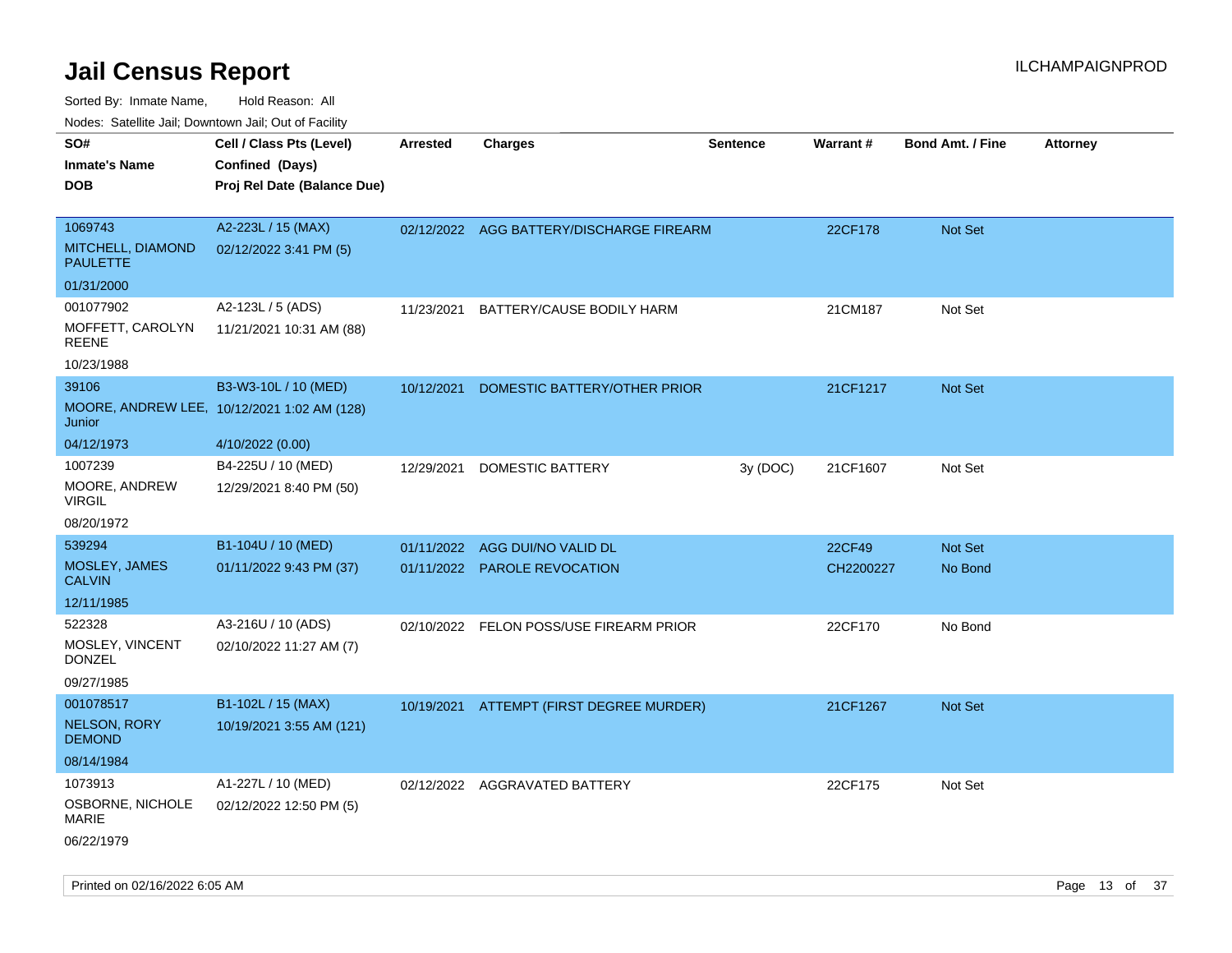| SO#<br><b>Inmate's Name</b><br><b>DOB</b> | Cell / Class Pts (Level)<br>Confined (Days)<br>Proj Rel Date (Balance Due) | <b>Arrested</b>    | <b>Charges</b>                              | <b>Sentence</b> | Warrant# | <b>Bond Amt. / Fine</b> | <b>Attorney</b> |
|-------------------------------------------|----------------------------------------------------------------------------|--------------------|---------------------------------------------|-----------------|----------|-------------------------|-----------------|
| 1074169                                   | B3-W4-15U / 10 (MED)                                                       | 12/21/2021         | AGGRAVATED DOMESTIC BATTERY                 |                 | 21CF1567 | <b>Not Set</b>          |                 |
|                                           | PANZER, IAN RICHARD 12/21/2021 2:24 PM (58)                                |                    |                                             |                 |          |                         |                 |
| 07/04/1988                                |                                                                            |                    |                                             |                 |          |                         |                 |
| 001078854                                 | BOOKF-3                                                                    | 02/15/2022         | <b>RECK DISCH FIREARM/ENDANGERS</b>         |                 |          | Not Set                 |                 |
| PATNAUDE, MARTY                           | 02/15/2022 5:12 PM (2)                                                     | 02/15/2022         | UNLAWFUL USE OF A WEAPON                    |                 |          | Not Set                 |                 |
| <b>WW</b>                                 |                                                                            |                    | 02/15/2022 POSSESSING A CONTROLLED SUBSTANC |                 |          | Not Set                 |                 |
| 08/26/2003                                |                                                                            | 02/15/2022         | DELIVERY OF OR POSSESSION OF W/INT          |                 |          | Not Set                 |                 |
|                                           |                                                                            |                    | 02/15/2022 POSSESS LOOK-ALIKE SUB/1ST       |                 |          | Not Set                 |                 |
| 1030954                                   | B4-223U / 15 (MAX)                                                         | 01/14/2022         | ARMED VIOLENCE/CATEGORY I                   |                 | 22CF76   | <b>Not Set</b>          |                 |
| PETTIGREW,<br><b>MALCOME JAMIESON</b>     | 01/15/2022 4:35 AM (33)                                                    |                    | 01/14/2022 MFG/DEL CANNABIS/10-30 GRAMS     |                 | 2020CF9  | 15000.00                |                 |
| 02/20/1995                                |                                                                            |                    |                                             |                 |          |                         |                 |
| 1008308                                   | A4-105L / 10 (ADS)                                                         | 01/30/2022         | AGG BTRY/GREAT BOD HARM/60+                 |                 | 22CF131  | No Bond                 |                 |
| PETTIGREW, MARIO<br><b>TRAVINIO</b>       | 01/30/2022 6:15 AM (18)                                                    | 01/30/2022 ASSAULT |                                             |                 | 19CM364  | 4000.00                 |                 |
| 08/11/1992                                |                                                                            |                    |                                             |                 |          |                         |                 |
| 1059512                                   | A3-111L / 10 (ADS)                                                         |                    | 02/07/2022 PROBATION VIOLATION              |                 | 19CF589  | <b>Not Set</b>          |                 |
| PHILLIPS, LAMAR<br><b>DESHAWN</b>         | 02/06/2022 6:51 PM (11)                                                    |                    |                                             |                 |          |                         |                 |
| 04/02/1996                                |                                                                            |                    |                                             |                 |          |                         |                 |
| 001078841                                 | A3-211U / 10 (MED)<br>PIERRE, JALEN JAMES 02/13/2022 12:47 AM (4)          |                    | 02/13/2022 DEFACE FIREARM ID MARKINGS       |                 | 22CF174  | Not Set                 |                 |
| 06/07/2002                                |                                                                            |                    |                                             |                 |          |                         |                 |
| 001078799                                 | A4-105U / 10 (MED)                                                         |                    | 01/27/2022 FIREARM/FOID INVALID/NOT ELIG    |                 | 22CF116  | Not Set                 |                 |
| <b>PURNELL, MARKISE</b><br><b>MONROE</b>  | 01/27/2022 9:50 AM (21)                                                    |                    |                                             |                 |          |                         |                 |
| 07/13/2002                                |                                                                            |                    |                                             |                 |          |                         |                 |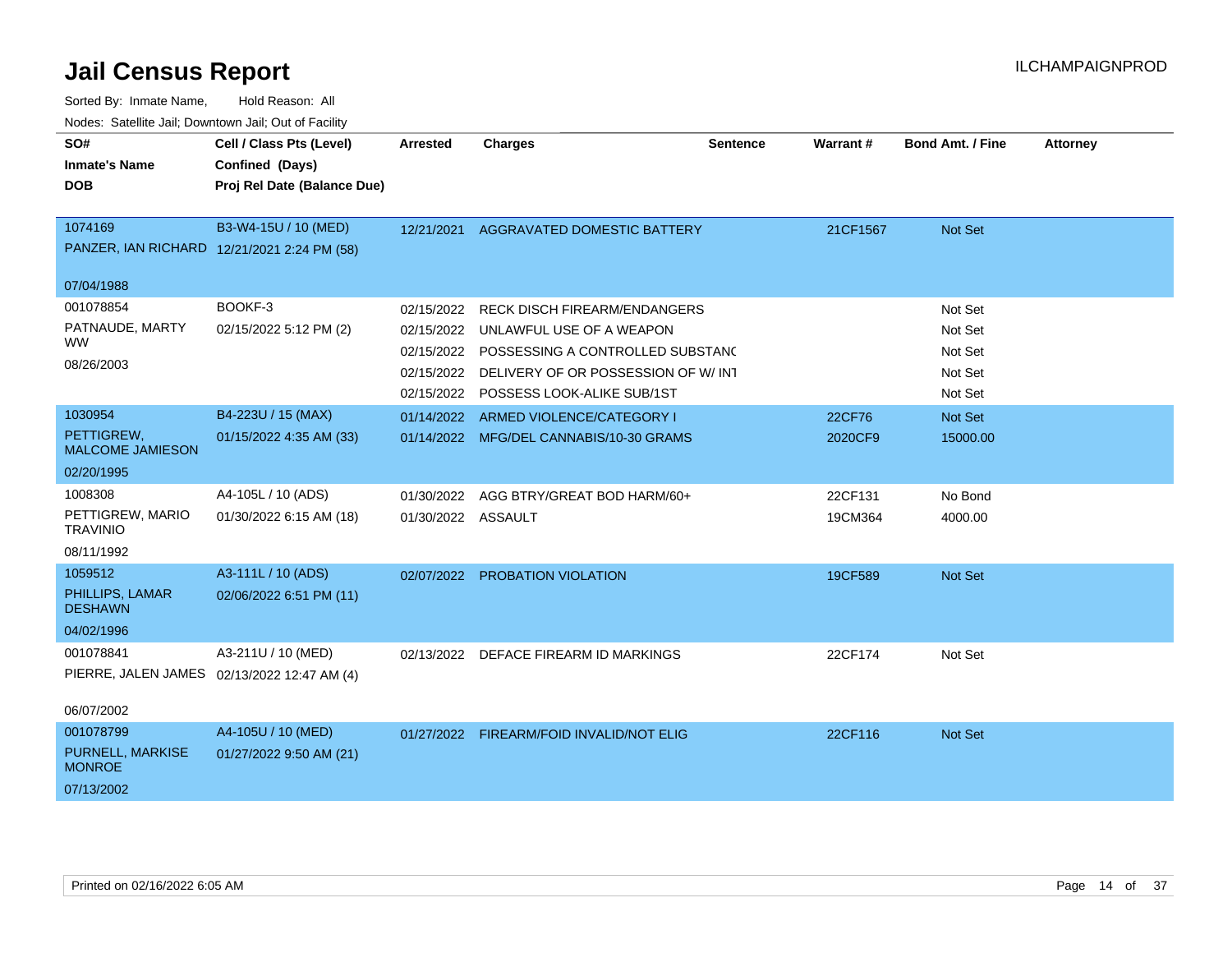| 10000. Catolino can, Domntonn can, Cat or I doint |                                                                            |                          |                                                             |                 |                      |                         |                 |
|---------------------------------------------------|----------------------------------------------------------------------------|--------------------------|-------------------------------------------------------------|-----------------|----------------------|-------------------------|-----------------|
| SO#<br>Inmate's Name<br>DOB                       | Cell / Class Pts (Level)<br>Confined (Days)<br>Proj Rel Date (Balance Due) | Arrested                 | <b>Charges</b>                                              | <b>Sentence</b> | <b>Warrant#</b>      | <b>Bond Amt. / Fine</b> | <b>Attorney</b> |
| 001078669<br>RANGEL, ADRIAN                       | B3-W6-24L / 10 (MED)<br>12/10/2021 12:53 AM (69)                           | 12/10/2021               | AGG DISCHARGE FIREARM/BLDG/SCH                              |                 | 21CF1507             | Not Set                 |                 |
| 11/25/2000                                        |                                                                            |                          |                                                             |                 |                      |                         |                 |
| 1069524<br>RAY-DAVIS, KAMARI<br>DAYVON            | B3-W5-18L / 10 (MED)<br>08/09/2021 2:44 AM (192)                           | 08/08/2021               | MFG/DEL CANNABIS/30-500 GRAMS                               |                 | 21CF953              | Not Set                 |                 |
| 03/30/2000                                        |                                                                            |                          |                                                             |                 |                      |                         |                 |
| 45473                                             | B2-T1-03U / 15 (SPH)                                                       | 11/23/2021               | CHIL SEX OFFEN/RESIDE DAY CARE                              |                 | 21CF1275             | 10000.00                |                 |
| REXROAD, CALVIN<br>ALLEN                          | 11/23/2021 6:27 PM (86)                                                    |                          | 11/23/2021 VIOLATE SEX OFFENDER REGIS                       |                 | 21CF546              | 50000.00                |                 |
| 10/04/1970                                        |                                                                            |                          |                                                             |                 |                      |                         |                 |
| 979485                                            | B2-T4-16L / 15 (SPH)                                                       | 03/12/2021               | PRED CRIM SEX ASLT/VICTIM <13                               |                 | 21CF282              | Not Set                 |                 |
| RODRIGUEZ, JOSHUA<br>ANTHONY                      | 03/12/2021 1:57 PM (342)                                                   |                          |                                                             |                 |                      |                         |                 |
| 04/06/1990                                        |                                                                            |                          |                                                             |                 |                      |                         |                 |
| 61330                                             | B4-123L / 15 (MAX)                                                         | 12/01/2021               | <b>ARMED HABITUAL CRIMINAL</b>                              |                 | 21CF1473             | <b>Not Set</b>          |                 |
| RUFFIN, JONATHON<br>CECIL                         | 12/01/2021 5:34 AM (78)                                                    | 12/01/2021               | <b>PAROLE REVOCATION</b>                                    |                 | CH2107545            | No Bond                 |                 |
| 05/10/1984                                        |                                                                            |                          |                                                             |                 |                      |                         |                 |
| 1071161                                           | B4-124L / 15 (MAX)                                                         | 08/18/2021               | DELIVERY OF OR POSSESSION OF W/INT                          |                 | 21CF1008             | No Bond                 |                 |
| SANDERS, MARKELL<br>LAMAR                         | 08/18/2021 6:18 PM (183)                                                   |                          |                                                             |                 |                      |                         |                 |
| 02/02/2000                                        |                                                                            |                          |                                                             |                 |                      |                         |                 |
| 1000820                                           | A4-206L / 15 (ADS)                                                         | 01/24/2022               | FELON POSS/USE WEAPON/FIREARM                               |                 | 22CF105              | <b>Not Set</b>          |                 |
| SCHNEIDER, SONGAN<br>MICHAEL                      | 01/24/2022 8:20 AM (24)                                                    | 01/24/2022<br>01/24/2022 | AGGRAVATED DOMESTIC BATTERY<br>DRIVING ON SUSPENDED LICENSE |                 | 21CF1433<br>20TR2771 | 25000.00<br>2500.00     |                 |
| 08/18/1992                                        |                                                                            |                          |                                                             |                 |                      |                         |                 |
| 001078748<br>CURTIS                               | B3-W4-14L / 10 (MED)<br>SCHROEDER, JOSHUA 01/10/2022 9:34 AM (38)          | 01/10/2022               | AGGRAVATED BATTERY                                          |                 | 21CF151              | No Bond                 |                 |
| 09/04/1980                                        | 3/8/2022 (0.00)                                                            |                          |                                                             |                 |                      |                         |                 |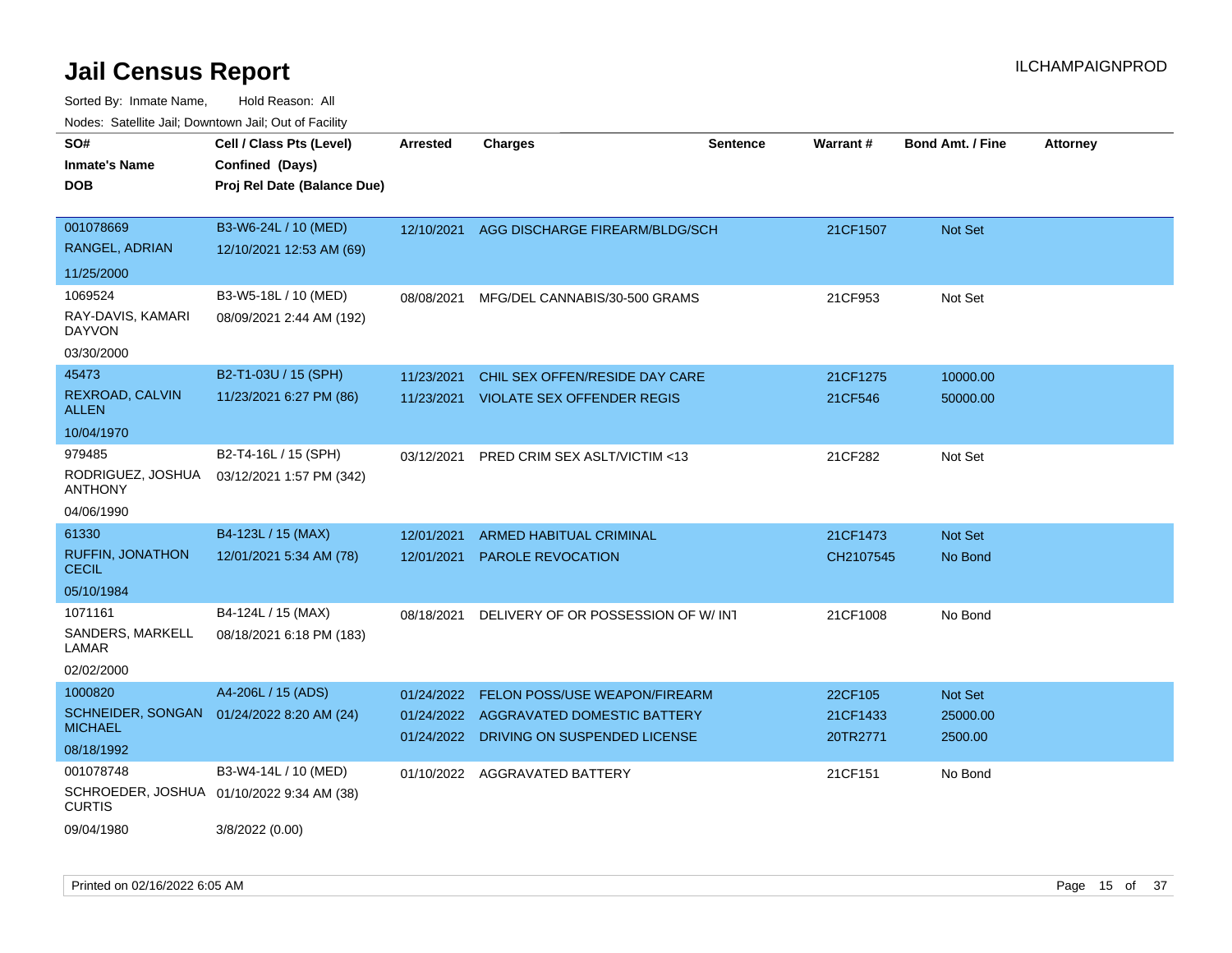Sorted By: Inmate Name, Hold Reason: All Nodes: Satellite Jail; Downtown Jail; Out of Facility

| <u>Houce.</u> Catoling bail, Downtown bail, Out of Fability |                             |                 |                                          |                 |            |                         |                 |
|-------------------------------------------------------------|-----------------------------|-----------------|------------------------------------------|-----------------|------------|-------------------------|-----------------|
| SO#                                                         | Cell / Class Pts (Level)    | <b>Arrested</b> | <b>Charges</b>                           | <b>Sentence</b> | Warrant#   | <b>Bond Amt. / Fine</b> | <b>Attorney</b> |
| <b>Inmate's Name</b>                                        | Confined (Days)             |                 |                                          |                 |            |                         |                 |
| <b>DOB</b>                                                  | Proj Rel Date (Balance Due) |                 |                                          |                 |            |                         |                 |
|                                                             |                             |                 |                                          |                 |            |                         |                 |
| 001078698                                                   | B3-W1-04L / 5 (ADS)         | 12/20/2021      | <b>DIRECT CRIMINAL CONTEMPT</b>          |                 | 2019F44    | No Bond                 |                 |
| SIDES, BRIAN KEITH                                          | 12/20/2021 4:23 PM (59)     |                 |                                          |                 |            |                         |                 |
| 12/08/1969                                                  |                             |                 |                                          |                 |            |                         |                 |
| 001078441                                                   | BOOKF-1 / 15 (ADS)          | 10/01/2021      | ARMED HABITUAL CRIMINAL                  |                 | 21CF1182   | Not Set                 |                 |
| SINGLETON, CORRIE<br><b>DERRELL</b>                         | 10/01/2021 12:36 PM (139)   | 12/20/2021      | SPEEDING 26-34 MPH OVER LIMIT            |                 | 2021TR2701 | 1000.00                 |                 |
| 05/07/1983                                                  |                             |                 |                                          |                 |            |                         |                 |
| 001078765                                                   | B4-122U / 10 (MED)          |                 | 01/13/2022 FELON POSS/USE WEAPON/FIREARM |                 | 22CF66     | Not Set                 |                 |
| SMITH, COREY ADRIAN 01/13/2022 7:32 PM (35)                 |                             |                 |                                          |                 |            |                         |                 |
| 09/01/1987                                                  |                             |                 |                                          |                 |            |                         |                 |
|                                                             |                             |                 |                                          |                 |            |                         |                 |
| 1038158                                                     | A3-114L / 10 (MED)          |                 | 02/04/2022 CRIMINAL SEX ASSAULT/CONSENT  |                 | 22CF146    | Not Set                 |                 |
| SMITH, RASHAD<br><b>JARECE</b>                              | 02/04/2022 11:42 PM (13)    |                 |                                          |                 |            |                         |                 |
| 09/16/1995                                                  |                             |                 |                                          |                 |            |                         |                 |
| 001077770                                                   | A1-226L / 5 (MIN)           |                 | 01/06/2022 RESIDENTIAL BURGLARY          |                 | 21CF319    | <b>Not Set</b>          |                 |
| STOFFLE, KELLY ANNE 01/06/2022 3:14 PM (42)                 |                             |                 |                                          |                 |            |                         |                 |
|                                                             |                             |                 |                                          |                 |            |                         |                 |
| 04/12/1989                                                  |                             |                 |                                          |                 |            |                         |                 |
| 38305                                                       | B2-T2-06L / 10 (SPH)        | 03/18/2020      | <b>CRIMINAL SEXUAL ABUSE</b>             |                 | 20CF-343   | 500000.00               |                 |
| STOVER, JOSH<br>ANDREW                                      | 03/18/2020 10:24 AM (701)   |                 |                                          |                 |            |                         |                 |
| 08/18/1973                                                  |                             |                 |                                          |                 |            |                         |                 |
| 001078182                                                   | B3-W2-06L / 5 (MIN)         | 12/20/2021      | DRIVING ON REVOKED LICENSE               |                 | 2021CF800  | No Bond                 |                 |
| <b>STRONG, KEVIN</b><br><b>GARDNER</b>                      | 12/20/2021 4:34 PM (59)     |                 |                                          |                 |            |                         |                 |
| 02/12/1963                                                  | 3/19/2022 (0.00)            |                 |                                          |                 |            |                         |                 |
| 1062701                                                     | B1-107L / 15 (MAX)          | 01/20/2022      | UNLAWFUL USE OF A WEAPON                 | 10y (DOC)       | 2021CF114  | No Bond                 |                 |
| TAYLOR, CODY EARL                                           | 01/20/2022 11:31 AM (28)    |                 |                                          |                 |            |                         |                 |

10/22/1997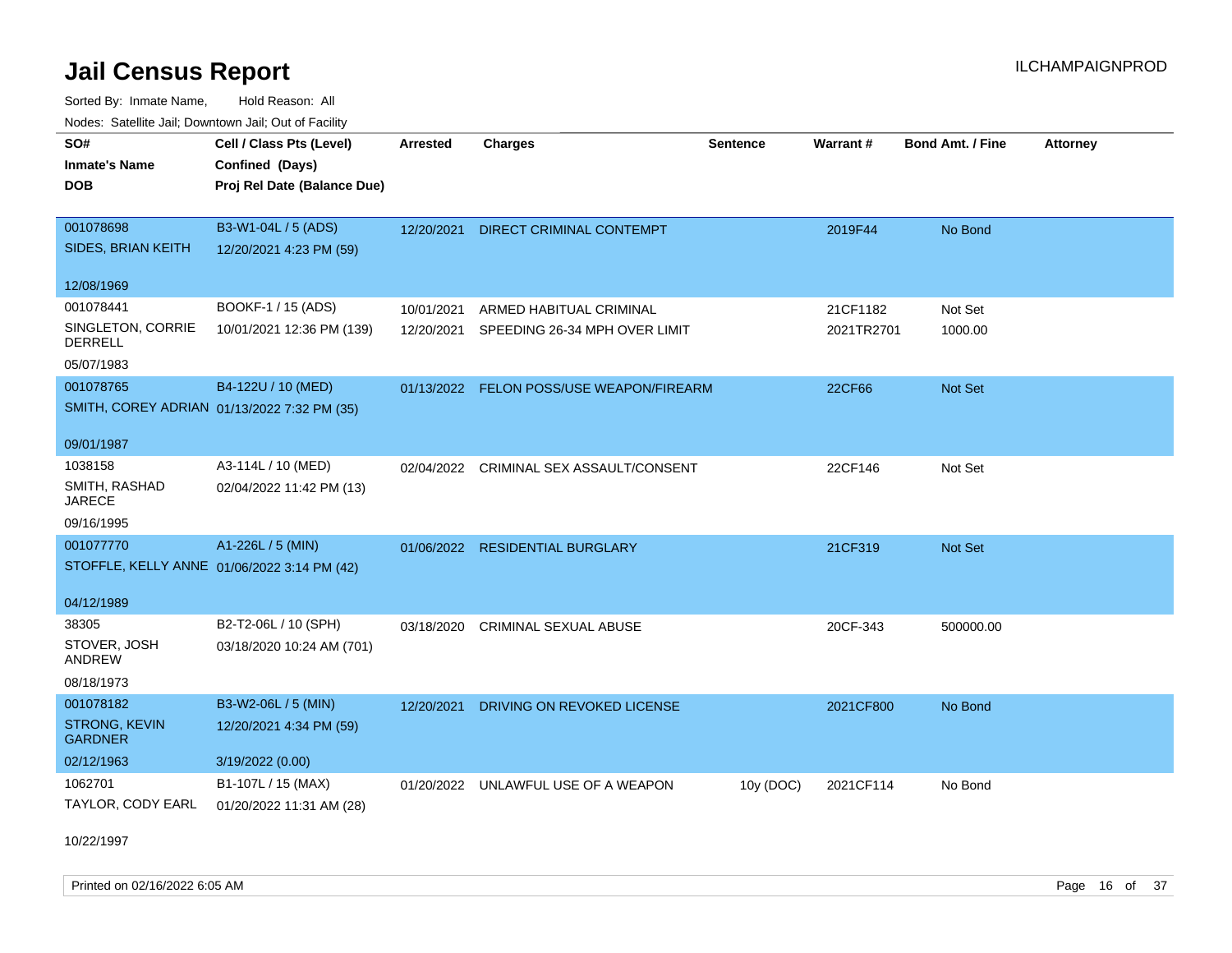Sorted By: Inmate Name, Hold Reason: All

Nodes: Satellite Jail; Downtown Jail; Out of Facility

| ivoues. Salellite Jali, Downtown Jali, Out of Facility |                             |            |                                             |                 |           |                         |                 |
|--------------------------------------------------------|-----------------------------|------------|---------------------------------------------|-----------------|-----------|-------------------------|-----------------|
| SO#                                                    | Cell / Class Pts (Level)    | Arrested   | <b>Charges</b>                              | <b>Sentence</b> | Warrant#  | <b>Bond Amt. / Fine</b> | <b>Attorney</b> |
| <b>Inmate's Name</b>                                   | Confined (Days)             |            |                                             |                 |           |                         |                 |
| <b>DOB</b>                                             | Proj Rel Date (Balance Due) |            |                                             |                 |           |                         |                 |
|                                                        |                             |            |                                             |                 |           |                         |                 |
| 001078471                                              | B4-221U / 10 (MED)          |            | 10/11/2021 AGG UUW/VEHICLE/<21              |                 | 21CF1210  | 100.00                  |                 |
| <b>THATCH, OMARION</b><br><b>DIAMONTE</b>              | 10/11/2021 1:26 AM (129)    |            |                                             |                 |           |                         |                 |
| 09/05/2003                                             |                             |            |                                             |                 |           |                         |                 |
| 32058                                                  | B4-123U / 15 (MAX)          | 06/14/2021 | <b>AGG DISCH FIREARM</b>                    |                 | 21CF690   | Not Set                 |                 |
| THOMPSON, STEVEN<br>ONEAL                              | 06/14/2021 6:44 AM (248)    |            |                                             |                 |           |                         |                 |
| 03/14/1969                                             |                             |            |                                             |                 |           |                         |                 |
| 001078792                                              | A4-203L / 15 (ADS)          | 01/24/2022 | <b>FUGITIVE FROM JUSTICE</b>                |                 | 22CF99    | Not Set                 |                 |
| TRAMBLE, TOM                                           | 01/24/2022 10:24 AM (24)    |            | 01/24/2022 FUGITIVE FROM JUSTICE            |                 | 22CF100   | Not Set                 |                 |
| <b>MARCUS</b>                                          |                             |            | 01/24/2022 ARMED VIOLENCE/CATEGORY I        |                 | 22CF101   | <b>Not Set</b>          |                 |
| 02/28/1985                                             |                             |            |                                             |                 |           |                         |                 |
| 32910                                                  | B3-W1-02L / 10 (MED)        | 10/04/2021 | DOM BTRY/HARM/1-2 PRECONV                   |                 | 21CF1189  | Not Set                 |                 |
| TULL, CHRISTOPHER<br><b>MICHAEL</b>                    | 10/04/2021 10:53 PM (136)   |            |                                             |                 |           |                         |                 |
| 04/02/1971                                             |                             |            |                                             |                 |           |                         |                 |
| 961786                                                 | A4-206U / 15 (ADS)          |            | 01/24/2022 ARMED HABITUAL CRIMINAL          |                 | 22CF104   | <b>Not Set</b>          |                 |
| <b>WARREN, DESIE</b><br><b>ARNEZ</b>                   | 01/24/2022 7:23 AM (24)     |            |                                             |                 |           |                         |                 |
| 04/28/1988                                             |                             |            |                                             |                 |           |                         |                 |
| 1070737                                                | A1-126L / 15 (MAX)          | 10/14/2021 | AGG KIDNAPG/<13/INTEL DISABL                | (DHS)           | 2020CF418 | 250000.00               |                 |
| WASHINGTON,<br><b>JASTINA VIRGINIA</b>                 | 10/14/2021 12:02 PM (126)   |            |                                             |                 |           |                         |                 |
| 04/11/2000                                             |                             |            |                                             |                 |           |                         |                 |
| 1040925                                                | A3-115U / 10 (MED)          |            | 02/13/2022 POSSESSING A CONTROLLED SUBSTANC |                 | 22CF179   | Not Set                 |                 |
| <b>WEATHERALL,</b><br><b>JOHNNY EARL JAMES</b>         | 02/14/2022 12:52 AM (3)     |            |                                             |                 |           |                         |                 |
| 04/29/1994                                             |                             |            |                                             |                 |           |                         |                 |
| 977140                                                 | B1-203L / 10 (MED)          | 10/24/2021 | ARMED HABITUAL CRIMINAL                     |                 | 21CF1289  | Not Set                 |                 |
| WEBSTER, DERRIAL<br><b>DEVON</b>                       | 10/24/2021 2:46 AM (116)    |            |                                             |                 |           |                         |                 |
| 01/14/1990                                             |                             |            |                                             |                 |           |                         |                 |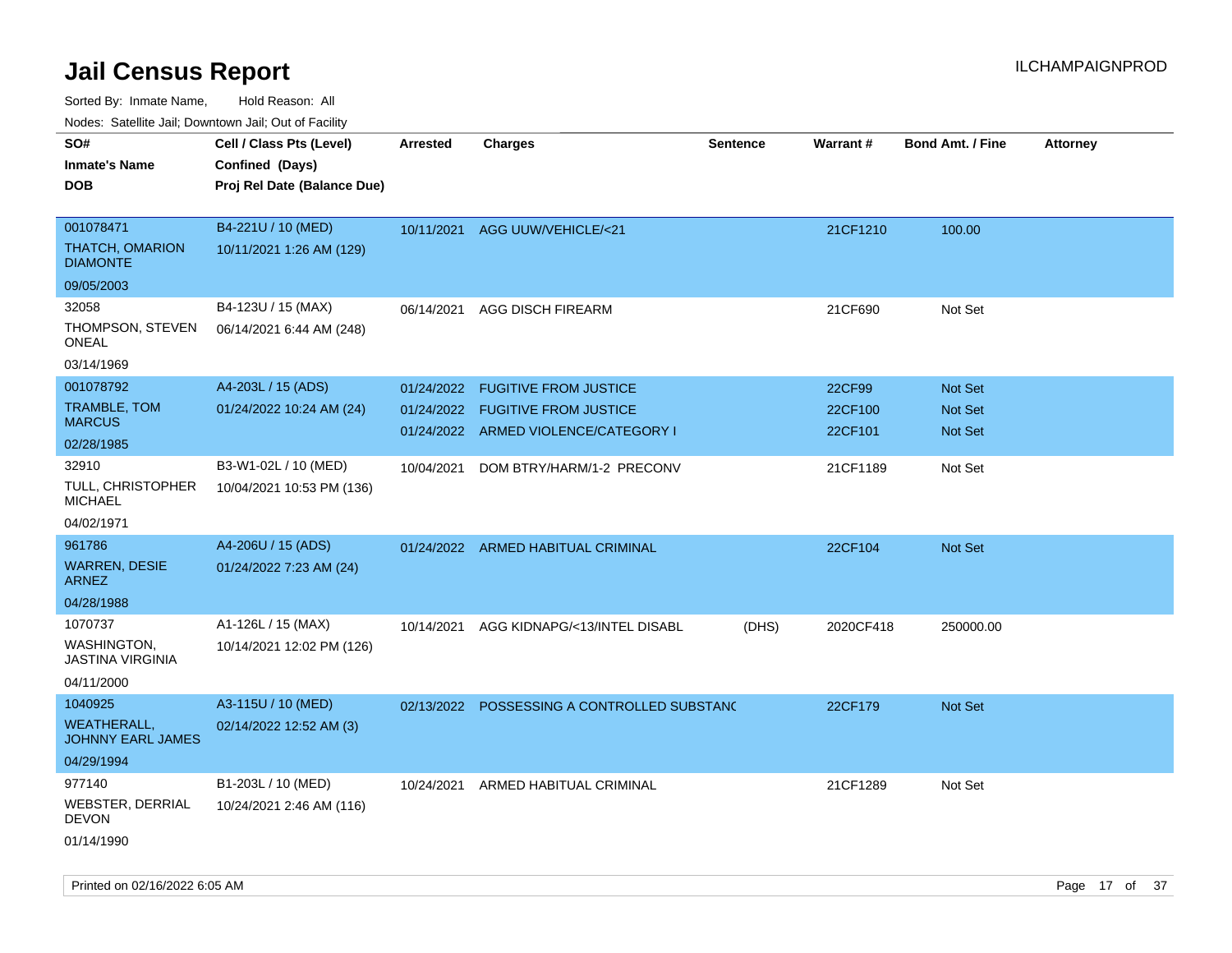| SO#<br><b>Inmate's Name</b><br><b>DOB</b>                           | Cell / Class Pts (Level)<br>Confined (Days)<br>Proj Rel Date (Balance Due) | <b>Arrested</b>          | <b>Charges</b>                                                                                           | <b>Sentence</b> | Warrant#                      | <b>Bond Amt. / Fine</b>         | <b>Attorney</b> |
|---------------------------------------------------------------------|----------------------------------------------------------------------------|--------------------------|----------------------------------------------------------------------------------------------------------|-----------------|-------------------------------|---------------------------------|-----------------|
| 001078328<br><b>WHITE, JUSTIN</b><br><b>STEVEN</b>                  | B1-207U / 15 (MAX)<br>08/30/2021 10:48 AM (171)                            | 08/30/2021               | <b>FELON POSS/USE WEAPON/FIREARM</b>                                                                     |                 | 21CF1045                      | Not Set                         |                 |
| 10/25/1995                                                          |                                                                            |                          |                                                                                                          |                 |                               |                                 |                 |
| 1075313<br><b>WILLIAMS, EARDIS</b><br>ANTONIO, Junior<br>01/21/1999 | A4-205U / 15 (ADS)<br>01/29/2022 1:23 AM (19)                              | 01/29/2022<br>01/29/2022 | POSSESSION OF STOLEN FIREARM<br>MFG/DEL CANNABIS/30-500 GRAMS<br>01/29/2022 POSSESSION OF STOLEN FIREARM |                 | 22CF132<br>20CF51<br>20CF1048 | Not Set<br>5000.00<br>500000.00 |                 |
| 1049234<br><b>WILLIAMS, KHAMRON</b>                                 | A4-102L / 10 (MED)<br>01/22/2022 9:30 AM (26)                              |                          | 01/22/2022 AGGRAVATED DOMESTIC BATTERY                                                                   |                 | <b>22CF94</b>                 | Not Set                         |                 |
| <b>MARCELL</b><br>08/15/1995                                        |                                                                            |                          |                                                                                                          |                 |                               |                                 |                 |
| 638552<br><b>WILLIAMS, MICHAEL</b><br><b>JAMES</b>                  | B2-T2-08L / 5 (SPH)<br>10/07/2021 12:20 PM (133)                           | 10/07/2021               | CHILD PORNOGRAPHY/PHOTOGRAPH                                                                             |                 | 2021CF1207                    | No Bond                         |                 |
| 03/29/1964                                                          |                                                                            |                          |                                                                                                          |                 |                               |                                 |                 |
| 1066370<br><b>WILLIAMS, REONTE</b><br><b>REMIR</b>                  | B1-101L / 15 (MAX)<br>07/28/2021 5:40 AM (204)                             | 07/28/2021               | ARMED VIOLENCE/CATEGORY III                                                                              |                 | 2021 CF 882                   | Not Set                         |                 |
| 05/14/1999                                                          |                                                                            |                          |                                                                                                          |                 |                               |                                 |                 |
| 1051953<br>WINSTON, ALYSSIA<br><b>LETEECE</b>                       | A2-221L / 10 (MED)<br>02/02/2022 4:29 AM (15)                              | 02/02/2022               | DOMESTIC BATTERY/OTHER PRIOR                                                                             |                 | 22CF144                       | Not Set                         |                 |
| 03/17/1996                                                          |                                                                            |                          |                                                                                                          |                 |                               |                                 |                 |
| 511006<br><b>WINTERS, ANDRE</b><br><b>TERRELL</b>                   | A3-216L / 10 (ADS)<br>02/10/2022 11:09 AM (7)                              |                          | 02/10/2022 FELON POSS/USE FIREARM PRIOR                                                                  |                 | 22CF171                       | No Bond                         |                 |
| 02/06/1986                                                          |                                                                            |                          |                                                                                                          |                 |                               |                                 |                 |
| <b>Total Satellite Jail: 138</b>                                    |                                                                            | Males: 120               | Females: 18<br>Unknown: 0                                                                                |                 |                               |                                 |                 |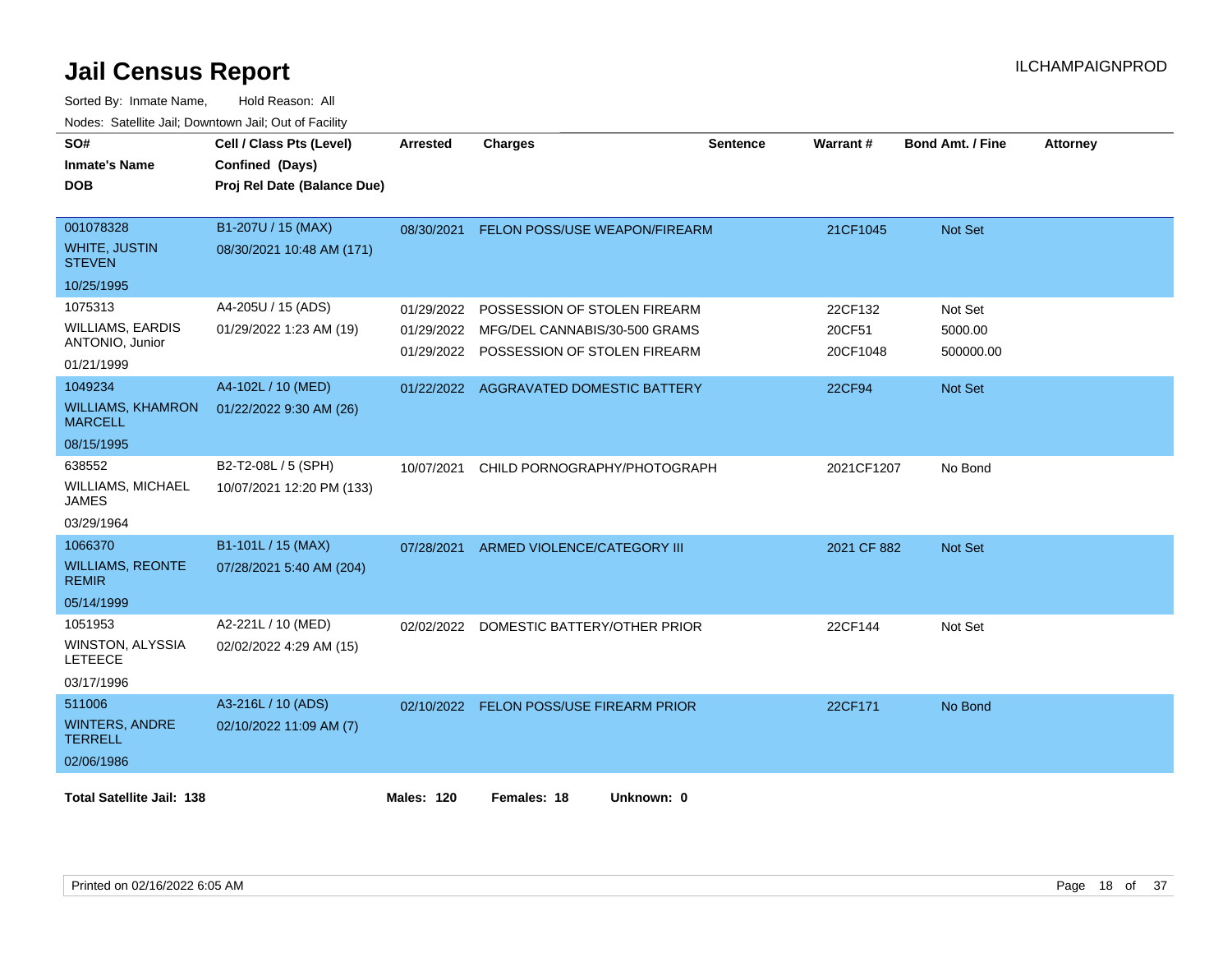| <b>Downtown Jail</b> |  |
|----------------------|--|
|                      |  |
|                      |  |

| SO#<br><b>Inmate's Name</b><br><b>DOB</b> | Cell / Class Pts (Level)<br>Confined (Days)<br>Proj Rel Date (Balance Due) | <b>Arrested</b> | <b>Charges</b>                    | <b>Sentence</b> | <b>Warrant#</b> | <b>Bond Amt. / Fine</b> | <b>Attorney</b> |
|-------------------------------------------|----------------------------------------------------------------------------|-----------------|-----------------------------------|-----------------|-----------------|-------------------------|-----------------|
| 1073165                                   | G4L / 5 (MIN)                                                              | 04/30/2021      | FORGERY/ISSUE/DELIVER DOCUMENT    |                 | 19CF143         | 75000.00                |                 |
| <b>ACKERMAN, CODY</b><br><b>JAMES</b>     | 04/30/2021 4:48 PM (293)                                                   | 04/30/2021      | <b>BURGLARY</b>                   |                 | 21CF516         | <b>Not Set</b>          |                 |
| 02/01/1989                                |                                                                            | 05/03/2021      | FORGERY/ISSUE/DELIVER DOCUMENT    |                 | 2018CF689       | 2500.00 / 75.00         |                 |
| 1070569                                   | G9U / 5 (MIN)                                                              | 01/14/2022      | AGGRAVATED ASSAULT                |                 | 22CF75          | Not Set                 |                 |
| ARNDT, MICHAEL<br>Junior                  | 01/14/2022 11:32 PM (34)                                                   | 02/01/2022      | PROBATION VIOLATION               |                 | 20CF806         | Not Set                 |                 |
| 11/28/1971                                |                                                                            |                 |                                   |                 |                 |                         |                 |
| 001078621                                 | F9U / 10 (MED)                                                             | 12/23/2021      | <b>RESIDENTIAL BURGLARY</b>       |                 | 21CF1582        | Not Set                 |                 |
|                                           | BAILEY, DANIEL SCOTT 12/23/2021 9:44 AM (56)                               | 01/14/2022      | <b>PROBATION VIOLATION</b>        |                 | 21CF1445        | Not Set                 |                 |
| 05/09/1999                                |                                                                            |                 |                                   |                 |                 |                         |                 |
| 969121                                    | I3 / 15 (SPH)                                                              | 11/25/2021      | <b>CRIM TRESPASS TO RESIDENCE</b> |                 | 21CF1444        | Not Set                 |                 |
| BECKLEY, ANTHONY<br><b>PATRICK</b>        | 11/25/2021 7:16 PM (84)                                                    |                 |                                   |                 |                 |                         |                 |
| 06/30/1989                                |                                                                            |                 |                                   |                 |                 |                         |                 |
| 517915                                    | C1L / 5 (MIN)                                                              | 08/03/2021      | <b>BURGLARY</b>                   |                 | 21CF289         | 20000.00                |                 |
| <b>BOXLEY, CHARLES</b><br><b>OMAR</b>     | 08/03/2021 2:18 PM (198)                                                   | 08/03/2021      | <b>BURGLARY</b>                   |                 | 21CF679         | 20000.00                |                 |
| 01/10/1985                                |                                                                            | 08/03/2021      | FORGERY/ISSUE/DELIVER DOCUMENT    |                 |                 | No Bond                 |                 |
| 1027929                                   | F6L / 15 (MAX)                                                             | 12/18/2021      | HOME INVASION/CAUSE INJURY        |                 | 21CF1560        | No Bond                 |                 |
| <b>BROUGHTON, MARK</b><br>ANTHONY, Junior | 12/18/2021 2:55 AM (61)                                                    |                 |                                   |                 |                 |                         |                 |
| 02/15/1990                                |                                                                            |                 |                                   |                 |                 |                         |                 |
| 1067476                                   | F5L / 10 (MED)                                                             | 11/13/2021      | AGG DOMESTIC BATTERY/STRANGLE     |                 | 20CF575         | 5000.00                 |                 |
| <b>BROWN, JAMES</b><br><b>BRONELL</b>     | 11/13/2021 2:35 AM (96)                                                    | 11/13/2021      | <b>RESIDENTIAL BURGLARY</b>       |                 | 21CF385         | 25000.00                |                 |
| 01/08/1996                                |                                                                            |                 |                                   |                 |                 |                         |                 |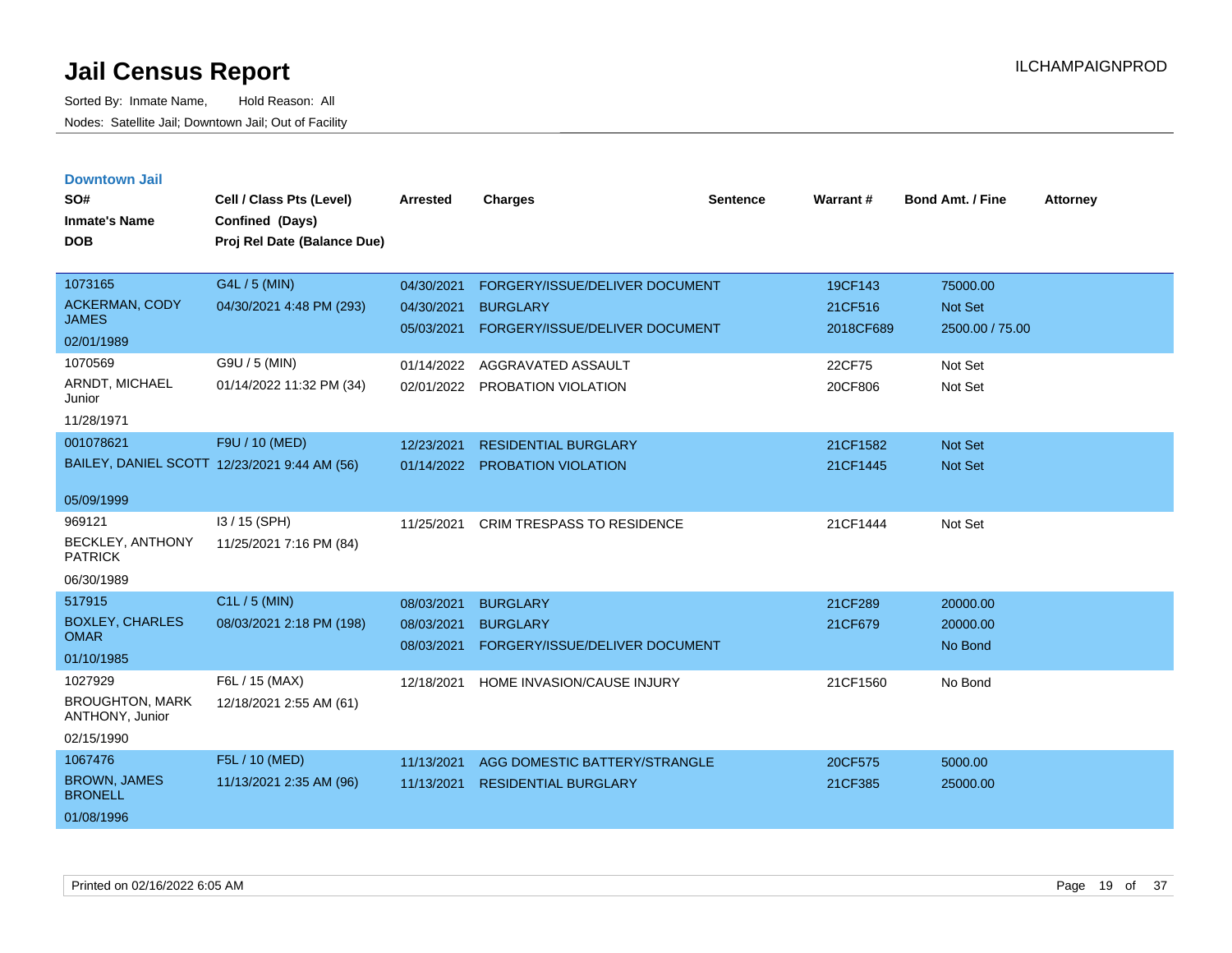| SO#                                        | Cell / Class Pts (Level)                   | <b>Arrested</b> | <b>Charges</b>                          | <b>Sentence</b> | Warrant#   | <b>Bond Amt. / Fine</b> | <b>Attorney</b> |
|--------------------------------------------|--------------------------------------------|-----------------|-----------------------------------------|-----------------|------------|-------------------------|-----------------|
| <b>Inmate's Name</b>                       | Confined (Days)                            |                 |                                         |                 |            |                         |                 |
| <b>DOB</b>                                 | Proj Rel Date (Balance Due)                |                 |                                         |                 |            |                         |                 |
|                                            |                                            |                 |                                         |                 |            |                         |                 |
| 995432                                     | H5L / 10 (ADS)                             | 12/20/2021      | FAIL TO RPT WKLY/NO FIXED ADDR          |                 | 21CF1559   | Not Set                 |                 |
| <b>BROWN, JAVON</b><br><b>SHANTEZ</b>      | 12/20/2021 2:06 AM (59)                    |                 |                                         |                 |            |                         |                 |
| 10/14/1991                                 |                                            |                 |                                         |                 |            |                         |                 |
| 1075941                                    | G2L / 5 (MIN)                              | 10/08/2021      | AGG UNLAWFUL USE OF WEAPON/VEH          | 2y (DOC)        | 20CF360    | No Bond                 |                 |
| <b>BROWN, LIONEL</b><br><b>TERRELL</b>     | 10/08/2021 5:16 PM (132)                   |                 |                                         |                 |            |                         |                 |
| 10/19/1981                                 |                                            |                 |                                         |                 |            |                         |                 |
| 1068812                                    | F1L / 15 (MAX)                             | 12/21/2021      | AGG DISCHARGE FIREARM/OCC VEH           |                 | 21CF741    | Not Set                 |                 |
| <b>BRYANT, DANNY</b><br><b>EUGENE</b>      | 12/21/2021 1:50 PM (58)                    | 12/21/2021      | FELON POSS/USE FIREARM PRIOR            |                 | 21CF1568   | Not Set                 |                 |
| 11/22/1989                                 |                                            |                 |                                         |                 |            |                         |                 |
| 001078092                                  | H2U / 10 (ADS)                             | 12/27/2021      | AGG BATTERY/PUBLIC PLACE                |                 | 2021CF1042 | 5000.00                 |                 |
| WILLIAM                                    | CHOUNARD, STANLEY 12/27/2021 10:47 PM (52) |                 |                                         |                 |            |                         |                 |
| 06/25/1986                                 |                                            |                 |                                         |                 |            |                         |                 |
| 56241                                      | $E1L / 5$ (MIN)                            |                 | 01/13/2022 VIOLATE ORDER/PRIOR DOM BTRY |                 | 22CF59     | Not Set                 |                 |
| <b>CLARK, DAMON</b><br><b>GILLMORE</b>     | 01/13/2022 4:36 AM (35)                    |                 |                                         |                 |            |                         |                 |
| 12/21/1976                                 |                                            |                 |                                         |                 |            |                         |                 |
| 1075361                                    | J6L / 5 (ADS)                              | 04/16/2021      | <b>BURGLARY</b>                         |                 | 21CF414    | Not Set                 |                 |
| <b>COWART, TORREY</b><br>BENJAMEN, Junior  | 04/16/2021 9:17 PM (307)                   |                 |                                         |                 |            |                         |                 |
| 11/22/1987                                 |                                            |                 |                                         |                 |            |                         |                 |
| 1067370                                    | E6L / 15 (ADS)                             | 11/05/2021      | FIREARM/FOID INVALID/NOT ELIG           |                 | 21CF1370   | Not Set                 |                 |
| <b>DAVIS, AUSTIN</b><br><b>CHRISTOPHER</b> | 11/06/2021 12:23 AM (103)                  |                 |                                         |                 |            |                         |                 |
| 08/11/1997                                 |                                            |                 |                                         |                 |            |                         |                 |
| 001077214                                  | 14 / 15 (ADS)                              | 12/20/2021      | MURDER                                  |                 | 21CF1572   | Not Set                 |                 |
| DAVIS-MURDOCK,<br><b>ERION VASSHAD</b>     | 12/21/2021 10:13 AM (58)                   | 12/22/2021      | <b>PAROLE REVOCATION</b>                |                 | CH2107977  | Not Set                 |                 |
| 06/22/1998                                 |                                            |                 |                                         |                 |            |                         |                 |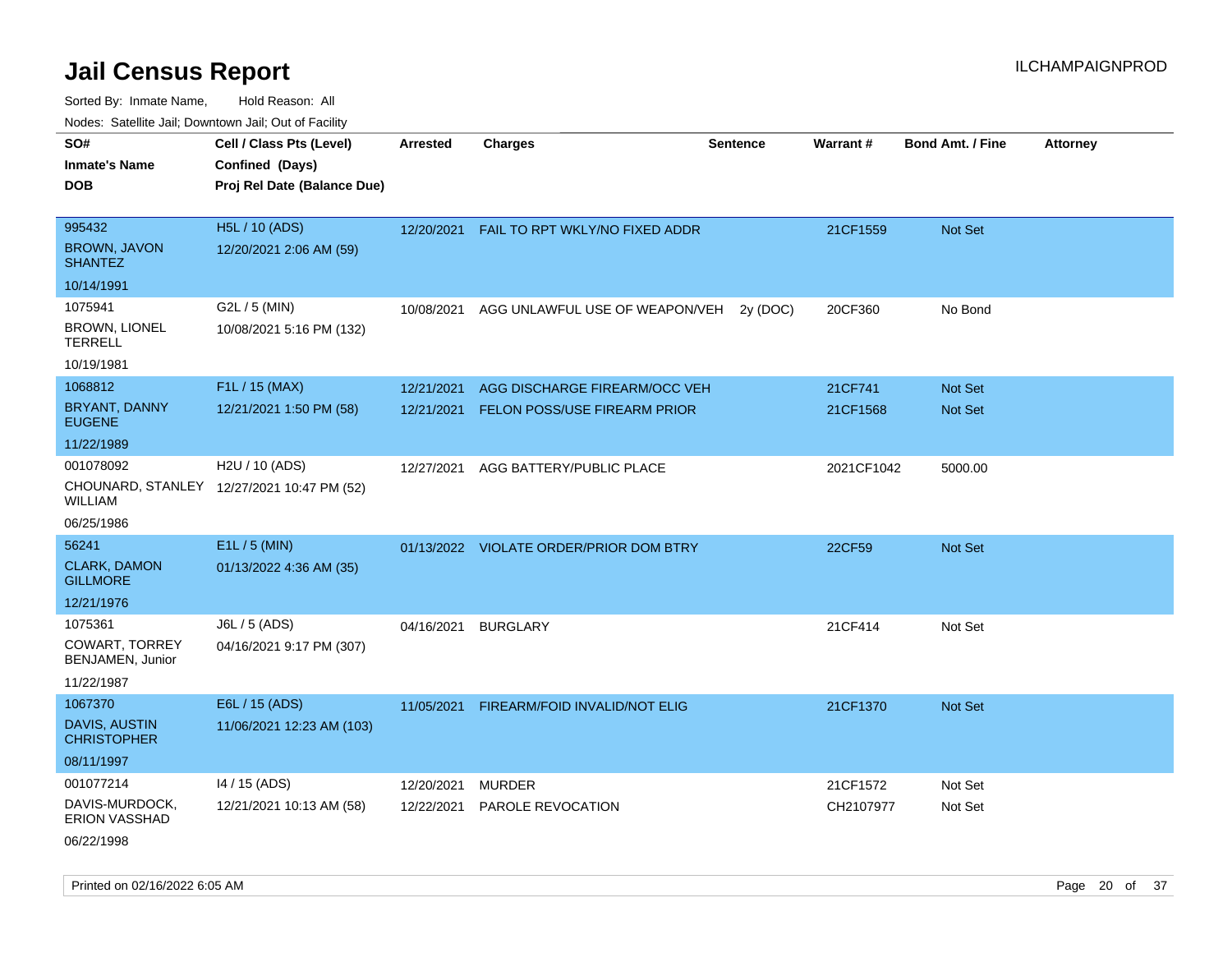| SO#<br><b>Inmate's Name</b><br><b>DOB</b>   | Cell / Class Pts (Level)<br>Confined (Days)<br>Proj Rel Date (Balance Due) | Arrested          | <b>Charges</b>                          | <b>Sentence</b> | Warrant#   | <b>Bond Amt. / Fine</b> | <b>Attorney</b> |
|---------------------------------------------|----------------------------------------------------------------------------|-------------------|-----------------------------------------|-----------------|------------|-------------------------|-----------------|
| 001078223<br>DIEGO-MATEO.<br><b>JOAQUIN</b> | G6L / 5 (MIN)<br>11/09/2021 10:52 PM (100)                                 | 11/09/2021        | AGG DUI/NO VALID DL                     |                 | 21CF1382   | Not Set                 |                 |
| 01/23/2002                                  |                                                                            |                   |                                         |                 |            |                         |                 |
| 571307                                      | J3L / 15 (ADS)                                                             | 09/14/2020        | CRIM SEXUAL ABUSE/CONSENT               |                 | 2020CF1026 | Not Set                 |                 |
| DOMINGO-<br>CASTANEDA,                      | 09/14/2020 11:19 PM (521)                                                  | 09/14/2020        | PRED CRIM SEX ASLT/VICTIM <13           |                 | 2020CF1025 | Not Set                 |                 |
| 09/29/1989                                  |                                                                            |                   |                                         |                 |            |                         |                 |
| 527379                                      | D6 / 15 (ADS)                                                              | 10/25/2021        | ARMED HABITUAL CRIMINAL                 |                 | 21CF1297   | Not Set                 |                 |
| DRAKE, MARCELL<br><b>DEON</b>               | 10/25/2021 5:05 PM (115)                                                   | 10/27/2021        | AGG DOMESTIC BATTERY/STRANGLE           |                 | 21CF1245   | Not Set                 |                 |
| 04/20/1987                                  |                                                                            |                   |                                         |                 |            |                         |                 |
| 959292                                      | K1 / 15 (ADS)                                                              | 04/01/2021        | ATTEMPT (FIRST DEGREE MURDER)           |                 | 2020CF565  | 2000000.00              |                 |
| DUNCAN, COREYON<br><b>ANTHONY</b>           | 04/01/2021 8:46 PM (322)                                                   | 12/17/2021 MURDER |                                         |                 | 21CF1542   | Not Set                 |                 |
| 01/17/1989                                  |                                                                            |                   |                                         |                 |            |                         |                 |
| 1024895                                     | C5L / 10 (ADS)                                                             | 12/15/2021        | MFG/DEL 100<400 GR COCA/ANLG            |                 | 21CF1535   | Not Set                 |                 |
| <b>EDWARDS, GEORGE</b><br><b>CORTEZ</b>     | 12/15/2021 12:26 PM (64)                                                   | 12/15/2021        | <b>AGGRAVATED BATTERY</b>               |                 | 21CF1536   | <b>Not Set</b>          |                 |
| 06/19/1994                                  |                                                                            |                   |                                         |                 |            |                         |                 |
| 1053207                                     | K3 / 15 (SPH)                                                              |                   | 06/06/2019 MURDER/INTENT TO KILL/INJURE |                 | 2019-CF849 | 2000000.00              |                 |
| FAUST, JAQUAVEON<br>LAVELL                  | 06/06/2019 2:24 PM (987)                                                   |                   |                                         |                 |            |                         |                 |
| 07/25/1996                                  |                                                                            |                   |                                         |                 |            |                         |                 |
| 962759                                      | J1L / 5 (ADS)                                                              | 07/16/2021        | <b>METH DELIVERY&lt;5 GRAMS</b>         |                 | 21CF833    | Not Set                 |                 |
|                                             | FINLEY, KEVIN DANTE 07/16/2021 9:44 PM (216)                               | 07/29/2021        | AGG CRIM SEX ASSAULT/FELONY             |                 | 21CF891    | No Bond                 |                 |
| 12/28/1988                                  |                                                                            |                   |                                         |                 |            |                         |                 |
| 524764                                      | G3L / 5 (MIN)                                                              | 09/18/2021        | METH DELIVERY/15<100 GRAMS              |                 | 21CF627    | 50000.00                |                 |
| <b>FISCUS, ROBERT</b><br>LOWELL             | 09/18/2021 10:50 AM (152)                                                  |                   |                                         |                 |            |                         |                 |
| 02/17/1986                                  |                                                                            |                   |                                         |                 |            |                         |                 |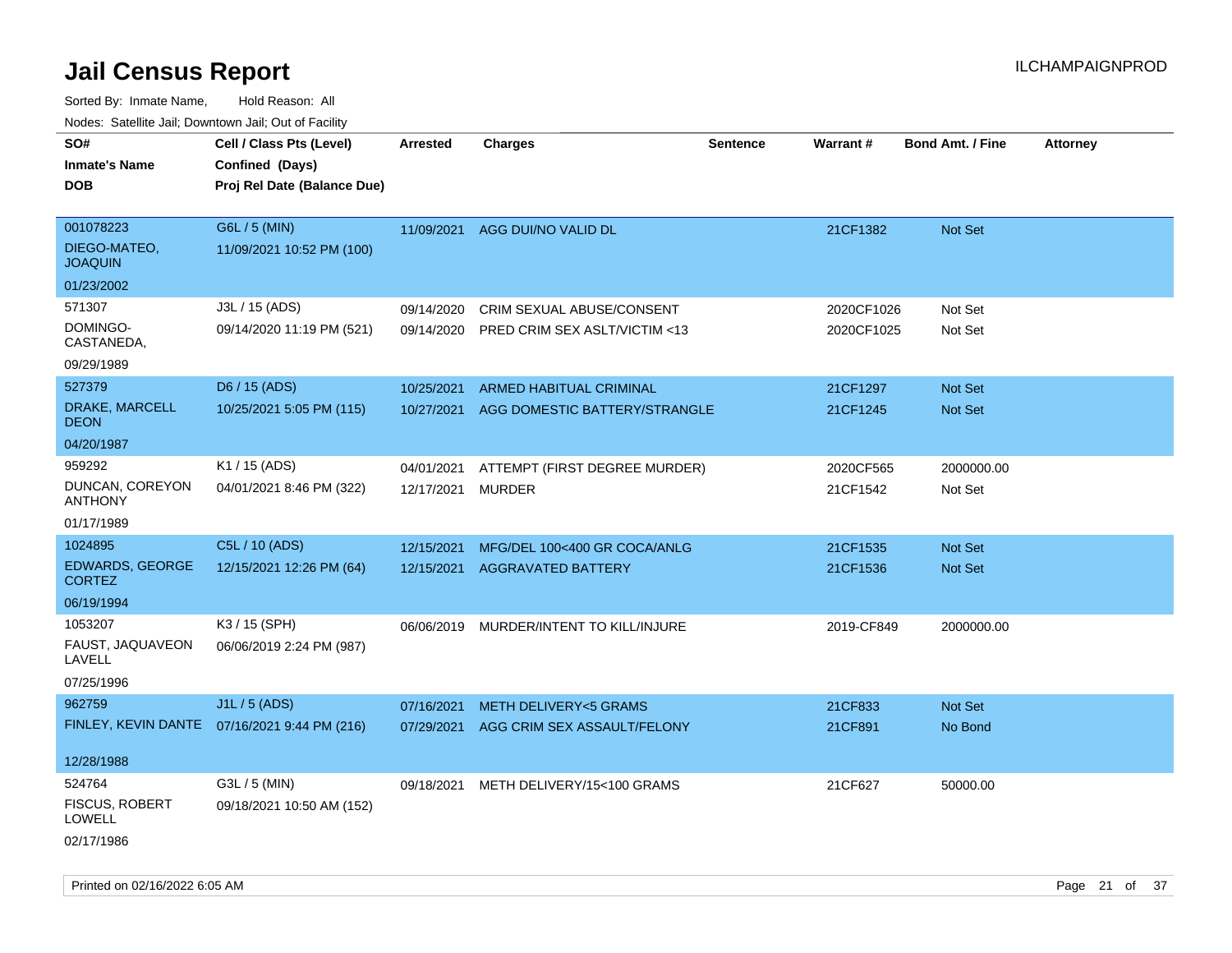| 10000. Catolino can, Domntonn can, Oat or I domt<br>SO# | Cell / Class Pts (Level)    | <b>Arrested</b>  | <b>Charges</b>                                           | <b>Sentence</b> | Warrant#  | <b>Bond Amt. / Fine</b> | <b>Attorney</b> |
|---------------------------------------------------------|-----------------------------|------------------|----------------------------------------------------------|-----------------|-----------|-------------------------|-----------------|
| Inmate's Name                                           | Confined (Days)             |                  |                                                          |                 |           |                         |                 |
| DOB                                                     | Proj Rel Date (Balance Due) |                  |                                                          |                 |           |                         |                 |
|                                                         |                             |                  |                                                          |                 |           |                         |                 |
| 1063104                                                 | G1U / 5 (MIN)               |                  | 01/10/2022 VIOLATE ORDER PROTECTION                      |                 | 21CF1258  | 25000.00                |                 |
| <b>FUSON, KEITH</b><br>EDWARD                           | 01/10/2022 9:14 PM (38)     |                  | 01/10/2022 VIOLATE ORDER PROTECTION                      |                 | 21CF1259  | 25000.00                |                 |
| 05/07/1987                                              |                             |                  |                                                          |                 |           |                         |                 |
| 1003785                                                 | G2U / 5 (MIN)               |                  | 01/31/2022 THEFT CON INTENT <\$500 PRIOR                 | 4y (DOC)        | 19CF1558  | No Bond                 |                 |
| GENTRY, SIDNEY<br>RAYNARD                               | 01/31/2022 8:44 AM (17)     |                  |                                                          |                 |           |                         |                 |
| 05/27/1971                                              |                             |                  |                                                          |                 |           |                         |                 |
| 32913                                                   | $11/15$ (ADS)               | 12/03/2021       | PRED CRIM SEX ASLT/VICTIM <13                            |                 | 21CF1481  | Not Set                 |                 |
| GROB, WARREN A,<br>Junior                               | 12/03/2021 4:24 PM (76)     |                  |                                                          |                 |           |                         |                 |
| 12/07/1950                                              |                             |                  |                                                          |                 |           |                         |                 |
| 1073611                                                 | G3U / 5 (MIN)               | 02/09/2021       | DELIVERY OF OR POSSESSION OF W/INT                       |                 | 21CF160   | Not Set                 |                 |
| HAYES, CAMERON<br>TAYLOR MALEEK                         | 02/09/2021 3:10 PM (373)    | 02/09/2021       | MFG 15>100 GR ECSTASY/ANALOG                             |                 | 21CF121   | 500000.00               |                 |
| 08/10/1998                                              |                             |                  |                                                          |                 |           |                         |                 |
| 544770                                                  | D3 / 10 (MED)               | 08/14/2021       | AGG DOMESTIC BATTERY/STRANGLE                            |                 | 2021CF514 | 25000.00                |                 |
| <b>HAYES, DEVON</b><br>JERMAINE                         | 08/14/2021 2:56 AM (187)    | 08/14/2021       | AGGRAVATED DOMESTIC BATTERY                              |                 | 21CF977   | No Bond                 |                 |
| 11/07/1987                                              |                             |                  |                                                          |                 |           |                         |                 |
| 972300                                                  | F6U / 10 (MED)              | 12/22/2021       | <b>RESIDENTIAL BURGLARY</b>                              |                 | 18CF1691  | 25000.00                |                 |
| HOLT, MICHAEL<br>TERRELL                                | 12/22/2021 8:36 AM (57)     | 12/22/2021       | AGG CRIM SEX ABUSE/VICTIM <9                             |                 | 19CF1277  | 250000.00               |                 |
| 12/25/1989                                              |                             |                  |                                                          |                 |           |                         |                 |
| 518711                                                  | G5L / 5 (MIN)               | 01/30/2022       | THFT/TRANS MERCH/<\$300/PRECONV                          |                 | 19CF767   | 690.00                  |                 |
| <b>INGERSON, LUCUS</b><br>JAMES                         | 01/30/2022 4:57 PM (18)     | 01/30/2022 THEFT |                                                          |                 | 22CF133   | <b>Not Set</b>          |                 |
| 09/16/1979                                              |                             |                  |                                                          |                 |           |                         |                 |
| 53058                                                   | G4U / 5 (MIN)               |                  | 01/31/2022 DELIVERY OF OR POSSESSION OF W/IN15y/6m (DOC) |                 |           | Not Set                 |                 |
| JOHNSON, DEMARIO<br>LACONTE                             | 01/31/2022 11:12 AM (17)    |                  |                                                          |                 |           |                         |                 |
| 06/14/1981                                              |                             |                  |                                                          |                 |           |                         |                 |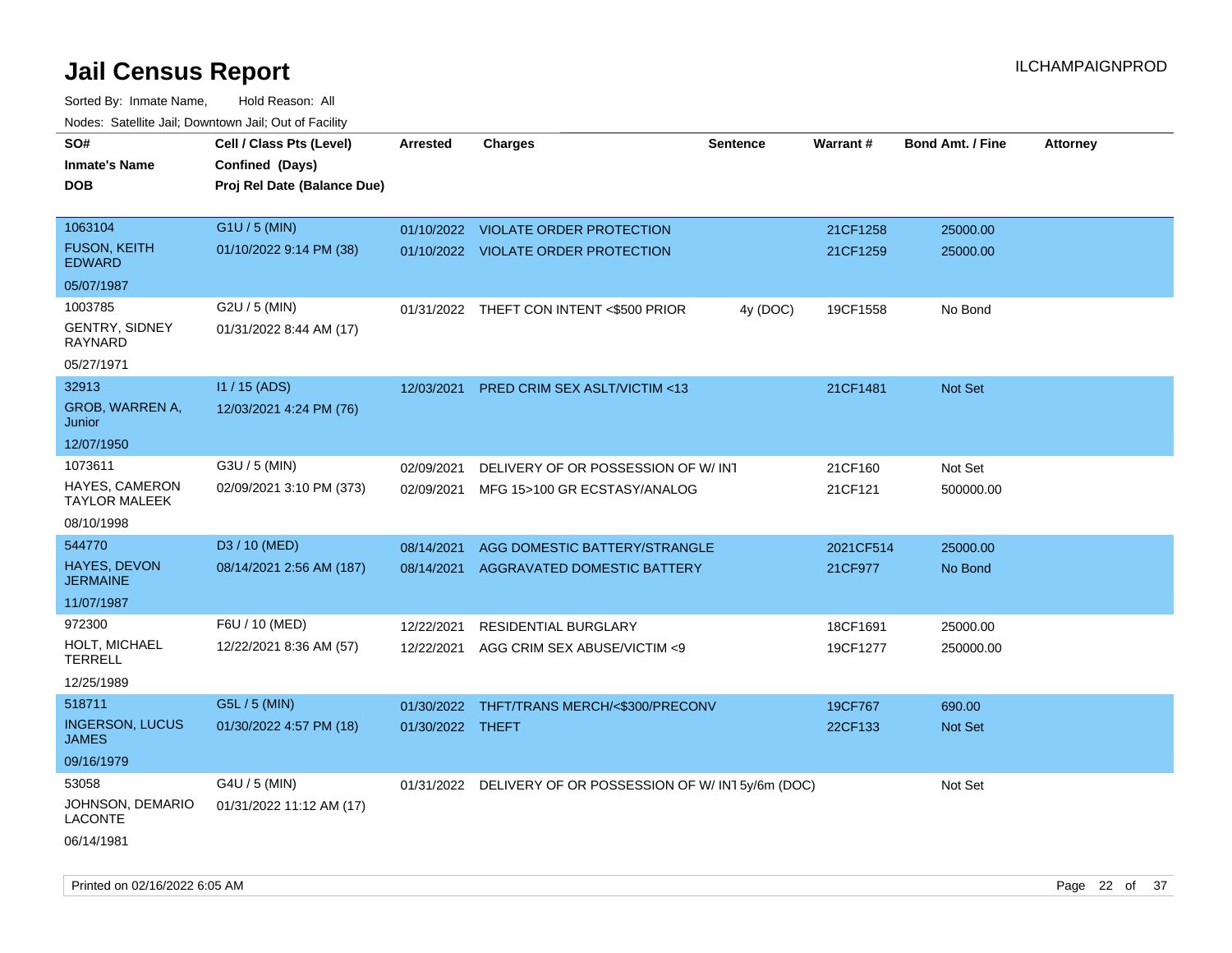| SO#<br><b>Inmate's Name</b><br><b>DOB</b>          | Cell / Class Pts (Level)<br>Confined (Days)<br>Proj Rel Date (Balance Due) | <b>Arrested</b>          | <b>Charges</b>                                       | <b>Sentence</b> | <b>Warrant#</b>              | <b>Bond Amt. / Fine</b> | <b>Attorney</b> |    |
|----------------------------------------------------|----------------------------------------------------------------------------|--------------------------|------------------------------------------------------|-----------------|------------------------------|-------------------------|-----------------|----|
| 24308<br><b>KWIATKOWSKI,</b><br><b>ROBERT JOHN</b> | D <sub>2</sub> / 15 (MAX)<br>06/03/2021 10:40 PM (259)                     | 06/03/2021               | <b>ROBBERY</b>                                       |                 | 21CF625                      | No Bond                 |                 |    |
| 08/08/1963                                         |                                                                            |                          |                                                      |                 |                              |                         |                 |    |
| 1041648                                            | C8L / 15 (MAX)                                                             | 01/11/2022               | ARMED HABITUAL CRIMINAL                              |                 | 22CF41                       | Not Set                 |                 |    |
| LANE, DEMETRIUS<br>LAQUAN                          | 01/11/2022 5:27 AM (37)                                                    |                          | 01/11/2022 PAROLE REVOCATION                         |                 | CH2200221                    | Not Set                 |                 |    |
| 07/04/1996                                         |                                                                            |                          |                                                      |                 |                              |                         |                 |    |
| 29681                                              | J2L / 15 (ADS)                                                             | 07/14/2020               | PREDATORY CRIMINAL SEX ASSLT/CHILE                   |                 | 20CF-781                     | 250000.00               |                 |    |
| LENOIR, JOHN<br><b>CHRISTOPHER</b>                 | 07/14/2020 12:51 PM (583)                                                  |                          |                                                      |                 |                              |                         |                 |    |
| 04/20/1966                                         |                                                                            |                          |                                                      |                 |                              |                         |                 |    |
| 001077524                                          | C7L / 10 (SPH)                                                             | 12/14/2020               | AGG BATTERY/JUDGE/EMT                                |                 | 2020-CF-1212                 | 10000.00                |                 |    |
| LEWIS, TREVOR<br>DANIEL                            | 12/14/2020 5:16 PM (430)                                                   | 12/14/2020<br>12/14/2020 | <b>RESIDENTIAL ARSON</b><br>AGG BATTERY/PUBLIC PLACE |                 | 2020-CF-1388<br>2020-CF-1231 | 150000.00               |                 |    |
| 06/03/2002                                         |                                                                            | 12/14/2020               | AGG BATTERY/PEACE OFFICER                            |                 | 2020-CF-1211                 | 50000.00<br>10000.00    |                 |    |
| 45113                                              | E2L / 15 (MAX)                                                             | 11/20/2021               | ARMED HABITUAL CRIMINAL                              |                 | 21CF1424                     | No Bond                 |                 |    |
| MARTIN, JEREMIAH<br><b>FRANCIS</b>                 | 11/20/2021 1:18 AM (89)                                                    |                          |                                                      |                 |                              |                         |                 |    |
| 01/18/1977                                         |                                                                            |                          |                                                      |                 |                              |                         |                 |    |
| 1000869                                            | C9L / 15 (MAX)                                                             | 09/11/2021               | FELON POSS/USE WEAPON/FIREARM                        |                 | 21CF1102                     | Not Set                 |                 |    |
| MARTIN, MANNIX<br><b>TILMOND</b>                   | 09/12/2021 12:40 AM (158)                                                  |                          |                                                      |                 |                              |                         |                 |    |
| 07/19/1991                                         |                                                                            |                          |                                                      |                 |                              |                         |                 |    |
| 1063030                                            | H4L / 15 (ADS)                                                             | 12/20/2021               | <b>MURDER</b>                                        |                 | 21CF1571                     | <b>Not Set</b>          |                 |    |
|                                                    | MASON, RYAN ONEIAL 12/21/2021 9:30 AM (58)                                 | 12/22/2021               | <b>PAROLE REVOCATION</b>                             |                 | CH2107979                    | <b>Not Set</b>          |                 |    |
| 02/22/1991                                         |                                                                            |                          |                                                      |                 |                              |                         |                 |    |
| 1066623                                            | G6U / 5 (MIN)                                                              | 11/17/2021               | MFG/DEL 15<100 GR COCA/ANALOG                        |                 | 17CF1093                     | 75000.00                |                 |    |
| MATA-OROZCO,<br><b>OLEGARIO</b>                    | 11/17/2021 5:08 PM (92)                                                    |                          |                                                      |                 |                              |                         |                 |    |
| 03/06/1995                                         |                                                                            |                          |                                                      |                 |                              |                         |                 |    |
| Printed on 02/16/2022 6:05 AM                      |                                                                            |                          |                                                      |                 |                              |                         | Page 23 of      | 37 |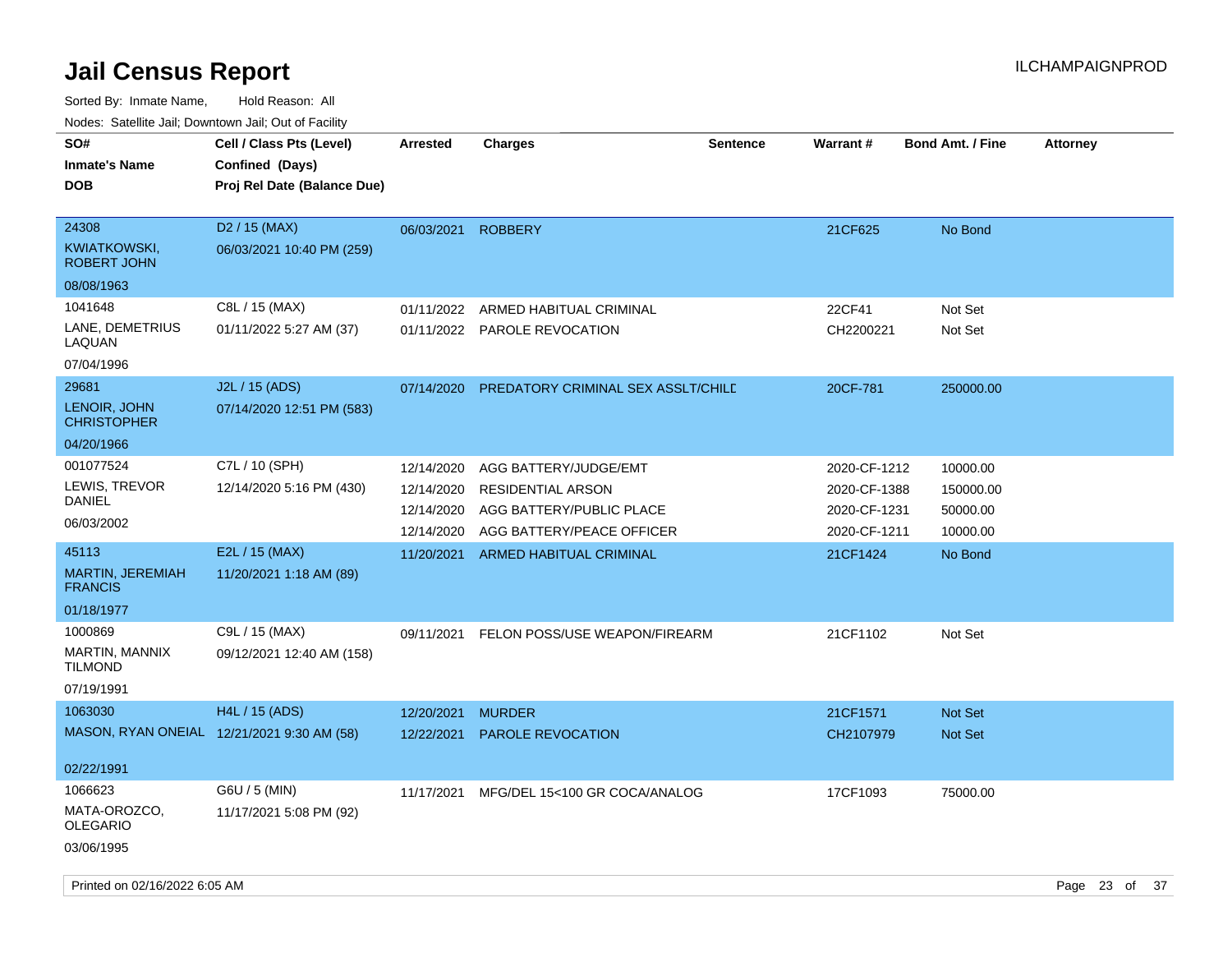Sorted By: Inmate Name, Hold Reason: All

Nodes: Satellite Jail; Downtown Jail; Out of Facility

| roaco. Oatomto dan, Downtown dan, Oat or Fability |                             |            |                                         |                 |            |                         |                 |
|---------------------------------------------------|-----------------------------|------------|-----------------------------------------|-----------------|------------|-------------------------|-----------------|
| SO#                                               | Cell / Class Pts (Level)    | Arrested   | <b>Charges</b>                          | <b>Sentence</b> | Warrant#   | <b>Bond Amt. / Fine</b> | <b>Attorney</b> |
| <b>Inmate's Name</b>                              | Confined (Days)             |            |                                         |                 |            |                         |                 |
| <b>DOB</b>                                        | Proj Rel Date (Balance Due) |            |                                         |                 |            |                         |                 |
|                                                   |                             |            |                                         |                 |            |                         |                 |
| 001078249                                         | B3 / 10 (MED)               | 08/07/2021 | FELON POSS/USE WEAPON/FIREARM           | 4y (DOC)        | 21CF947    | Not Set                 |                 |
| MCCLENDON, CALVIN<br>M                            | 08/07/2021 8:56 AM (194)    |            |                                         |                 |            |                         |                 |
| 04/29/1990                                        |                             |            |                                         |                 |            |                         |                 |
| 40235                                             | G9L / 5 (MIN)               | 10/04/2021 | AGG DUI/4                               |                 | 2021CF1145 | 35000.00                |                 |
| MERRIWEATHER,<br><b>MARCUS TODD</b>               | 10/04/2021 4:41 PM (136)    |            |                                         |                 |            |                         |                 |
| 11/28/1967                                        |                             |            |                                         |                 |            |                         |                 |
| 1040273                                           | E5U / 15 (ADS)              | 09/30/2021 | <b>PRED CRIM SEX ASLT/VICTIM &lt;13</b> |                 | 21CF329    | 500000.00               |                 |
| METCALFE, LANELL<br><b>JARON</b>                  | 09/30/2021 11:32 PM (140)   |            |                                         |                 |            |                         |                 |
| 09/22/1988                                        |                             |            |                                         |                 |            |                         |                 |
| 1075635                                           | B <sub>2</sub> / 10 (ADS)   | 05/11/2021 | AGG DISCHARGE FIREARM/OCC VEH           |                 | 21CF538    | Not Set                 |                 |
| MILES, DEVLON VON,<br>Junior                      | 05/11/2021 10:39 PM (282)   | 05/11/2021 | MFG/DEL CANNABIS/30-500 GRAMS           |                 | 20CF1402   | 100000.00               |                 |
| 11/04/2000                                        |                             |            |                                         |                 |            |                         |                 |
| 001078721                                         | 15 / 5 (ADS)                | 12/29/2021 | <b>VIOLATE ORDER PROTECTION</b>         |                 | 21CF1600   | <b>Not Set</b>          |                 |
| <b>MIRAMONTES, RAUL</b>                           | 12/29/2021 4:02 AM (50)     |            |                                         |                 |            |                         |                 |
|                                                   |                             |            |                                         |                 |            |                         |                 |
| 05/11/1989                                        |                             |            |                                         |                 |            |                         |                 |
| 1069209                                           | H <sub>1</sub> L / 10 (ADS) | 04/07/2021 | AGG BATTERY/GREAT BODILY HARM           |                 | 21CF376    | Not Set                 |                 |
| MOORE, DEVONTE<br>JAMAL                           | 04/07/2021 6:25 PM (316)    |            |                                         |                 |            |                         |                 |
| 09/24/1995                                        |                             |            |                                         |                 |            |                         |                 |
| 61251                                             | E4L / 15 (ADS)              | 12/27/2021 | PRED CRIM SEX ASLT/VICTIM <13           |                 | 21CF651    | No Bond                 |                 |
| PETMECKY, JOHN<br><b>ROBERT</b>                   | 12/27/2021 1:52 PM (52)     |            |                                         |                 |            |                         |                 |
| 03/09/1983                                        |                             |            |                                         |                 |            |                         |                 |
| 001078357                                         | C7U / 15 (SPH)              | 09/17/2021 | ARMED ROBBERY/ARMED W/FIREARM           |                 | 21CF1128   | Not Set                 |                 |
| PETTIGREW, CAREY                                  | 09/17/2021 9:56 AM (153)    | 09/17/2021 | ARMED ROBBERY/ARMED W/FIREARM           |                 | 21CF1129   | Not Set                 |                 |
| CORNITRIAS DEOBLO                                 |                             | 09/17/2021 | ARMED ROBBERY/ARMED W/FIREARM           |                 | 21CF1230   | Not Set                 |                 |
| 08/31/1986                                        |                             |            |                                         |                 |            |                         |                 |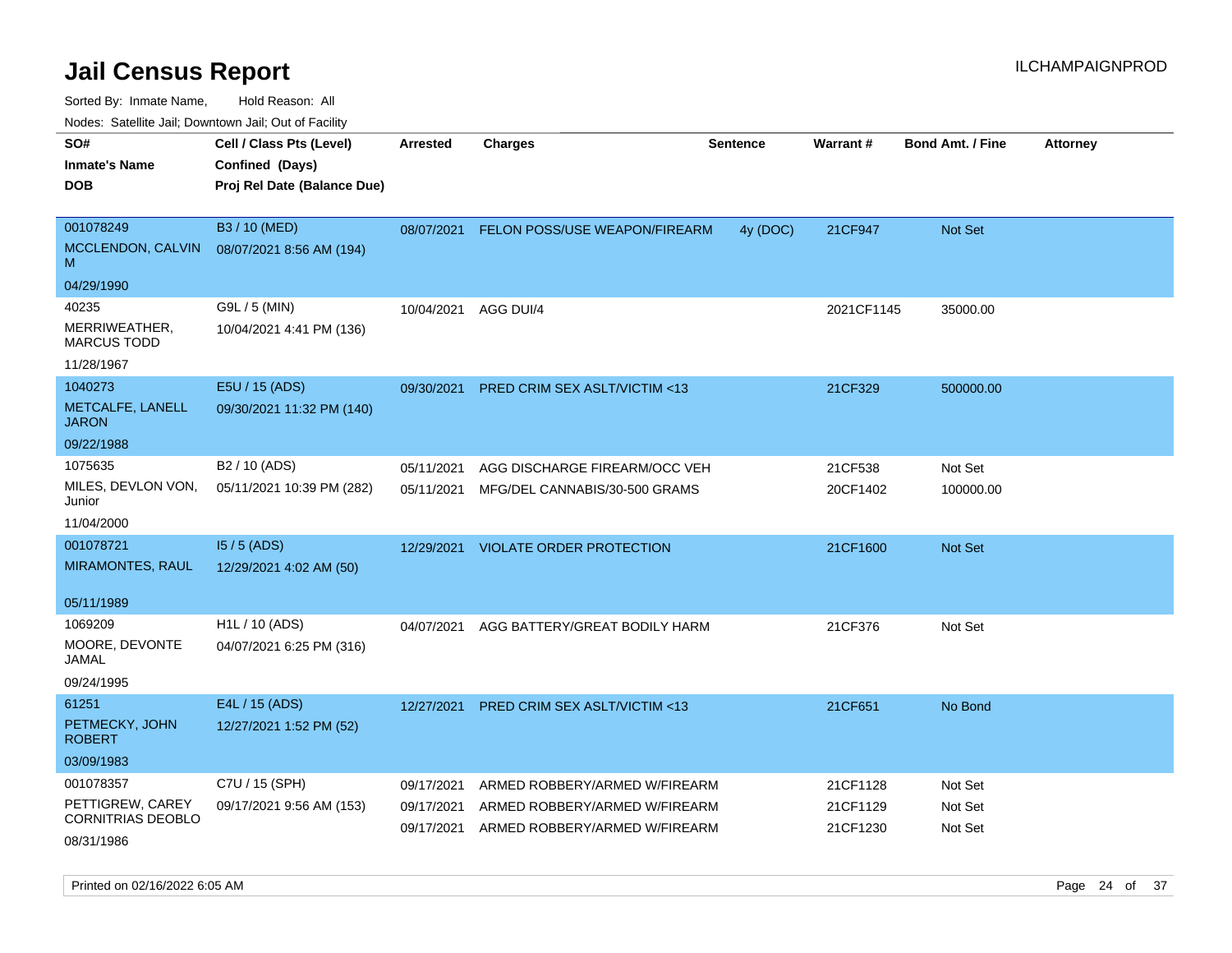Sorted By: Inmate Name, Hold Reason: All Nodes: Satellite Jail; Downtown Jail; Out of Facility

| roaco. Calcinio dan, Downtown dan, Out or Fability           |                                                                            |                                        |                                                                                 |                 |                            |                                  |                 |
|--------------------------------------------------------------|----------------------------------------------------------------------------|----------------------------------------|---------------------------------------------------------------------------------|-----------------|----------------------------|----------------------------------|-----------------|
| SO#<br><b>Inmate's Name</b><br><b>DOB</b>                    | Cell / Class Pts (Level)<br>Confined (Days)<br>Proj Rel Date (Balance Due) | <b>Arrested</b>                        | <b>Charges</b>                                                                  | <b>Sentence</b> | Warrant#                   | <b>Bond Amt. / Fine</b>          | <b>Attorney</b> |
| 1022441<br>PICKENS, DONTRELL                                 | C3L / 10 (ADS)<br>10/27/2021 1:39 PM (113)                                 | 10/27/2021                             | AGG BATTERY/PEACE OFFICER<br>10/27/2021 AGG BATTERY/PEACE OFFICER               |                 | 2021 CF 12<br>2020 CF 1488 | No Bond<br>No Bond               |                 |
| <b>DEMAR</b><br>12/10/1993                                   |                                                                            |                                        |                                                                                 |                 |                            |                                  |                 |
| 1063325<br>PICKENS, JOSEPH<br><b>PARNELL</b><br>04/27/1978   | C6L / 10 (MED)<br>01/14/2022 12:28 AM (34)                                 |                                        | 01/13/2022 VIO BAIL BOND/CLASS A OFFENSE                                        |                 | 22CM17                     | Not Set                          |                 |
| 001077783<br>RIVERA, DARYL<br><b>ANTONIO</b><br>11/14/1981   | H6L / 10 (ADS)<br>01/05/2022 4:20 PM (43)                                  |                                        | 01/05/2022 AGGRAVATED BATTERY                                                   |                 | 21CF325                    | Not Set                          |                 |
| 1072114<br>ROBINSON, DONNELL<br><b>LEVON</b><br>10/23/2000   | A1U / 15 (SPH)<br>01/17/2021 2:40 PM (396)                                 | 01/17/2021<br>01/17/2021<br>02/17/2021 | ATTEMPT (FIRST DEGREE MURDER)<br>ARMED ROBBERY/NO FIREARM<br>AGGRAVATED BATTERY | 4y (DOC)        | 2021CF65<br>2020CF824      | Not Set<br>75000.00<br>250000.00 |                 |
| 1068592<br>ROSS, TEVONTAE<br><b>TERRANCE</b><br>12/15/1998   | J7L / 15 (ADS)<br>11/12/2021 8:41 AM (97)                                  | 11/12/2021                             | <b>BURGLARY</b>                                                                 | 2y (DOC)        | 21CF1393                   | Not Set                          |                 |
| 59178<br>SANDERS, MICHAEL<br>JEAN<br>12/22/1967              | F8L / 15 (MAX)<br>12/13/2021 4:17 PM (66)                                  | 12/13/2021                             | AGG DISCHARGE FIREARM/OCC VEH                                                   |                 | 21CF1274                   | 1500000.00                       |                 |
| 001078704<br>SHORTER, JAQUAN<br><b>MAURICE</b><br>10/08/1998 | F7U / 15 (MAX)<br>12/23/2021 1:23 AM (56)                                  | 12/21/2021                             | MURDER/INTENT TO KILL/INJURE                                                    |                 | 21CF1575                   | <b>Not Set</b>                   |                 |
| 47195<br>SIMMONS, JAMES<br><b>ROBERT</b><br>03/13/1975       | G8L / 5 (MIN)<br>12/27/2021 8:42 AM (52)                                   | 12/27/2021<br>12/28/2021               | <b>RESIDENTIAL BURGLARY</b><br><b>RESIDENTIAL BURGLARY</b>                      |                 | 2020CF1222<br>2021CF1596   | 10000.00<br>Not Set              |                 |

Printed on 02/16/2022 6:05 AM Page 25 of 37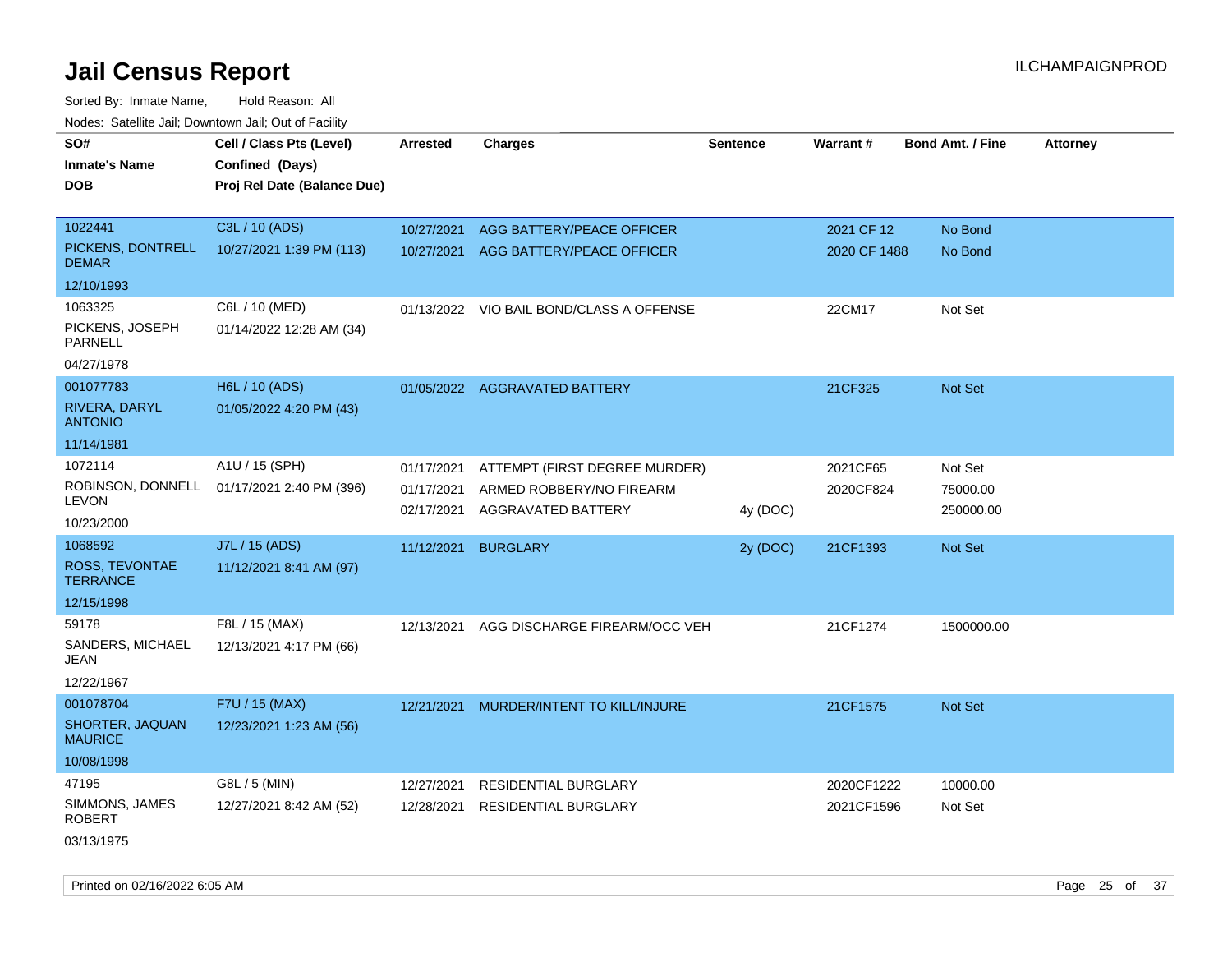| ivouss. Saleline Jali, Downtown Jali, Out of Facility |                             |                     |                                         |                 |                 |                         |                 |
|-------------------------------------------------------|-----------------------------|---------------------|-----------------------------------------|-----------------|-----------------|-------------------------|-----------------|
| SO#                                                   | Cell / Class Pts (Level)    | Arrested            | <b>Charges</b>                          | <b>Sentence</b> | <b>Warrant#</b> | <b>Bond Amt. / Fine</b> | <b>Attorney</b> |
| Inmate's Name                                         | Confined (Days)             |                     |                                         |                 |                 |                         |                 |
| <b>DOB</b>                                            | Proj Rel Date (Balance Due) |                     |                                         |                 |                 |                         |                 |
|                                                       |                             |                     |                                         |                 |                 |                         |                 |
| 1064798                                               | B1 / 15 (ADS)               | 01/17/2022 MURDER   |                                         |                 | 2021CF695       | 1500000.00              |                 |
| STENNIS, BRUCE<br><b>DEONTAY</b>                      | 01/17/2022 1:29 PM (31)     |                     | 01/17/2022 MFG/DEL 1<15 GR COCAINE/ANLG |                 | 21CF520         | 50000.00                |                 |
| 08/12/1998                                            |                             |                     |                                         |                 |                 |                         |                 |
| 65920                                                 | F3L / 15 (MAX)              | 12/21/2021          | ARMED ROBBERY/ARMED W/FIREARM           |                 | 21CF1543        | 100000.00               |                 |
| TAPSCOTT.<br>CORNELIUS                                | 12/21/2021 10:57 PM (58)    |                     |                                         |                 |                 |                         |                 |
| 07/14/1985                                            |                             |                     |                                         |                 |                 |                         |                 |
| 1068839                                               | F4L / 15 (MAX)              | 08/07/2020 HOMICIDE |                                         |                 | 2020-CF851      | 1000000.00              |                 |
| TAYLOR, LONDON<br>JAVON                               | 08/07/2020 10:30 AM (559)   |                     |                                         |                 |                 |                         |                 |
| 08/16/1999                                            |                             |                     |                                         |                 |                 |                         |                 |
| 1004142                                               | F2U / 15 (MAX)              | 10/27/2021          | POSSESSION OF METH/15<100GRAMS          |                 | 2021CF1298      | 1500000.00              |                 |
| TOY, KAYON LARENZ                                     | 10/22/2021 1:01 PM (118)    |                     |                                         |                 |                 |                         |                 |
|                                                       |                             |                     |                                         |                 |                 |                         |                 |
| 09/12/1991                                            |                             |                     |                                         |                 |                 |                         |                 |
| 1056971                                               | D <sub>4</sub> / 10 (ADS)   | 08/07/2021          | <b>FELON POSS/USE WEAPON/FIREARM</b>    |                 | 21CF948         | No Bond                 |                 |
| TRAVIS, DENZEL<br>DANTRELL                            | 08/07/2021 7:36 AM (194)    |                     | 08/08/2021 AGG BATTERY/PUBLIC PLACE     |                 | 2020CF647       | 25000.00                |                 |
| 03/21/1993                                            |                             |                     |                                         |                 |                 |                         |                 |
| 001078250                                             | F2L / 10 (MED)              | 08/07/2021          | FELON POSS WEAPON/BODY ARMOR            |                 | 21CF950         | Not Set                 |                 |
| TRAVIS, JORDAN<br>TESHAUN                             | 08/07/2021 10:27 AM (194)   |                     |                                         |                 |                 |                         |                 |
| 03/03/1996                                            |                             |                     |                                         |                 |                 |                         |                 |
| 56994                                                 | A1L / 15 (SPH)              | 12/09/2021          | STALKING/CAUSE FEAR FOR SAFETY          |                 | 21CF1514        | <b>Not Set</b>          |                 |
| <b>TURNER, ROBERT</b><br><b>EARL, Senior</b>          | 12/09/2021 9:23 PM (70)     | 12/13/2021          | PAROLE REVOCATION                       |                 | CH2107735       | <b>Not Set</b>          |                 |
| 09/07/1982                                            |                             |                     |                                         |                 |                 |                         |                 |
| 30108                                                 | J4L / 15 (ADS)              | 07/30/2021          | <b>MURDER</b>                           |                 | 21CF902         | 2000000.00              |                 |
| VANDYKE, DARYL<br>ANTHONY                             | 07/30/2021 8:29 PM (202)    |                     |                                         |                 |                 |                         |                 |
| 10/04/1965                                            |                             |                     |                                         |                 |                 |                         |                 |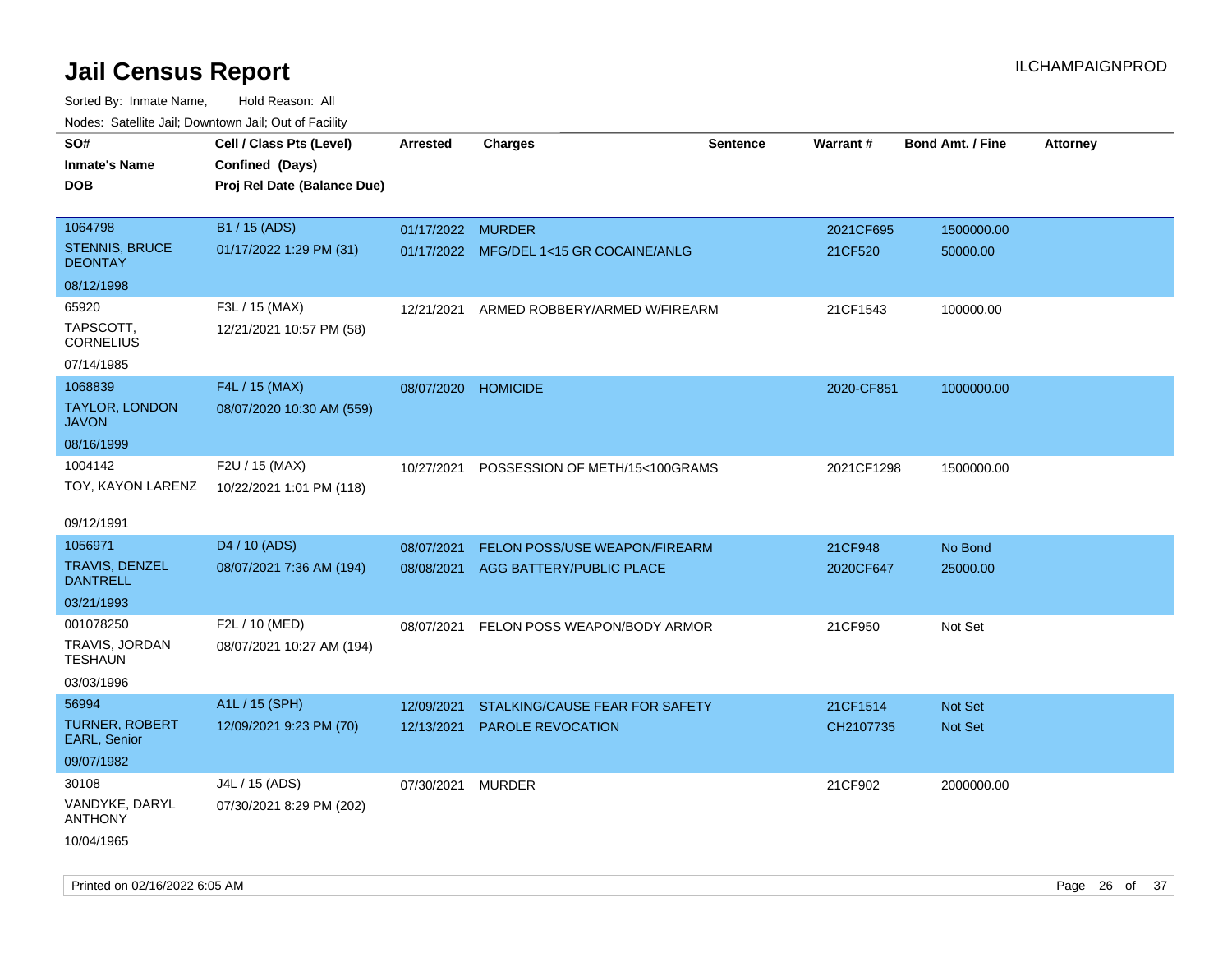| SO#<br><b>Inmate's Name</b><br><b>DOB</b>  | Cell / Class Pts (Level)<br>Confined (Days)<br>Proj Rel Date (Balance Due) | <b>Arrested</b> | <b>Charges</b>                  | <b>Sentence</b> | Warrant#    | <b>Bond Amt. / Fine</b> | <b>Attorney</b> |
|--------------------------------------------|----------------------------------------------------------------------------|-----------------|---------------------------------|-----------------|-------------|-------------------------|-----------------|
| 968681                                     | D5 / 15 (ADS)                                                              | 08/27/2021      | AGG CRIM SX AB/VIC 13<18/TRUST  |                 | 2020CF499   | 250000.00               |                 |
| <b>WADE, DEMETRIUS</b><br>DARYL            | 08/27/2021 2:25 AM (174)                                                   | 08/27/2021      | INDIRECT CRIMINAL CONTEMPT      | 3y (DOC)        | 2021CC16    | No Bond                 |                 |
| 01/07/1987                                 |                                                                            |                 |                                 |                 |             |                         |                 |
| 1070971                                    | H3L / 5 (ADS)                                                              | 12/07/2021      | IDENTITY THEFT/<\$300           |                 | 20CF922     | Not Set                 |                 |
| WEIR, CLINTON<br><b>HOWARD</b>             | 12/08/2021 3:45 AM (71)                                                    | 12/07/2021      | <b>RECKLESS DRIVING</b>         |                 | 19TR2348    | Not Set                 |                 |
| 03/15/1983                                 |                                                                            |                 |                                 |                 |             |                         |                 |
| 54212                                      | E3U / 10 (ADS)                                                             | 12/21/2021      | ARMED VIOLENCE/CATEGORY I       |                 | 21CF1576    | <b>Not Set</b>          |                 |
| <b>WHITLOCK, GEORGE</b>                    | 12/21/2021 1:20 PM (58)                                                    | 12/21/2021      | RECEIVE/POSS/SELL STOLEN VEH    |                 | 2021CF669   | 10000.00                |                 |
| <b>ABRAM</b>                               |                                                                            | 12/21/2021      | <b>VIOLATE ORDER PROTECTION</b> |                 | 2021CM391   | 1000.00                 |                 |
| 11/10/1978                                 |                                                                            |                 |                                 |                 |             |                         |                 |
| 001078709                                  | F1U / 15 (MAX)                                                             | 12/22/2021      | ARMED VIOLENCE/CATEGORY I       |                 | 21CF1586    | Not Set                 |                 |
|                                            | WILLIAMS, DAVID LEE 12/22/2021 11:00 AM (57)                               |                 |                                 |                 |             |                         |                 |
| 12/18/1989                                 |                                                                            |                 |                                 |                 |             |                         |                 |
| 1058072                                    | A2U / 15 (SPH)                                                             | 02/25/2021      | <b>ARMED HABITUAL CRIMINAL</b>  |                 |             | <b>Not Set</b>          |                 |
| <b>WILLIAMS, KENNETH</b><br><b>BERNARD</b> | 02/25/2021 3:24 PM (357)                                                   |                 |                                 |                 |             |                         |                 |
| 10/04/1985                                 |                                                                            |                 |                                 |                 |             |                         |                 |
| 001078711                                  | F9L / 10 (MED)                                                             | 12/22/2021      | AGG DISCHARGE FIREARM/OCC BLDG  |                 | 21CF1585    | Not Set                 |                 |
| <b>WILLIS, RANDY</b><br>RAMEEL             | 12/22/2021 4:15 PM (57)                                                    |                 |                                 |                 |             |                         |                 |
| 09/10/2003                                 |                                                                            |                 |                                 |                 |             |                         |                 |
| 9326                                       | $12/5$ (ADS)                                                               | 06/14/2021      | <b>BURGLARY</b>                 |                 | 2020-CF-625 | <b>Not Set</b>          |                 |
| YOUNG, ANTHONY<br>PAUL                     | 06/14/2021 12:07 PM (248)                                                  |                 |                                 |                 |             |                         |                 |
| 03/13/1954                                 |                                                                            |                 |                                 |                 |             |                         |                 |
| <b>Total Downtown Jail: 70</b>             |                                                                            | Males: 70       | Females: 0<br>Unknown: 0        |                 |             |                         |                 |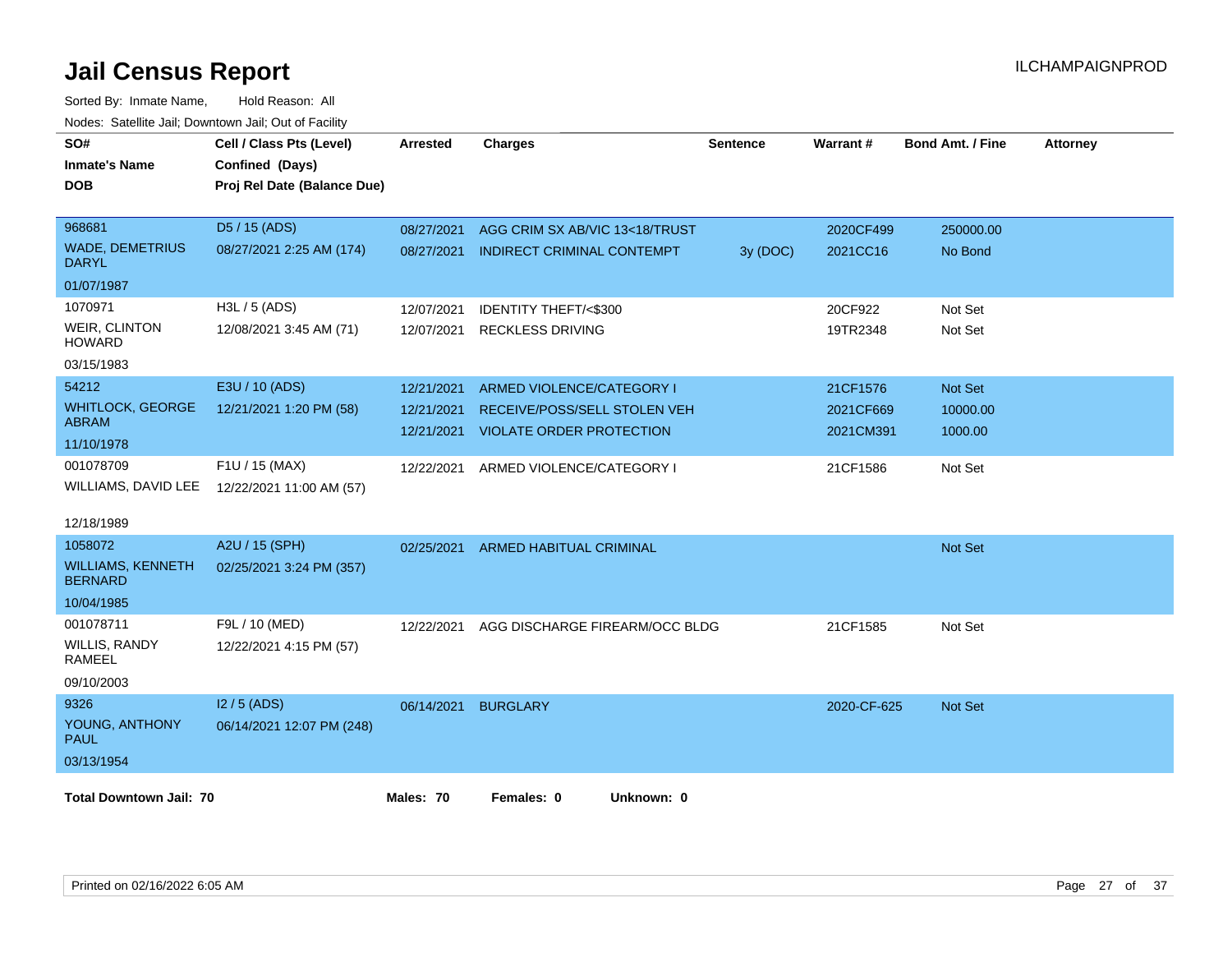|  | <b>Out of Facility</b> |  |
|--|------------------------|--|

| SO#<br><b>Inmate's Name</b><br><b>DOB</b>                         | Cell / Class Pts (Level)<br>Confined (Days)<br>Proj Rel Date (Balance Due)  | <b>Arrested</b>                        | <b>Charges</b>                                                                                     | <b>Sentence</b> | Warrant#                        | <b>Bond Amt. / Fine</b>       | <b>Attorney</b> |
|-------------------------------------------------------------------|-----------------------------------------------------------------------------|----------------------------------------|----------------------------------------------------------------------------------------------------|-----------------|---------------------------------|-------------------------------|-----------------|
| 61095<br>AMOS, DERRICK<br><b>JAMES</b><br>06/12/1985              | <b>KAN / 10 (ADS)</b><br>05/02/2021 9:02 PM (291)                           | 05/02/2021                             | HOME INVASION/CAUSE INJURY                                                                         |                 | 2021CF323                       | 100000.00                     |                 |
| 001078178<br>BALTAZAR-MATEO,<br><b>MATEO</b><br>06/10/1998        | EHD<br>02/08/2022 10:59 AM (9)<br>2/17/2022 (0.00)                          | 02/08/2022                             | AGG DUI/NO VALID DL                                                                                |                 | 2021CF962                       | Not Set                       |                 |
| 19971<br><b>LYNN</b><br>08/17/1961                                | <b>EHD</b><br>BARNESKE, RAYMOND 11/09/2021 9:32 AM (100)<br>5/6/2022 (0.00) | 11/09/2021                             | DRIVING RVK/SUSP DUI/SSS 4-9                                                                       |                 | 2021CF968                       | Not Set                       |                 |
| 516062<br>BENNETT, JOHN<br><b>MICHAEL</b><br>04/30/1986           | KAN / 15 (MAX)<br>02/22/2021 10:47 AM (360)                                 | 02/22/2021<br>02/22/2021               | PHONE HARASSMENT/2+<br>AGG DISCH FIR/VEH/PC OFF/FRMAN                                              |                 | 20CF194<br>21CF210              | 5000.00<br>No Bond            |                 |
| 33993<br><b>BOOKER, STEPHON</b><br><b>MONTELL</b><br>06/11/1971   | <b>KAN / 10 (MED)</b><br>06/14/2021 7:42 PM (248)                           | 06/14/2021<br>06/14/2021<br>06/14/2021 | <b>AGGRAVATED DOMESTIC BATTERY</b><br>POSSESSING A CONTROLLED SUBSTANC<br><b>PAROLE REVOCATION</b> |                 | 21CF688<br>21CF657<br>CH2103612 | Not Set<br>Not Set<br>No Bond |                 |
| 1074315<br><b>BRIGGS, PATRICK</b><br><b>MONTAY</b><br>08/05/2001  | KAN / 15 (MAX)<br>08/03/2021 4:56 PM (198)                                  | 07/27/2021                             | AGG DISCHARGE FIREARM/VEH/SCH                                                                      |                 | 21CF927                         | Not Set                       |                 |
| 001078065<br><b>BROWN, CHARMAN</b><br><b>LAKEEF</b><br>11/30/2002 | <b>KAN / 10 (ADS)</b><br>06/17/2021 12:32 PM (245)                          | 06/17/2021                             | AGG BATTERY/DISCHARGE FIREARM                                                                      |                 | 21CF704                         | 1000000.00                    |                 |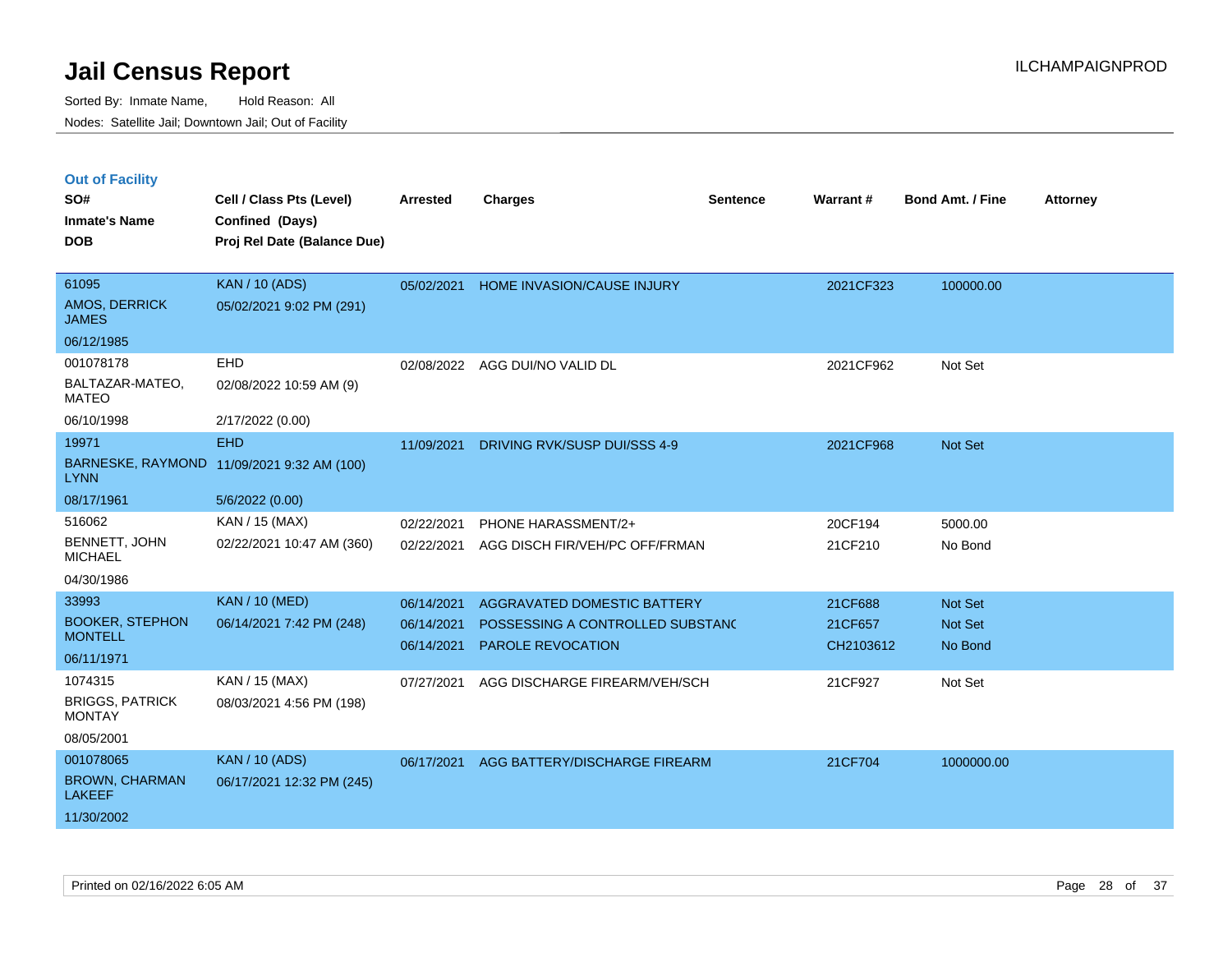| roaco. Catolino dall, Downtown dall, Out of Fability |                                             |            |                                      |                 |            |                         |                 |
|------------------------------------------------------|---------------------------------------------|------------|--------------------------------------|-----------------|------------|-------------------------|-----------------|
| SO#                                                  | Cell / Class Pts (Level)                    | Arrested   | <b>Charges</b>                       | <b>Sentence</b> | Warrant#   | <b>Bond Amt. / Fine</b> | <b>Attorney</b> |
| <b>Inmate's Name</b>                                 | Confined (Days)                             |            |                                      |                 |            |                         |                 |
| <b>DOB</b>                                           | Proj Rel Date (Balance Due)                 |            |                                      |                 |            |                         |                 |
|                                                      |                                             |            |                                      |                 |            |                         |                 |
| 1038554                                              | <b>KAN / 15 (MAX)</b>                       | 08/18/2021 | DELIVERY OF OR POSSESSION OF W/INT   |                 | 21CF1009   | No Bond                 |                 |
| <b>BROWN, CORRION</b><br><b>DEVONTAE</b>             | 08/18/2021 5:40 PM (183)                    | 08/18/2021 | ARMED HABITUAL CRIMINAL              |                 | 21CF1162   | Not Set                 |                 |
| 04/19/1995                                           |                                             |            |                                      |                 |            |                         |                 |
| 1038579                                              | KAN / 15 (MAX)                              | 08/18/2021 | FELON POSS/USE WEAPON/FIREARM        |                 | 21CF1010   | Not Set                 |                 |
| <b>BROWN, MARKEL</b><br><b>RIKKI</b>                 | 08/18/2021 2:05 PM (183)                    |            |                                      |                 |            |                         |                 |
| 01/06/1995                                           |                                             |            |                                      |                 |            |                         |                 |
| 1003006                                              | <b>KAN / 15 (MAX)</b>                       | 08/19/2021 | <b>FELON POSS/USE MACHINE GUN</b>    |                 | 21CF1011   | No Bond                 |                 |
| <b>BROWN, ROCKEITH</b><br><b>JAVONTE</b>             | 08/19/2021 12:55 AM (182)                   |            |                                      |                 |            |                         |                 |
| 07/23/1991                                           |                                             |            |                                      |                 |            |                         |                 |
| 995894                                               | KAN / 10 (ADS)                              |            | 12/28/2021 FELON POSSESS WEAPON/2ND+ | 5y (DOC)        | 2020CF709  | No Bond                 |                 |
|                                                      | BUTLER, JAMES LYNN 12/28/2021 11:05 AM (51) |            |                                      |                 |            |                         |                 |
|                                                      |                                             |            |                                      |                 |            |                         |                 |
| 12/04/1991                                           |                                             |            |                                      |                 |            |                         |                 |
| 987334                                               | <b>KAN / 15 (MAX)</b>                       | 03/10/2021 | ATTEMPT (FIRST DEGREE MURDER)        |                 | 19CF689    | <b>Not Set</b>          |                 |
| CAIN, ISAIAH<br><b>DEPRIEST</b>                      | 03/10/2021 2:22 PM (344)                    |            |                                      |                 |            |                         |                 |
| 12/23/1990                                           |                                             |            |                                      |                 |            |                         |                 |
| 992962                                               | KAN / 15 (ADS)                              | 05/25/2021 | MURDER/INTENT TO KILL/INJURE         |                 | 2018CF1045 | 1000000.00              |                 |
| CAMPBELL, KEITH<br><b>KNAQEEB</b>                    | 05/25/2021 1:19 PM (268)                    |            |                                      |                 |            |                         |                 |
| 07/22/1991                                           |                                             |            |                                      |                 |            |                         |                 |
| 001078576                                            | <b>KAN / 15 (MAX)</b>                       | 11/09/2021 | UNLAWFUL USE OF A WEAPON             |                 | 21CF1383   | Not Set                 |                 |
| CARTER, DEMONDRE<br><b>DAVON</b>                     | 11/09/2021 6:01 PM (100)                    |            |                                      |                 |            |                         |                 |
| 05/27/2001                                           |                                             |            |                                      |                 |            |                         |                 |
| 1064992                                              | KAN / 15 (MAX)                              | 09/20/2021 | ARMED VIOLENCE/CATEGORY I            |                 | 21CF1137   | Not Set                 |                 |
| CARTER, KEJUAN<br><b>JAVONTE</b>                     | 09/20/2021 11:42 PM (150)                   |            |                                      |                 |            |                         |                 |
| 06/27/1998                                           |                                             |            |                                      |                 |            |                         |                 |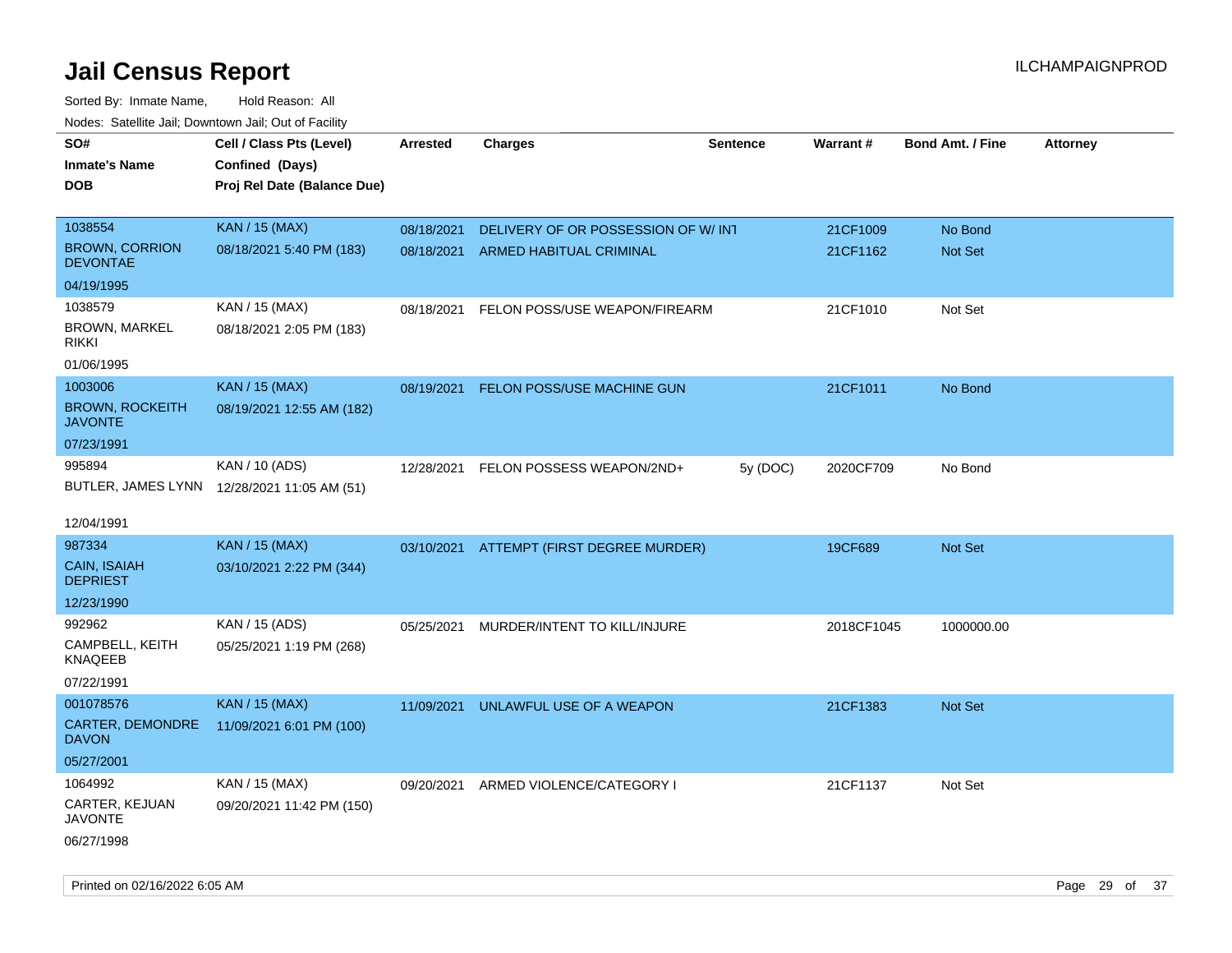| SO#<br><b>Inmate's Name</b><br><b>DOB</b>        | Cell / Class Pts (Level)<br>Confined (Days)<br>Proj Rel Date (Balance Due) | <b>Arrested</b> | Charges                                 | Sentence | <b>Warrant#</b> | Bond Amt. / Fine | <b>Attorney</b> |
|--------------------------------------------------|----------------------------------------------------------------------------|-----------------|-----------------------------------------|----------|-----------------|------------------|-----------------|
| 001078729<br><b>CARTER, TROY</b><br><b>DEMON</b> | <b>KAN / 15 (ADS)</b><br>01/02/2022 10:29 AM (46)                          |                 | 01/02/2022 MURDER/INTENT TO KILL/INJURE |          | 20CF396         | 1000000.00       |                 |
| 01/02/2004                                       |                                                                            |                 |                                         |          |                 |                  |                 |
| 001078461                                        | KAN / 10 (MED)                                                             | 10/07/2021      | AGG UNLAWFUL USE WEAPON/PERSON          |          | 2021CF1209      | No Bond          |                 |
| COLE, ERIC JOSE                                  | 10/08/2021 12:25 AM (132)                                                  | 10/07/2021      | AGG DOMESTIC BATTERY/STRANGLE           |          | 2021CF1208      | Not Set          |                 |
| 01/24/2002                                       |                                                                            | 10/08/2021      | HARASS WITNESS/FAMILY MBR/REP           |          | 21CF1218        | Not Set          |                 |
| 1048488                                          | <b>KAN / 10 (ADS)</b>                                                      | 12/30/2021      | ARMED VIOLENCE/CATEGORY I               |          | 2022CF4         | Not Set          |                 |
| COLSON, WAYNE<br><b>ARTHUR, Third</b>            | 12/30/2021 8:27 AM (49)                                                    |                 |                                         |          |                 |                  |                 |
| 10/14/1995                                       |                                                                            |                 |                                         |          |                 |                  |                 |
| 57733                                            | KAN / 15 (SPH)                                                             | 02/25/2020      | <b>HOMICIDE</b>                         |          | 2020-CF250      | 2000000.00       |                 |
| <b>CRAIG, ANTOINE</b><br><b>DARRELL</b>          | 02/25/2020 4:08 PM (723)                                                   | 02/25/2020      | FELON POSS/USE WEAPON/FIREARM           |          | 19CF-1827       | 80000.00         |                 |
| 10/09/1982                                       |                                                                            |                 |                                         |          |                 |                  |                 |
| 001077939                                        | <b>KAN / 10 (MED)</b>                                                      | 05/10/2021      | FIREARM/FOID INVALID/NOT ELIG           |          | 21CF526         | No Bond          |                 |
| <b>CROSS, PATRICK</b><br><b>DONTRELLE</b>        | 05/10/2021 7:31 PM (283)                                                   | 06/02/2021      | POSS STOLEN VEHICLE > \$25,000          |          | 21CF612         | Not Set          |                 |
| 11/07/2001                                       |                                                                            |                 |                                         |          |                 |                  |                 |
| 1061304                                          | KAN / 15 (MAX)                                                             | 10/11/2021      | ARMED HABITUAL CRIMINAL                 |          | 21CF1226        | No Bond          |                 |
| DORRIS, KEMION                                   | 10/11/2021 7:30 PM (129)                                                   | 10/11/2021      | ARMED HABITUAL CRIMINAL                 |          | 21CF1227        | No Bond          |                 |
| <b>DAETOCE</b>                                   |                                                                            | 10/11/2021      | <b>HOME INVASION/FIREARM</b>            |          | 21CF1228        | No Bond          |                 |
| 11/19/1997                                       |                                                                            |                 |                                         |          |                 |                  |                 |
| 1059194                                          | <b>EHD</b>                                                                 | 02/08/2022      | DRIVING ON SUSPENDED LICENSE            |          | 2019TR10596     | Not Set          |                 |
| <b>ELAM, NICKOLAS</b><br><b>VONTRELL</b>         | 02/08/2022 10:13 AM (9)                                                    |                 |                                         |          |                 |                  |                 |
| 10/23/1990                                       | 3/9/2022 (0.00)                                                            |                 |                                         |          |                 |                  |                 |
| 001078826                                        | EHD                                                                        | 02/08/2022      | DRIVING ON REVOKED LICENSE              |          | 2021TR3294      | Not Set          |                 |
| GALARZA-ROJAS,<br>DANIEL GARARDO                 | 02/08/2022 9:33 AM (9)                                                     |                 |                                         |          |                 |                  |                 |
| 07/09/1977                                       | 2/17/2022 (0.00)                                                           |                 |                                         |          |                 |                  |                 |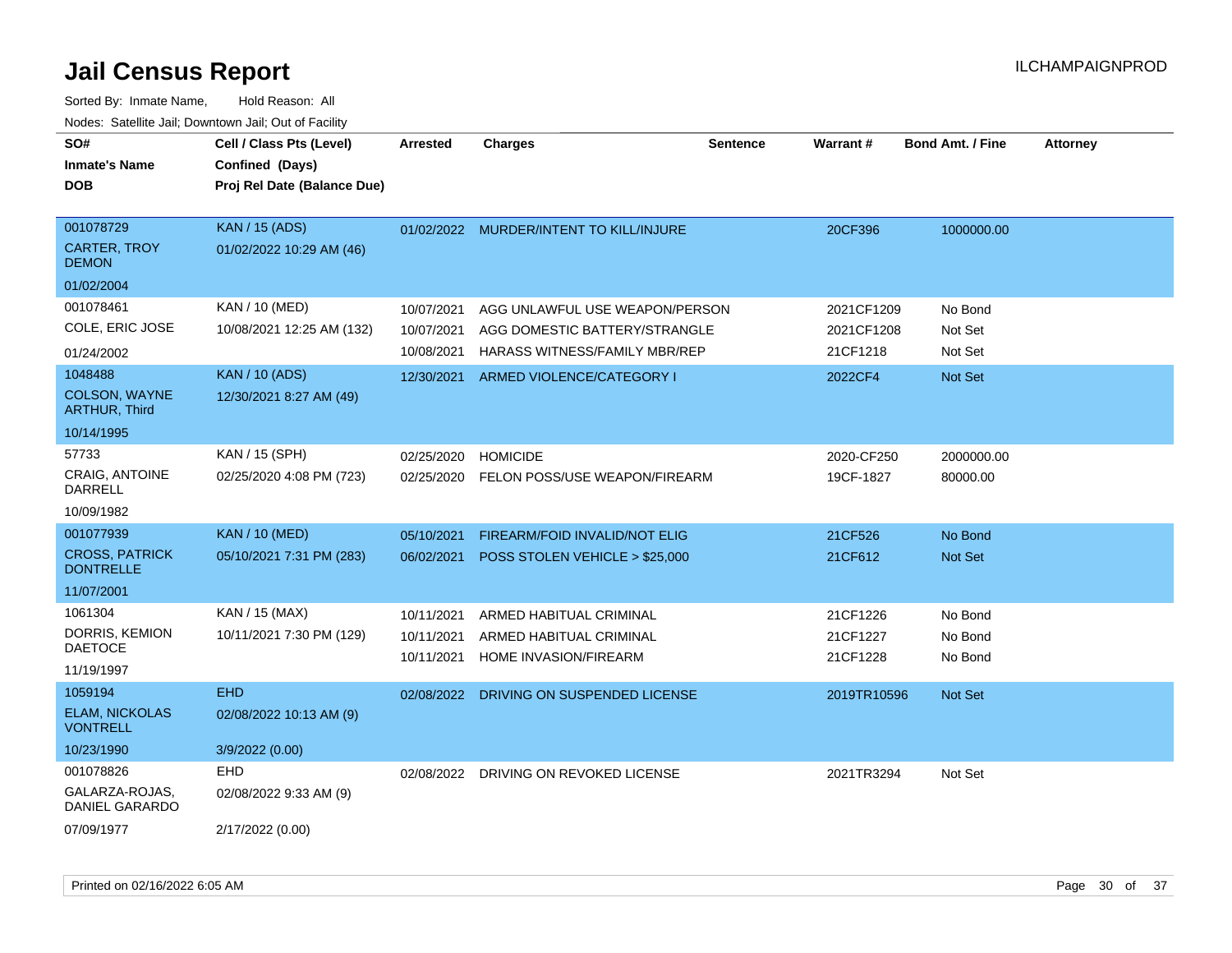| Nuuts. Saltiille Jall, Downlown Jall, Oul of Facility |                                               |                 |                                     |                 |                 |                         |                 |
|-------------------------------------------------------|-----------------------------------------------|-----------------|-------------------------------------|-----------------|-----------------|-------------------------|-----------------|
| SO#                                                   | Cell / Class Pts (Level)                      | <b>Arrested</b> | <b>Charges</b>                      | <b>Sentence</b> | <b>Warrant#</b> | <b>Bond Amt. / Fine</b> | <b>Attorney</b> |
| <b>Inmate's Name</b>                                  | Confined (Days)                               |                 |                                     |                 |                 |                         |                 |
| DOB                                                   | Proj Rel Date (Balance Due)                   |                 |                                     |                 |                 |                         |                 |
|                                                       |                                               |                 |                                     |                 |                 |                         |                 |
| 001077363                                             | <b>KAN / 25 (SPH)</b>                         | 10/30/2020      | <b>HOME INVASION/FIREARM</b>        | 10y (DOC)       | 20CF1202        | 500000.00               |                 |
| GARY, DAKOTA<br><b>TREVON</b>                         | 10/30/2020 10:41 AM (475)                     |                 |                                     |                 |                 |                         |                 |
| 12/31/2001                                            |                                               |                 |                                     |                 |                 |                         |                 |
| 1013012                                               | KAN / 15 (MAX)                                | 07/08/2021      | ATTEMPT (FIRST DEGREE MURDER)       |                 | 2021CF790       | 1000000.00              |                 |
| GARY, XAVIER LAMAR                                    | 07/08/2021 9:24 AM (224)                      | 07/08/2021      | FELON POSS/USE FIREARM PRIOR        |                 | 2020CF650       | 25000.00                |                 |
|                                                       |                                               | 07/08/2021      | FELON POSS/USE FIREARM PRIOR        |                 | 21CF798         | Not Set                 |                 |
| 12/14/1991                                            |                                               |                 |                                     |                 |                 |                         |                 |
| 952666                                                | <b>EHD</b>                                    | 01/25/2022      | DRIVING ON REVOKED LICENSE          |                 | 2021TR175       | Not Set                 |                 |
| Junior                                                | GILL, MICHAEL LAMAR, 01/25/2022 10:05 AM (23) |                 |                                     |                 |                 |                         |                 |
| 12/07/1986                                            | 3/10/2022 (0.00)                              |                 |                                     |                 |                 |                         |                 |
| 1065946                                               | KAN / 10 (MED)                                | 09/04/2021      | AGG BATTERY/DISCHARGE FIREARM       |                 | 21CF1057        | 750000.00               |                 |
| GODBOLT, DESMOND<br><b>DEVONTAE</b>                   | 09/04/2021 1:17 AM (166)                      | 09/04/2021      | RESIST/OBSTRUCTING A PEACE OFFICEF  |                 | 21CM407         | Not Set                 |                 |
| 11/15/1997                                            |                                               |                 |                                     |                 |                 |                         |                 |
| 1070118                                               | <b>KAN / 15 (MAX)</b>                         | 08/31/2021      | <b>AGGRAVATED DOMESTIC BATTERY</b>  |                 | 21CF1049        | No Bond                 |                 |
| <b>GRAHAM, CORTEZ</b><br><b>LAMON</b>                 | 08/31/2021 9:32 PM (170)                      | 09/02/2021      | PROBATION VIOLATION                 |                 | 21CF55          | Not Set                 |                 |
| 03/31/1976                                            |                                               |                 |                                     |                 |                 |                         |                 |
| 1076506                                               | KAN / 15 (MAX)                                | 09/17/2021      | AGG UUW/PERSON/CM THREAT VIOL       |                 | 21CF1131        | Not Set                 |                 |
|                                                       | GRAY, JAMARH EMERE 09/17/2021 10:41 AM (153)  | 09/20/2021      | DOMESTIC BATTERY                    |                 | 21CM430         | Not Set                 |                 |
|                                                       |                                               |                 |                                     |                 |                 |                         |                 |
| 06/21/2003                                            |                                               |                 |                                     |                 |                 |                         |                 |
| 1055117                                               | <b>EHD</b>                                    |                 | 02/15/2022 AGG BATTERY/PUBLIC PLACE |                 | 2021CM47        | Not Set                 |                 |
| <b>GREAM, JOHN</b><br>ROBERT LEE                      | 02/15/2022 10:44 AM (2)                       |                 |                                     |                 |                 |                         |                 |
| 08/23/1996                                            | 6/13/2022 (0.00)                              |                 |                                     |                 |                 |                         |                 |
| 1045186                                               | KAN / 15 (MAX)                                | 08/16/2021      | ARMED VIOLENCE/CATEGORY I           |                 | 21CF934         | 1000000.00              |                 |
| HOLBROOK, JOHNNIE                                     | 08/16/2021 11:07 AM (185)                     | 08/16/2021      | FELON POSS/USE WEAPON/FIREARM       |                 | 19CF968         | Not Set                 |                 |
| <b>MATHIS</b>                                         |                                               | 08/16/2021      | AGG FLEEING POLICE/21 MPH OVER      |                 | 21CF988         | Not Set                 |                 |
| 07/19/1996                                            |                                               | 08/16/2021      | FELON POSS/USE WEAPON/FIREARM       |                 | 21CF989         | Not Set                 |                 |
|                                                       |                                               |                 |                                     |                 |                 |                         |                 |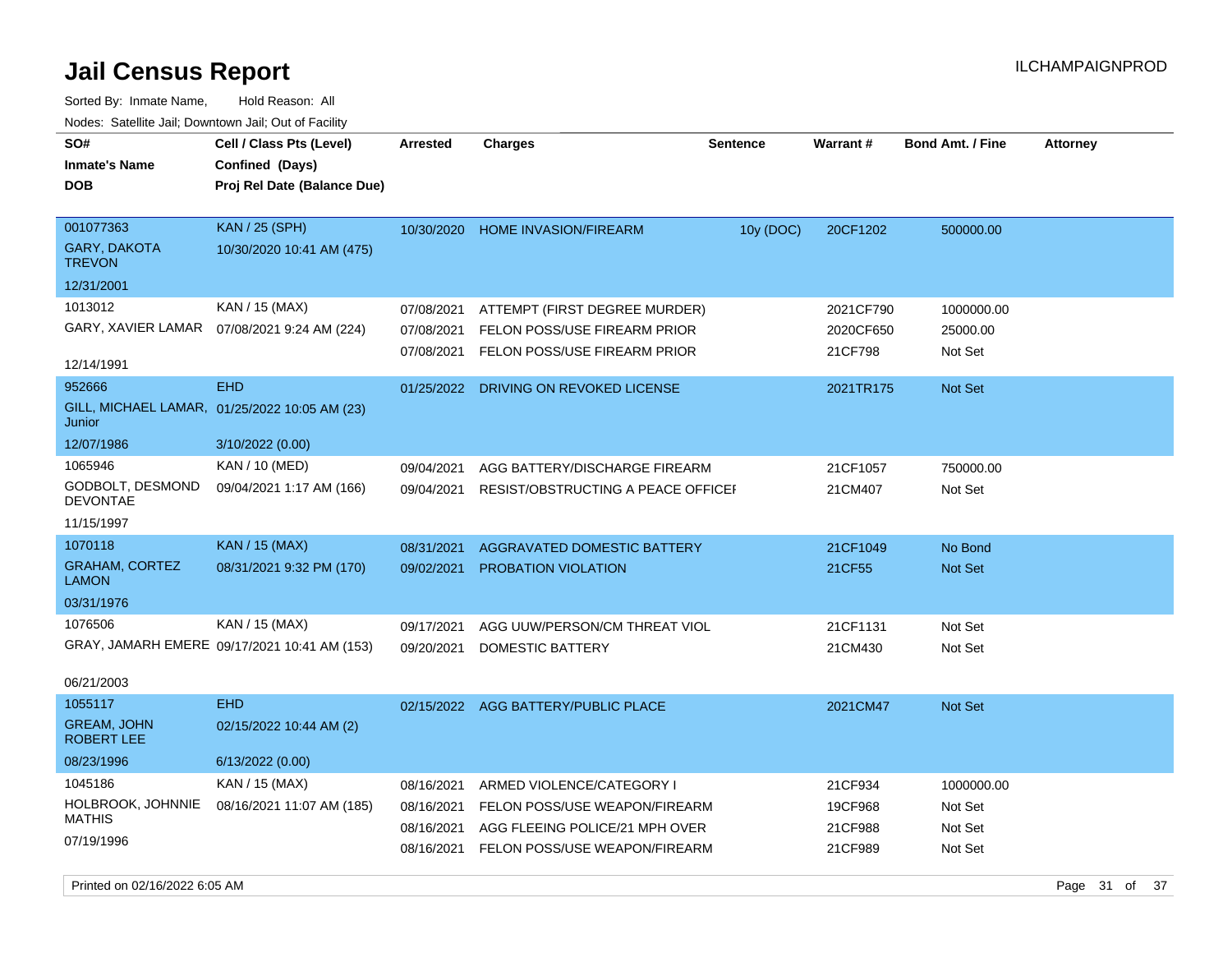| SO#<br><b>Inmate's Name</b>            | Cell / Class Pts (Level)<br>Confined (Days) | Arrested   | <b>Charges</b>                         | <b>Sentence</b> | Warrant#   | <b>Bond Amt. / Fine</b> | <b>Attorney</b> |
|----------------------------------------|---------------------------------------------|------------|----------------------------------------|-----------------|------------|-------------------------|-----------------|
| <b>DOB</b>                             | Proj Rel Date (Balance Due)                 |            |                                        |                 |            |                         |                 |
|                                        |                                             |            |                                        |                 |            |                         |                 |
| 001078146                              | <b>KAN / 15 (MAX)</b>                       | 07/09/2021 | AGG BATTERY/DISCHARGE FIREARM          |                 | 21CF795    | 1000000.00              |                 |
| HUNT, TEIGAN<br><b>JAZAIREO</b>        | 07/09/2021 12:41 PM (223)                   | 07/09/2021 | ARMED ROBBERY/ARMED W/FIREARM          |                 | 21CF806    | Not Set                 |                 |
| 05/14/2003                             |                                             |            |                                        |                 |            |                         |                 |
| 989743                                 | KAN / 15 (ADS)                              | 04/13/2021 | AGG DISCHARGE FIREARM/VEH/SCH          |                 | 21CF400    | Not Set                 |                 |
| JACKSON, STEVE<br>ALLEN                | 04/13/2021 2:45 AM (310)                    | 04/13/2021 | AGGRAVATED DOMESTIC BATTERY            |                 | 21CF399    | Not Set                 |                 |
| 06/04/1991                             |                                             |            |                                        |                 |            |                         |                 |
| 001078401                              | <b>KAN / 10 (ADS)</b>                       | 09/19/2021 | UNLAWFUL VEHICULAR INVASION            |                 | 21CF1134   | Not Set                 |                 |
| <b>KNIGHT, ERIC</b>                    | 09/19/2021 7:32 PM (151)                    | 09/19/2021 | <b>HRSMT/THREATEN PERSON/KILL</b>      |                 | 2021CF561  | 50000.00                |                 |
| 07/11/1991                             |                                             | 09/21/2021 | <b>BURGLARY</b>                        |                 | 21CF1139   | <b>Not Set</b>          |                 |
| 1002591                                | EHD                                         |            | 01/11/2022 AGG DUI/LIC SUSP OR REVOKED |                 | 2020CF1399 | Not Set                 |                 |
| <b>KRAUS, MARY</b><br><b>KATHERINE</b> | 01/11/2022 11:54 AM (37)                    |            |                                        |                 |            |                         |                 |
| 04/13/1959                             | 2/22/2022 (0.00)                            |            |                                        |                 |            |                         |                 |
| 1064445                                | KAN / 15 (MAX)                              | 04/23/2021 | AGG DISCHARGE FIREARM/OCC VEH          |                 | 2021CF295  | 500000.00               |                 |
| LARUE, TERENCE                         | 04/23/2021 11:18 AM (300)                   | 04/23/2021 | POSSESS 15<100 GRAMS COCAINE           |                 | 19CF1052   | 10000.00                |                 |
| <b>TRAMEL</b>                          |                                             | 04/23/2021 | <b>FELON POSS/USE FIREARM/PAROLE</b>   |                 | 21CF899    | Not Set                 |                 |
| 12/23/1998                             |                                             |            |                                        |                 |            |                         |                 |
| 001078237<br>LAWS, TERON               | KAN / 15 (ADS)                              | 08/03/2021 | AGG DISCHARGE FIREARM/OCC VEH          |                 | 21CF928    | No Bond                 |                 |
| <b>RAMONTE</b>                         | 08/03/2021 6:29 PM (198)                    |            |                                        |                 |            |                         |                 |
| 04/03/2001                             |                                             |            |                                        |                 |            |                         |                 |
| 001078470                              | <b>KAN / 15 (MAX)</b>                       | 10/10/2021 | MURDER/INTENT TO KILL/INJURE           |                 | 21CF1221   | Not Set                 |                 |
| LEE, AMAHRION<br><b>JA'MERE</b>        | 10/10/2021 1:23 PM (130)                    |            |                                        |                 |            |                         |                 |
| 11/05/2002                             |                                             |            |                                        |                 |            |                         |                 |
| 56792                                  | KAN / 10 (MED)                              | 02/02/2021 | ARMED HABITUAL CRIMINAL                |                 | 2021CF141  | 500000.00               |                 |
| LILLARD, LAWRENCE<br><b>TYRONE</b>     | 02/02/2021 2:11 PM (380)                    | 02/22/2021 | DRIVING ON REVOKED LICENSE             |                 | 21TR426    | 5000.00                 |                 |
| 10/20/1982                             |                                             |            |                                        |                 |            |                         |                 |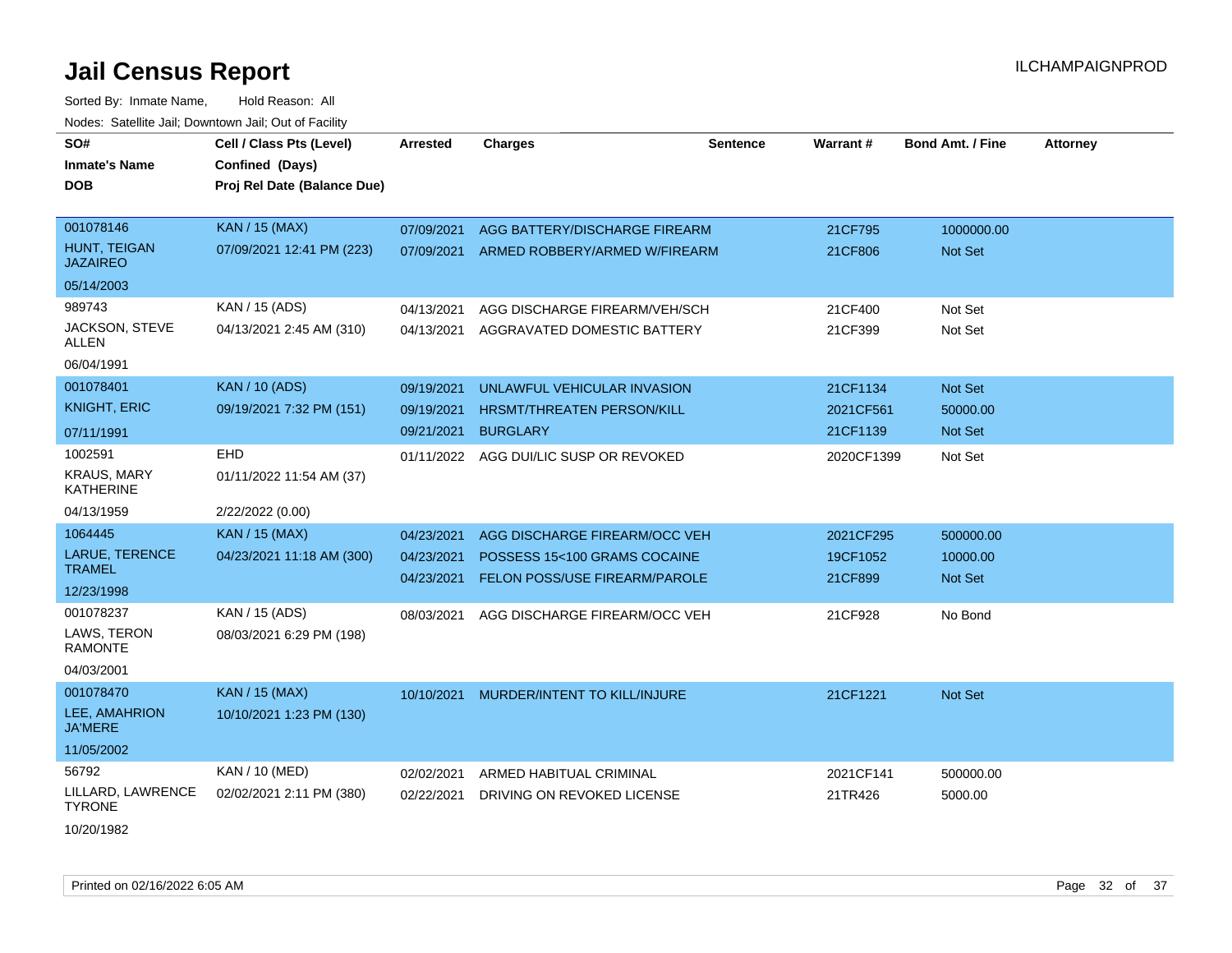| roaco. Catolino cali, Domntonn cali, Out of Facility |                             |                      |                                          |          |             |                         |                 |
|------------------------------------------------------|-----------------------------|----------------------|------------------------------------------|----------|-------------|-------------------------|-----------------|
| SO#                                                  | Cell / Class Pts (Level)    | <b>Arrested</b>      | <b>Charges</b>                           | Sentence | Warrant#    | <b>Bond Amt. / Fine</b> | <b>Attorney</b> |
| <b>Inmate's Name</b>                                 | Confined (Days)             |                      |                                          |          |             |                         |                 |
| <b>DOB</b>                                           | Proj Rel Date (Balance Due) |                      |                                          |          |             |                         |                 |
|                                                      |                             |                      |                                          |          |             |                         |                 |
| 40877                                                | <b>EHD</b>                  | 02/01/2022 AGG DUI/3 |                                          |          | 2020CF986   | Not Set                 |                 |
| MABRY-HALL,<br><b>REBECCA SUE</b>                    | 02/01/2022 9:32 AM (16)     |                      |                                          |          |             |                         |                 |
| 03/21/1971                                           | 5/1/2022 (0.00)             |                      |                                          |          |             |                         |                 |
| 001078575                                            | KAN / 10 (MED)              | 11/09/2021           | <b>GUNRUNNING</b>                        |          | 21CF1330    | 750000.00               |                 |
| MCLAURIN, KEYON A                                    | 11/09/2021 12:41 PM (100)   |                      |                                          |          |             |                         |                 |
| 11/19/2002                                           |                             |                      |                                          |          |             |                         |                 |
| 1011046                                              | <b>KAN / 15 (ADS)</b>       |                      | 04/10/2021 ATTEMPT (FIRST DEGREE MURDER) |          | 21CF392     | Not Set                 |                 |
| <b>MILES, DARRION</b><br><b>ANTONIO KEVONTA</b>      | 04/11/2021 12:46 AM (312)   |                      |                                          |          |             |                         |                 |
| 03/18/1990                                           |                             |                      |                                          |          |             |                         |                 |
| 001077278                                            | KAN / 15 (MAX)              | 10/06/2020           | MURDER/INTENT TO KILL/INJURE             |          | 2020CF146   | 2000000.00              |                 |
| MILLER, D'ANDRE                                      | 10/06/2020 12:49 PM (499)   | 10/06/2020           | AGG FLEEING POLICE/21 MPH OVER           |          | 2019CF1171  | 50000.00                |                 |
| 09/08/1986                                           |                             |                      |                                          |          |             |                         |                 |
| 001078712                                            | <b>KAN / 10 (MED)</b>       | 12/23/2021           | AGG DISCH FIREARM/1ST AID PERS           |          | 21CF1581    | Not Set                 |                 |
| MONTGOMERY,<br><b>RASHARD MYKI</b>                   | 12/23/2021 4:27 PM (56)     |                      |                                          |          |             |                         |                 |
| 11/05/2001                                           |                             |                      |                                          |          |             |                         |                 |
| 1026477                                              | KAN / 15 (ADS)              | 09/21/2021           | AGG DISCHARGE FIREARM/OCC VEH            |          | 21CF1138    | Not Set                 |                 |
| NEWBILL, DEVONTRE<br><b>LAMONT</b>                   | 09/21/2021 2:27 AM (149)    | 09/22/2021           | PROBATION VIOLATION                      |          | 20CF577     | Not Set                 |                 |
| 11/22/1993                                           |                             |                      |                                          |          |             |                         |                 |
| 1072907                                              | <b>KAN</b>                  | 07/14/2021           | CRIMINAL DAMAGE <\$500/SCHOOL            |          | 2021CF840   | 5000.00                 |                 |
| NIKOLAEV, YEVGENIY                                   | 07/14/2021 10:10 PM (218)   |                      | 07/14/2021 ATTEMPT (FIRST DEGREE MURDER) |          | 2021-CF-832 | 2000000.00              |                 |
| 10/06/1983                                           |                             |                      |                                          |          |             |                         |                 |
| 001078558                                            | KAN / 10 (MED)              | 11/03/2021           | UNLAWFUL USE OF A WEAPON                 |          | 21CF1352    | Not Set                 |                 |
| PARRISH, DOMINIC<br><b>WALTER</b>                    | 11/03/2021 1:25 PM (106)    |                      |                                          |          |             |                         |                 |
| 08/23/2001                                           |                             |                      |                                          |          |             |                         |                 |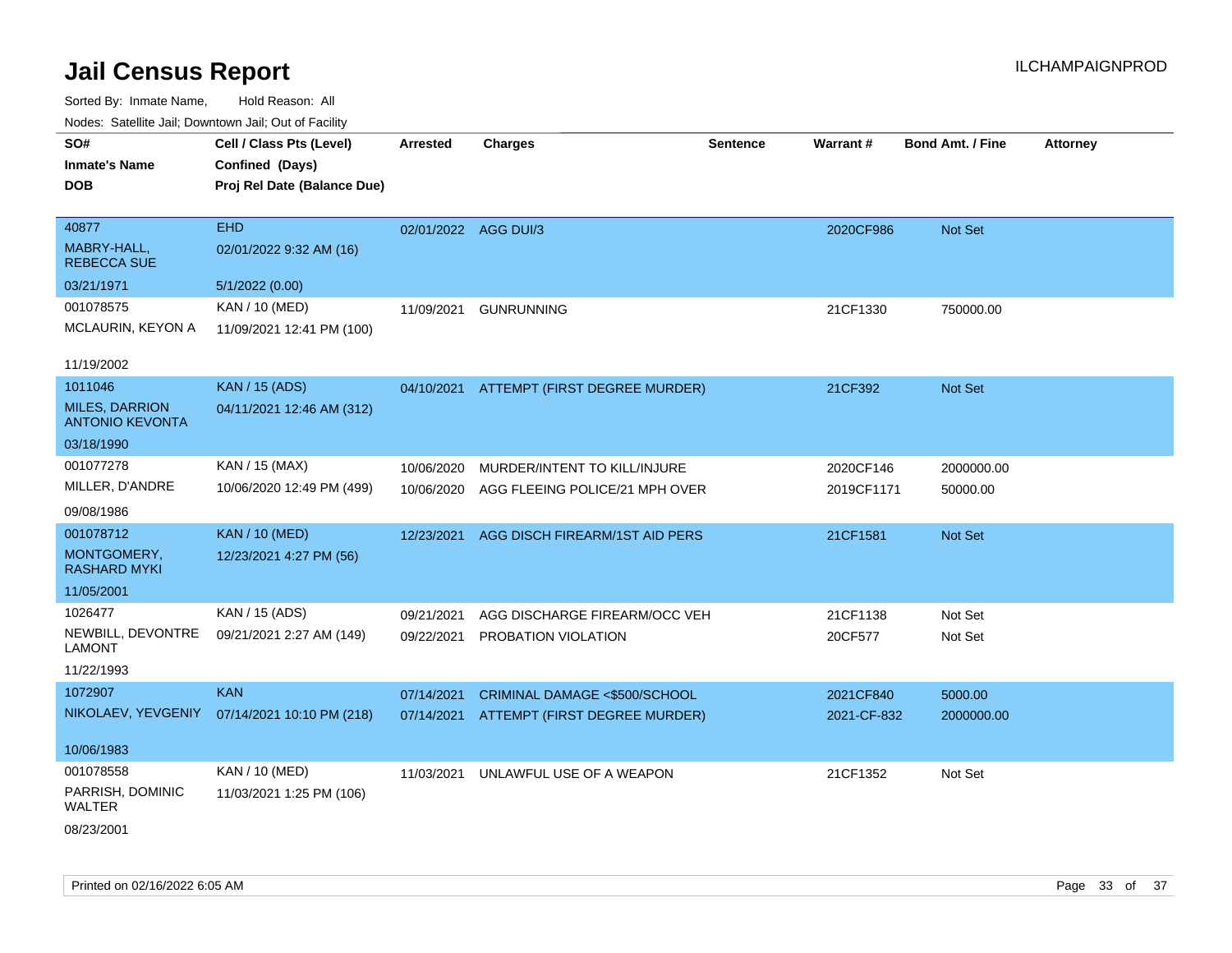| SO#                                | Cell / Class Pts (Level)                      | <b>Arrested</b> | <b>Charges</b>                        | <b>Sentence</b> | Warrant#    | <b>Bond Amt. / Fine</b> | <b>Attorney</b> |
|------------------------------------|-----------------------------------------------|-----------------|---------------------------------------|-----------------|-------------|-------------------------|-----------------|
| <b>Inmate's Name</b>               | Confined (Days)                               |                 |                                       |                 |             |                         |                 |
| <b>DOB</b>                         | Proj Rel Date (Balance Due)                   |                 |                                       |                 |             |                         |                 |
|                                    |                                               |                 |                                       |                 |             |                         |                 |
| 001078063                          | <b>KAN / 15 (MAX)</b>                         | 06/15/2021      | AGG CRIM SEX ASSAULT/WEAPON           |                 | 2021CF678   | 1000000.00              |                 |
|                                    | PERRY, ROBERT Junior 06/15/2021 4:37 PM (247) | 06/15/2021      | <b>ROBBERY</b>                        |                 | 2021CF159   | 25000.00                |                 |
|                                    |                                               |                 |                                       |                 |             |                         |                 |
| 12/21/1990                         |                                               |                 |                                       |                 |             |                         |                 |
| 37559                              | EHD                                           |                 | 01/12/2022 DRIVING ON REVOKED LICENSE |                 | 2021TR2685  | Not Set                 |                 |
| PICKENS, DAVID<br><b>EUGENE</b>    | 01/12/2022 10:16 AM (36)                      |                 |                                       |                 |             |                         |                 |
| 02/01/1973                         | 3/12/2022 (0.00)                              |                 |                                       |                 |             |                         |                 |
| 001077614                          | <b>KAN / 15 (MAX)</b>                         | 01/17/2021      | ATTEMPT (FIRST DEGREE MURDER)         |                 | 21CF66      | Not Set                 |                 |
| <b>DEVON</b>                       | ROBINSON, DONTRELL 01/17/2021 3:08 PM (396)   |                 |                                       |                 |             |                         |                 |
| 09/22/2002                         |                                               |                 |                                       |                 |             |                         |                 |
| 1061216                            | KAN / 10 (MED)                                | 06/22/2021      | <b>HOME INVASION/FIREARM</b>          |                 | 21CF727     | Not Set                 |                 |
| RUNGE, ANDRE<br><b>MARSEAN</b>     | 06/22/2021 4:42 PM (240)                      |                 |                                       |                 |             |                         |                 |
| 12/05/1997                         |                                               |                 |                                       |                 |             |                         |                 |
| 650295                             | <b>PIA / 50 (MAX)</b>                         | 04/22/2020      | <b>CRIMINAL SEXUAL ASSAULT</b>        |                 | 2020-CF407  | 750000.00               |                 |
| SANDAGE, JERALD                    | 04/22/2020 6:30 AM (666)                      | 04/22/2020      | <b>CRIMINAL SEXUAL ASSAULT</b>        |                 | 2020-CF408  | 750000.00               |                 |
| <b>EUGENE</b>                      |                                               | 04/22/2020      | <b>CRIMINAL SEXUAL ABUSE</b>          |                 | 2020-CF409  | 750000.00               |                 |
| 06/07/1971                         |                                               | 04/22/2020      | <b>CRIMINAL SEXUAL ASSAULT</b>        |                 | 2020-CF410  | 750000.00               |                 |
|                                    |                                               | 04/22/2020      | <b>OFFICIAL MISCONDUCT</b>            |                 | 2019-CF1811 | 25000.00                |                 |
| 1062194                            | KAN / 15 (MAX)                                | 02/27/2020      | MURDER/OTHER FORCIBLE FELONY          |                 | 20CF-247    | 1000000.00              |                 |
| SIMMONS, MICHAEL<br>JAMAL          | 02/27/2020 1:11 PM (721)                      | 09/23/2020      | AGG BATTERY/DISCHARGE FIREARM         |                 | 20CF1061    | Not Set                 |                 |
| 11/03/1997                         |                                               |                 |                                       |                 |             |                         |                 |
| 19495                              | <b>EHD</b>                                    | 01/26/2022      | DRIVING RVK/SUSP DUI/SSS 3RD          |                 | 2021CF740   | <b>Not Set</b>          |                 |
| SIMPSON, BRADLEY<br><b>FARRELL</b> | 01/26/2022 9:07 AM (22)                       |                 |                                       |                 |             |                         |                 |
| 05/16/1960                         | 2/24/2022 (0.00)                              |                 |                                       |                 |             |                         |                 |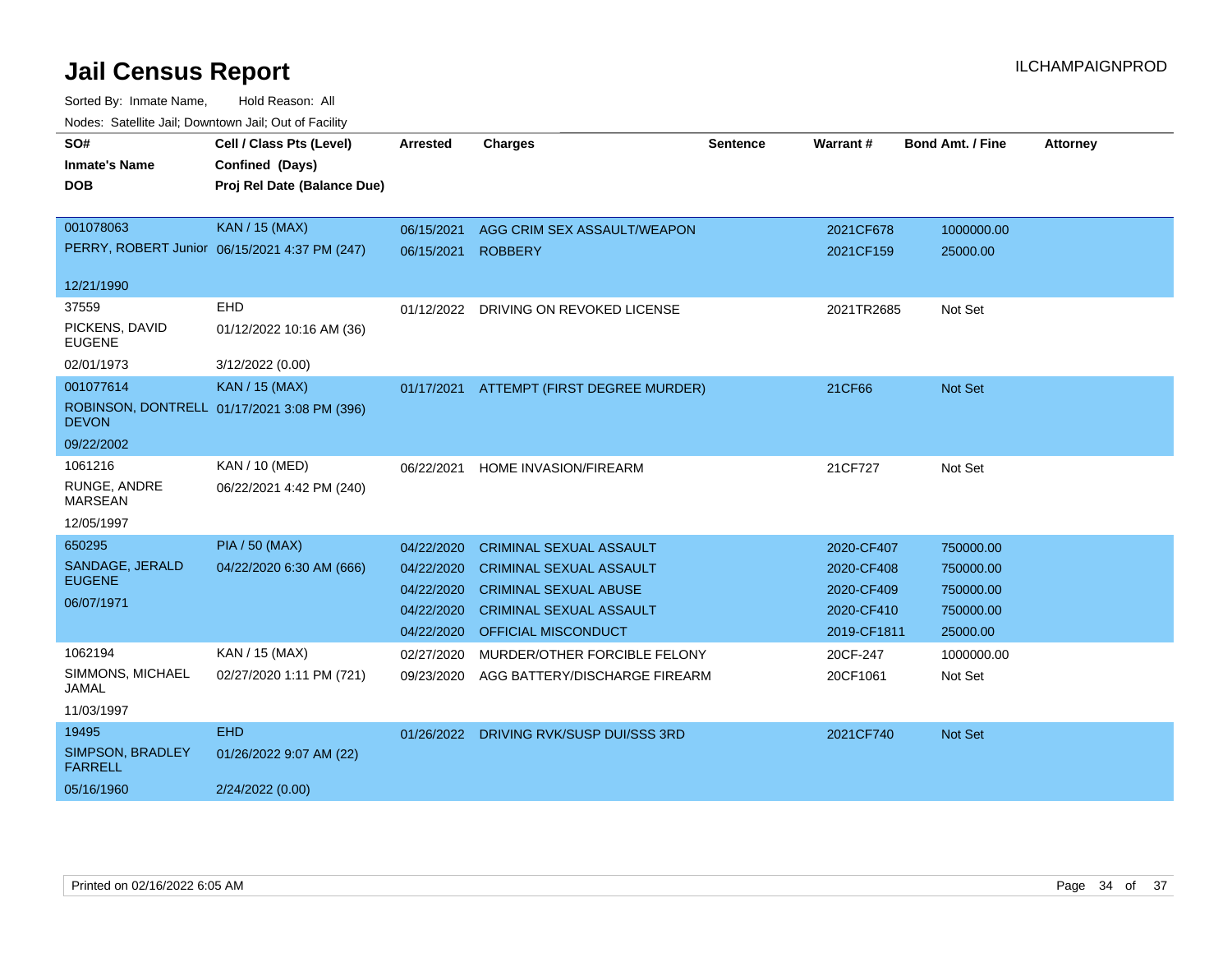| roaco. Odichile Jan, Downtown Jan, Out of Facility |                                               |                 |                                           |                 |            |                         |                 |
|----------------------------------------------------|-----------------------------------------------|-----------------|-------------------------------------------|-----------------|------------|-------------------------|-----------------|
| SO#                                                | Cell / Class Pts (Level)                      | <b>Arrested</b> | <b>Charges</b>                            | <b>Sentence</b> | Warrant#   | <b>Bond Amt. / Fine</b> | <b>Attorney</b> |
| <b>Inmate's Name</b>                               | Confined (Days)                               |                 |                                           |                 |            |                         |                 |
| <b>DOB</b>                                         | Proj Rel Date (Balance Due)                   |                 |                                           |                 |            |                         |                 |
|                                                    |                                               |                 |                                           |                 |            |                         |                 |
| 001078115                                          | <b>KAN / 15 (MAX)</b>                         |                 | 07/01/2021 ARMED VIOLENCE/CATEGORY I      | 5y (DOC)        | 21CF772    | Not Set                 |                 |
| <b>SMITH, JAMES</b><br><b>NASHAUN, Junior</b>      | 07/01/2021 2:44 PM (231)                      |                 |                                           |                 |            |                         |                 |
| 09/18/2000                                         |                                               |                 |                                           |                 |            |                         |                 |
| 001077868                                          | KAN / 15 (MAX)                                | 04/21/2021      | ARMED ROBBERY/ARMED W/FIREARM             |                 | 21CF445    | Not Set                 |                 |
| SPEARMENT,<br>KENTRELL                             | 04/21/2021 9:48 PM (302)                      | 08/19/2021      | FLEEING/ATTEMPT ELUDE OFFICER             |                 | 2021TR1053 | 1000.00                 |                 |
| 01/21/2002                                         |                                               |                 |                                           |                 |            |                         |                 |
| 11979                                              | <b>EHD</b>                                    |                 | 01/11/2022 AGG FLEEING POLICE/21 MPH OVER |                 | 2021CF629  | <b>Not Set</b>          |                 |
| STARK, JACK LYNN                                   | 01/11/2022 10:13 AM (37)                      |                 |                                           |                 |            |                         |                 |
| 12/31/1955                                         | 4/9/2022 (0.00)                               |                 |                                           |                 |            |                         |                 |
| 001077854                                          | EHD                                           | 09/15/2021      | DRIVING RVK/SUSP DUI/SSS 4-9              |                 | 2021CF306  | Not Set                 |                 |
| STUKINS, DANNY RAY                                 | 09/15/2021 10:17 AM (155)                     |                 |                                           |                 |            |                         |                 |
|                                                    |                                               |                 |                                           |                 |            |                         |                 |
| 07/05/1985                                         | 3/13/2022 (0.00)                              |                 |                                           |                 |            |                         |                 |
| 1046632                                            | <b>KAN / 15 (MAX)</b>                         | 09/14/2021      | ARMED VIOLENCE/CATEGORY II                |                 | 21CF912    | 750000.00               |                 |
|                                                    | TATE, JAVON MARQUIS 09/14/2021 12:10 PM (156) |                 |                                           |                 |            |                         |                 |
|                                                    |                                               |                 |                                           |                 |            |                         |                 |
| 08/10/1996                                         |                                               |                 |                                           |                 |            |                         |                 |
| 1033031                                            | KAN / 15 (MAX)                                | 08/19/2020      | *AGG BATTERY W/FIREARM/PERSON             |                 | 2020-CF923 | 500000.00               |                 |
| TOMS, ANDREW<br><b>CHUCKY</b>                      | 08/19/2020 5:59 PM (547)                      |                 |                                           |                 |            |                         |                 |
| 09/28/1978                                         |                                               |                 |                                           |                 |            |                         |                 |
| 001078386                                          | <b>KAN / 10 (MED)</b>                         | 09/14/2021      | POSSESSION OF STOLEN FIREARM              |                 | 2021CF1099 | 250000.00               |                 |
| <b>TURNER, AMARIO</b>                              | 09/14/2021 11:42 PM (156)                     |                 |                                           |                 |            |                         |                 |
| 09/23/2002                                         |                                               |                 |                                           |                 |            |                         |                 |
| 1011886                                            | <b>EHD</b>                                    |                 | 01/12/2022 AGG FLEEING/2+ CON DEVICES     |                 | 2021CF378  | Not Set                 |                 |
| TURNER, SHAWNTAY                                   | 01/12/2022 9:25 AM (36)                       |                 |                                           |                 |            |                         |                 |
| <b>EUGENE</b>                                      |                                               |                 |                                           |                 |            |                         |                 |
| 01/09/1992                                         | 3/11/2022 (0.00)                              |                 |                                           |                 |            |                         |                 |
|                                                    |                                               |                 |                                           |                 |            |                         |                 |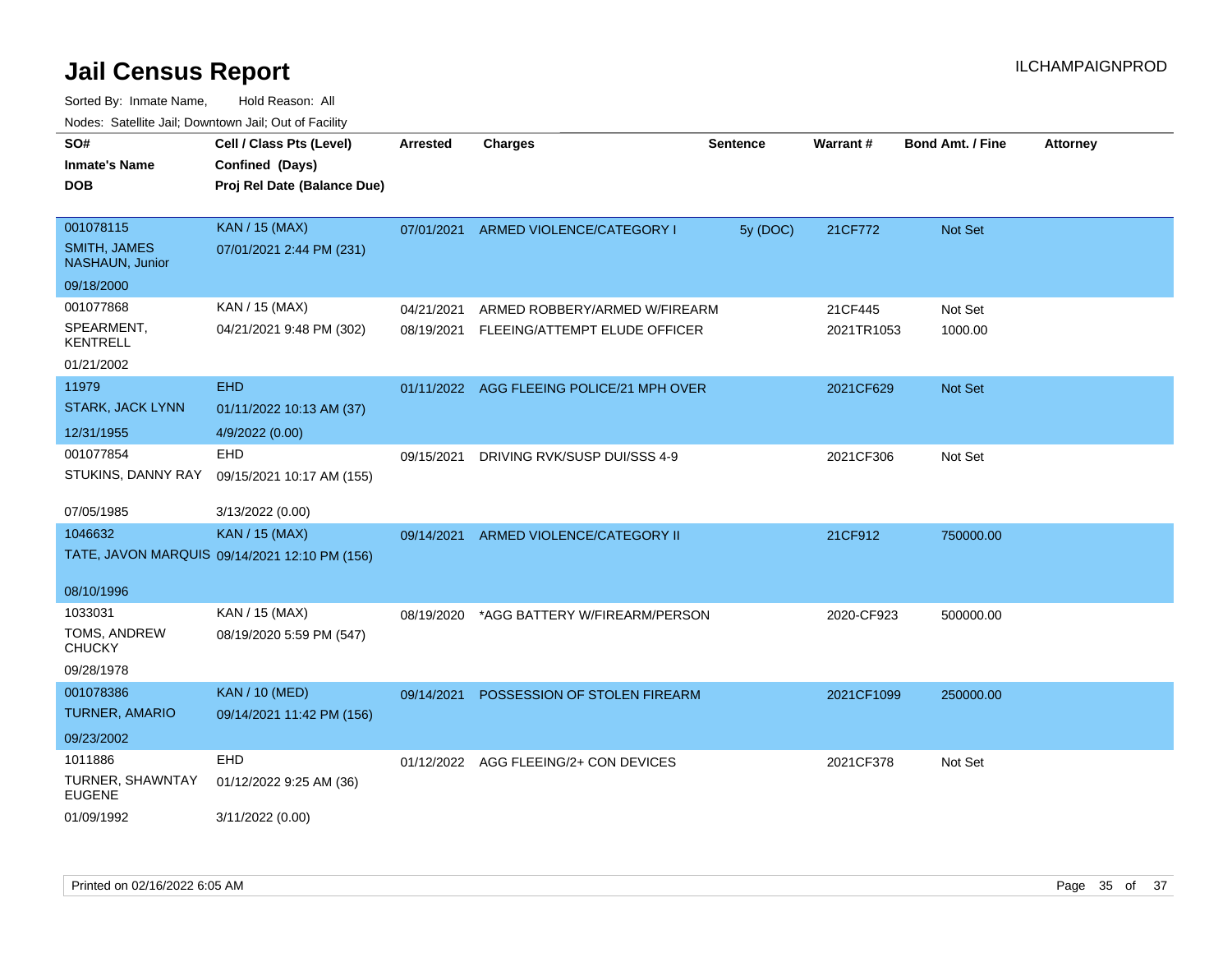| SO#<br><b>Inmate's Name</b><br><b>DOB</b>                           | Cell / Class Pts (Level)<br>Confined (Days)<br>Proj Rel Date (Balance Due) | <b>Arrested</b>                                                    | <b>Charges</b>                                                                                                                                              | <b>Sentence</b> | <b>Warrant#</b>                                                               | <b>Bond Amt. / Fine</b>                               | <b>Attorney</b> |
|---------------------------------------------------------------------|----------------------------------------------------------------------------|--------------------------------------------------------------------|-------------------------------------------------------------------------------------------------------------------------------------------------------------|-----------------|-------------------------------------------------------------------------------|-------------------------------------------------------|-----------------|
| 1062558<br><b>WELLS, JIAMANTE</b><br><b>AMORE</b>                   | <b>KAN / 10 (MED)</b><br>10/02/2021 8:29 PM (138)                          | 10/02/2021                                                         | FELON POSS/USE WEAPON/FIREARM                                                                                                                               |                 | 21CF1185                                                                      | Not Set                                               |                 |
| 09/02/1995                                                          |                                                                            |                                                                    |                                                                                                                                                             |                 |                                                                               |                                                       |                 |
| 1002033<br><b>WEST, ANTONIO</b><br><b>DEONTA</b><br>04/15/1992      | KAN / 15 (MAX)<br>09/08/2021 11:01 PM (162)                                | 09/08/2021<br>09/08/2021<br>09/08/2021<br>09/08/2021<br>09/08/2021 | DRIVING ON SUSPENDED LICENSE<br>ARMED ROBBERY/ARMED W/FIREARM<br>AGG UNLAWFUL USE OF WEAPON/VEH<br>OBSTRCT JUSTICE/LEAVE STATE<br>ARMED VIOLENCE/CATEGORY I |                 | 2019-TR-11944<br>2020-CF-1406<br>2021-CF-AWOW<br>2021-CF-AWOW<br>2021-CF-AWOW | 5000.00<br>500000.00<br>Not Set<br>Not Set<br>Not Set |                 |
| 1022068<br><b>WILKINS, MICHAEL</b><br><b>CARL</b><br>07/10/1992     | <b>KAN / 15 (ADS)</b><br>10/10/2021 5:07 AM (130)                          | 10/10/2021                                                         | FELON POSS/USE WEAPON/FIREARM                                                                                                                               |                 | 21CF1212                                                                      | <b>Not Set</b>                                        |                 |
| 28328<br><b>WILLIAMS, DERRICK</b><br>05/10/1965                     | EHD<br>02/02/2022 9:39 AM (15)<br>3/2/2022 (0.00)                          | 02/02/2022                                                         | AGG DUI/NO VALID DL                                                                                                                                         |                 | 2021CF19                                                                      | Not Set                                               |                 |
| 539662<br>WILLIAMS, JAVONTAE<br><b>DEMAR</b><br>07/28/1991          | <b>KAN / 10 (MED)</b><br>08/14/2021 1:28 AM (187)                          | 08/14/2021<br>08/14/2021<br>08/14/2021<br>08/14/2021               | <b>AGGRAVATED BATTERY</b><br><b>AGGRAVATED DOMESTIC BATTERY</b><br>DOM BTRY/CONTACT/1-2 PRECONV<br><b>CITY OV ARREST</b>                                    |                 | 21CF979<br>2020CF1098<br>2021CF770<br>2017OV893                               | No Bond<br>25000.00<br>250000.00<br>1000.00           |                 |
| 1037579<br><b>WILLIAMS, STEVEN</b><br>PATRICK, Second<br>11/25/1994 | <b>KAN / 10 (MED)</b><br>08/17/2021 8:16 PM (184)                          | 08/17/2021                                                         | FELON POSS/USE WEAPON/FIREARM                                                                                                                               |                 | 2019CF73                                                                      | No Bond                                               |                 |
| 545746<br><b>WOODS, MICHAEL</b><br><b>LACKENDRICK</b><br>10/06/1996 | <b>KAN</b> / 15 (ADS)<br>08/07/2021 8:40 AM (194)                          | 08/07/2021<br>08/07/2021<br>08/07/2021                             | FELON POSS/USE WEAPON/FIREARM<br><b>BURGLARY</b><br><b>WARRANT OUT OF COUNTY</b>                                                                            |                 | 21CF949<br>2020CF597<br>2020TR9119                                            | Not Set<br>50000.00<br>5000.00                        |                 |